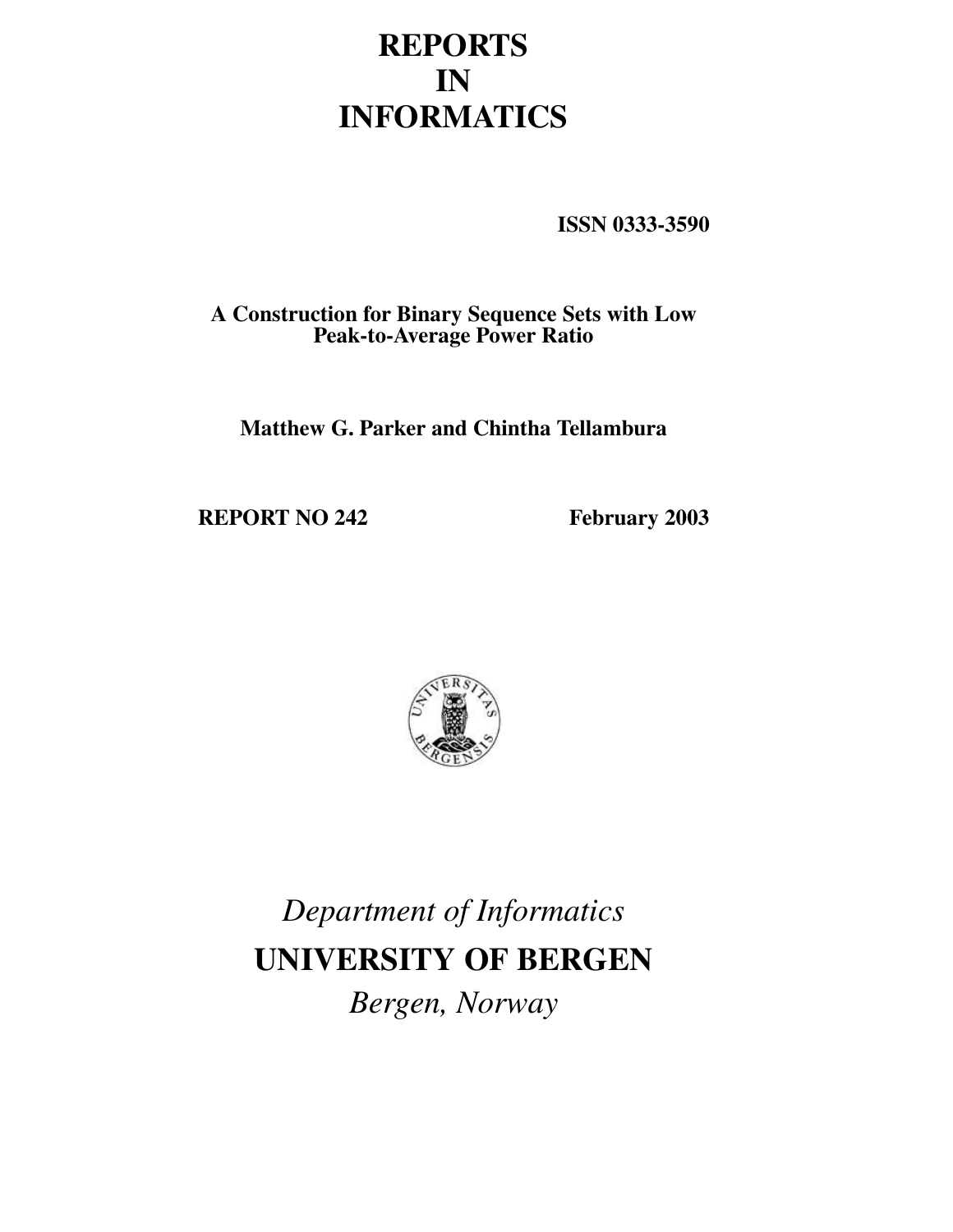This report has URL http://www.ii.uib.no/publikasjoner/texrap/ps/2003-242.ps

Reports in Informatics from Department of Informatics, University of Bergen, Norway, is available at http://www.ii.uib.no/publikasjoner/texrap/.

Requests for paper copies of this report can be sent to:

Department of Informatics, University of Bergen, Høyteknologisenteret, P.O. Box 7800, N-5020 Bergen, Norway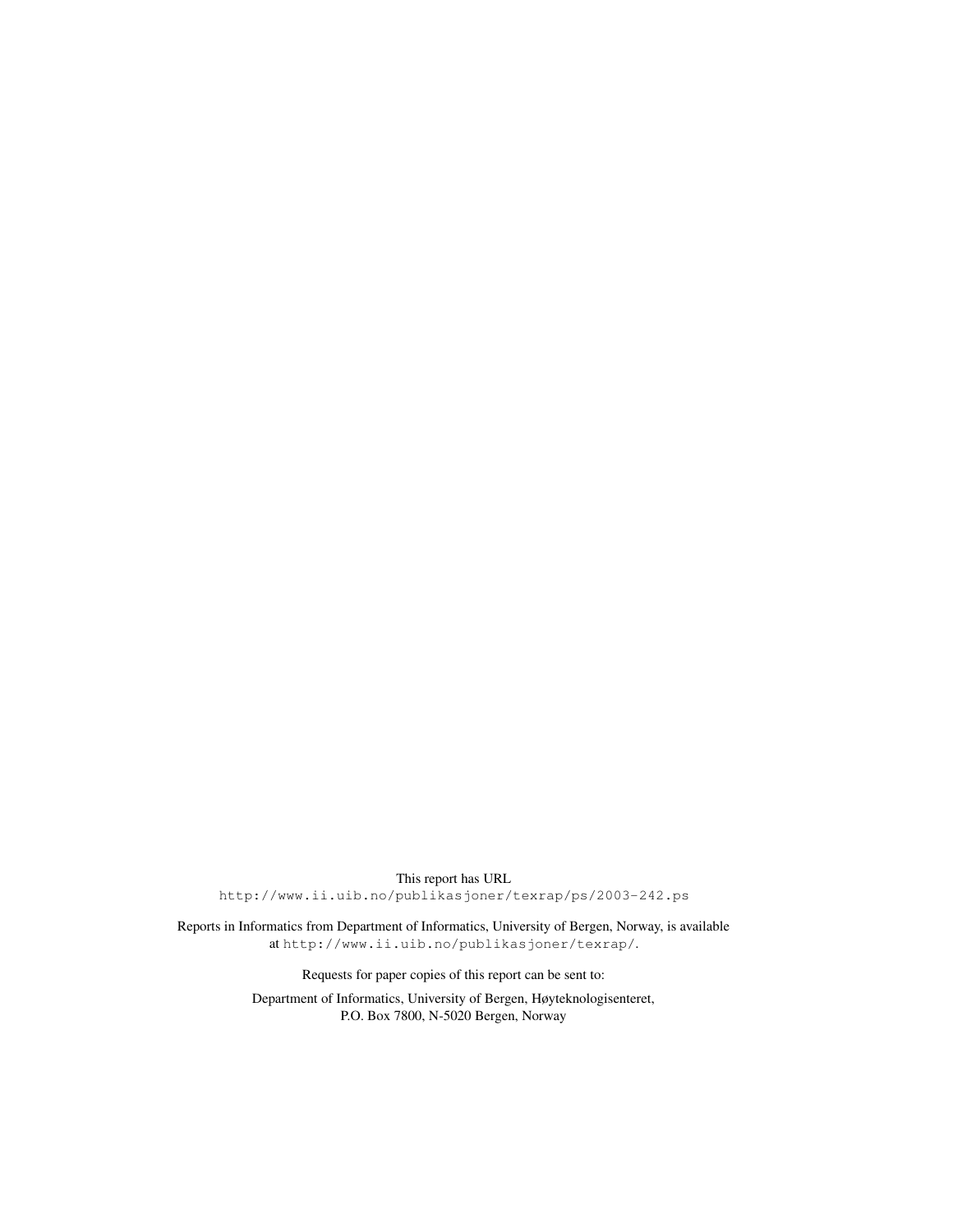# A Construction for Binary Sequence Sets with Low Peak-to-Average Power Ratio

Matthew G. Parker\*and Chintha Tellambura<sup>†</sup>

21st February 2003

#### **Abstract**

A recursive construction is provided for sequence sets which possess good Hamming Distance and low Peak-to-Average Power Ratio (PAR) with respect to **any** Local Unitary Unimodular Transform (including all one and multi-dimensional Discrete Fourier Transforms).

# **1 Introduction**

Pairs of Golay Complementary Sequences (CS) have the property that the sidelobes of the Aperiodic Autocorrelation of each sequence in the pair sum to zero [7]. Consequently they have found application in the areas of Telecommunications and Physics for such tasks as channel-sounding, spread-spectrum, and synchronization. It follows that the Peakto-Average Power Ratio (PAR) with respect to the one-dimensional continuous Discrete Fourier Transform (DFT<sup> $\infty$ </sup>) of each sequence in the pair satisfies PAR  $\leq 2$ . For lengths  $2^n$ one can generate CS pairs using Golay-Rudin-Shapiro (RuS) construction [28, 29]. However it has not yet been proved that all length  $2<sup>n</sup>$  CS can be constructed using RuS as  $n \to \infty$ . Davis and Jedwab have shown that the RuS set comprise a union of certain binary quadratic cosets of Reed-Muller (RM)  $(1, n)$  when expressed in Algebraic Normal Form (ANF)[4]. Moreover, as these sequences are a subset of  $RM(2, n)$ , then the Hamming Distance, D, between sequences in the set satisfies  $D > 2^{n-2}$ . Although the properties of RuS and CS pairs have been known for many years, the description of [4] brought together and formalised much of this work in the context of Reed-Muller codes. This was in response to the pressing demand of Orthogonal Frequency Division Multiplexing (OFDM) communications systems for error-correcting codes where each codeword also has low PAR with respect to (wrt)  $DFT_1^{\infty}$ . The low PAR is required to alleviate the linearity requirements of the amplifier at the transmitter. The question of error-correcting codes with low PAR wrt DFT $_1^{\infty}$  was highlighted by [10], prompting a great deal of research culminating in the fundamental codeset of Davis and Jedwab (DJ set), as outlined in the papers of [4, 23] (equation (6) of this paper), which exploit the properties of RuS. However, a communications engineer will probably point out that the major weakness of the DJ set for OFDM is that its code rate only remains acceptably high for up to about 32 frequency carriers, the

M.G.Parker is with the Code Theory Group, Inst. for Informatikk, Høyteknologisenteret i Bergen, University of Bergen, Bergen 5020, Norway. E-mail: matthew@ii.uib.no. Web: http://www.ii.uib.no/˜matthew/, Author funded by NFR Project Number 119390/431

<sup>&</sup>lt;sup>†</sup>C. Tellambura is with the Department of Electrical and Computer Engineering, Electrical and Computer Engineering Research Facility, University of Alberta, Edmonton, Alberta, Canada, T6G 2V4. E-mail: chintha@ee.ualberta.ca. Phone/Fax: +780-492-7228(1811)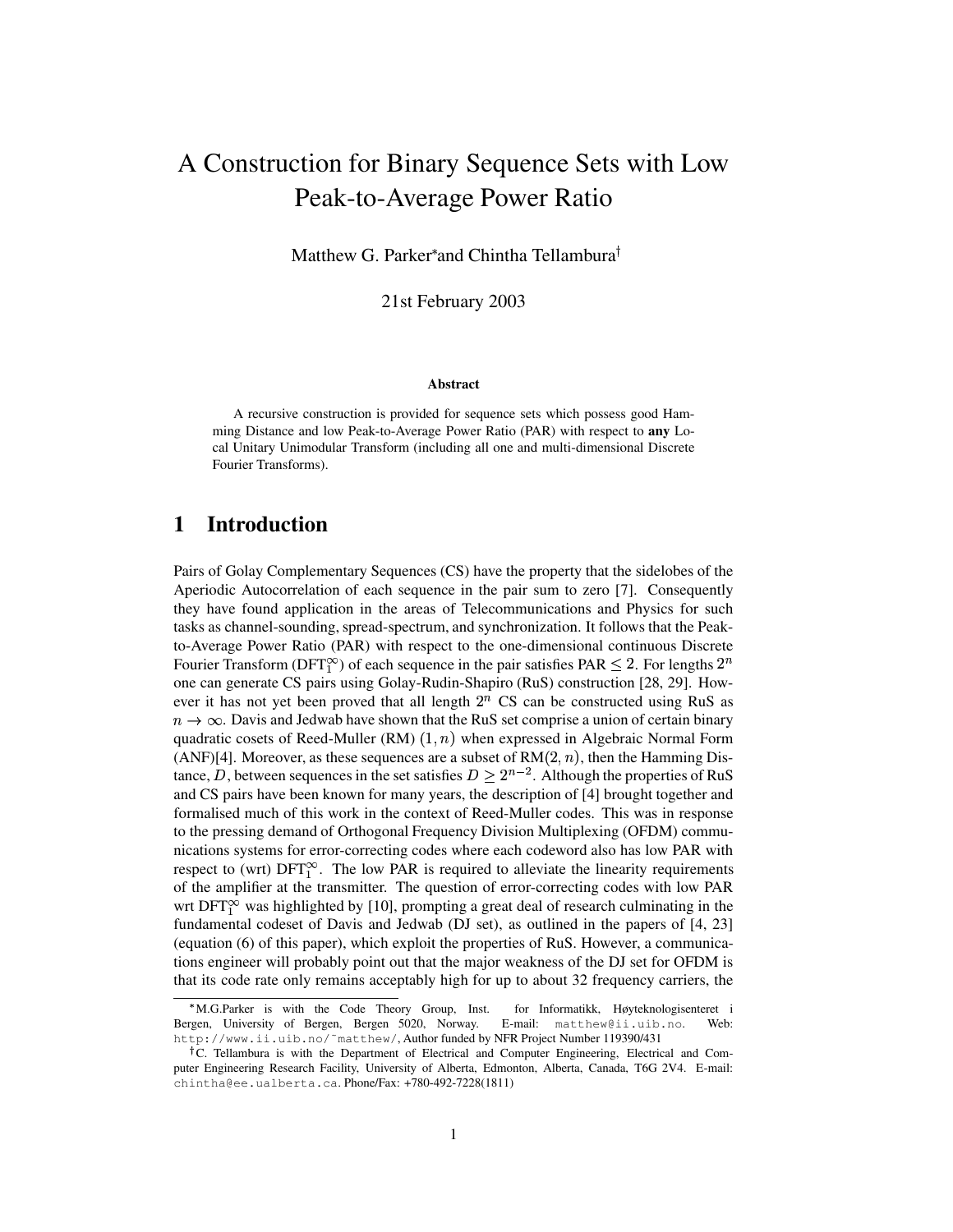rate vanishing as  $n \to \infty$ , and most current OFDM systems require anywhere from 256 to 8192 frequency carriers. Therefore, in practise, most engineers will implement some form of clipping or Selected-Mapping in order to reduce spectral peaks (PAR) at the OFDM transmitter. In other words, instead of constructing and sending a sequence, the transmitter will generate an arbitrary sequence or sequences, test their PARs, then either clip their peaks before transmission or choose to send the sequence with lowest PAR. Constructive techniques can avoid all this testing, but a major requirement for any constructive coding technique is that its rate remains acceptably high for large numbers of carriers. Higher rates are certainly possible and desirable for PAR  $\lt O(n)$  and D large [24]. A generalisation of RuS construction to other starting seeds [16, 17] allows inclusion of more low PAR quadratic cosets of  $RM(1, n)$  in the code, thereby improving code rate somewhat. Higher degree cosets can also be added, marginally increasing code rate at price of distance,  $D$ , which decreases. However the rate remains unacceptably low for more than about 32 carriers.

This paper provides new answers to this problem by defining constructive techniques for low PAR error-correcting codes of blocklength  $>32$  with acceptable rate. For instance, we can (almost) construct a rate  $\frac{1}{3}$  code of length 64 with distance 16 and PAR  $\leq 4.0$ , a rate  $\frac{2}{3}$  code of length 64, distance 4, and PAR  $\leq 8.0$ , and a rate  $\frac{1}{2}$  code of length 256, distance 4, and PAR  $\leq 16.0$ . We emphasise 'almost' because, although we most certainly identify and algebraically describe very large codesets with low PAR, our constructions are not strictly implementable yet, due to certain edge symmetries (coding collisions) which compromise invertibility of the encoding. It remains an open challenge to eliminate these coding collisions, and part of the aim of this paper is to present and motivate this challenge in a clear way.

It turns out that our construction also requires the ability to generate all distinct permutation polynomials from  $Z_2^t \rightarrow Z_2^t$  of algebraic degree  $\leq d$  for some  $d, 1 \leq d < t$ . To the best knowledge of the authors, such an algorithm only exists in the literature for the case  $d = 1$  (namely "Bruhat Decomposition", or as encountered when generating all possible binary linear error-correcting codes of maximum rank and length) and, for  $d=1$ , there are  $\prod_{i=0}^{t-1} (2^t - 2^i)$  such po  $\epsilon^{i}$ ) such polynomials. This paper provides strong motivation to develop further algorithms for the cases  $1 < d < t$ , along with the enumeration of the size of such sets as t varies.

Another aim of this paper is to advertise the fact that RuS sequences, and their generalisation as described in this paper, have a much stronger property than just a low PAR upper bound wrt the  $DFT_1^{\infty}$ . [13, 16, 17, 25] have all pointed out the Bent/Almost Bent properties of the RuS set, and [16, 17] and this paper proves that the RuS set, and their generalisations satisfy PAR  $\leq 2^t$  wrt <u>all</u> possible Linear Unitary Unimodular Transforms (LUUTs), including  $DFT_1^{\infty}$  and Walsh-Hadamard Transform (WHT). We will define LUUTs in the sequel. Consequently, the RuS construction and its generalisation have relevance also to Multi-Code CDMA [16, 17, 25], Weight Hierarchy and Quantum Entanglement [18, 19], and Cryptography [27].

To summarise, the main new contributions of this paper are as follows:

- A proposal to measure PAR wrt the infinite set of Linear Unimodular Unitary Transforms (LUUTs), whose rows comprise all possible linear unimodular sequences. This set includes  $DFT_1^{\infty}$ , the Walsh-Hadamard Transform (WHT), and many other transforms.
- $\bullet$  A construction (Constructions 1 3) for large sets of sequences with tight constant upper bound on PAR and good distance properties, where PAR is computed wrt the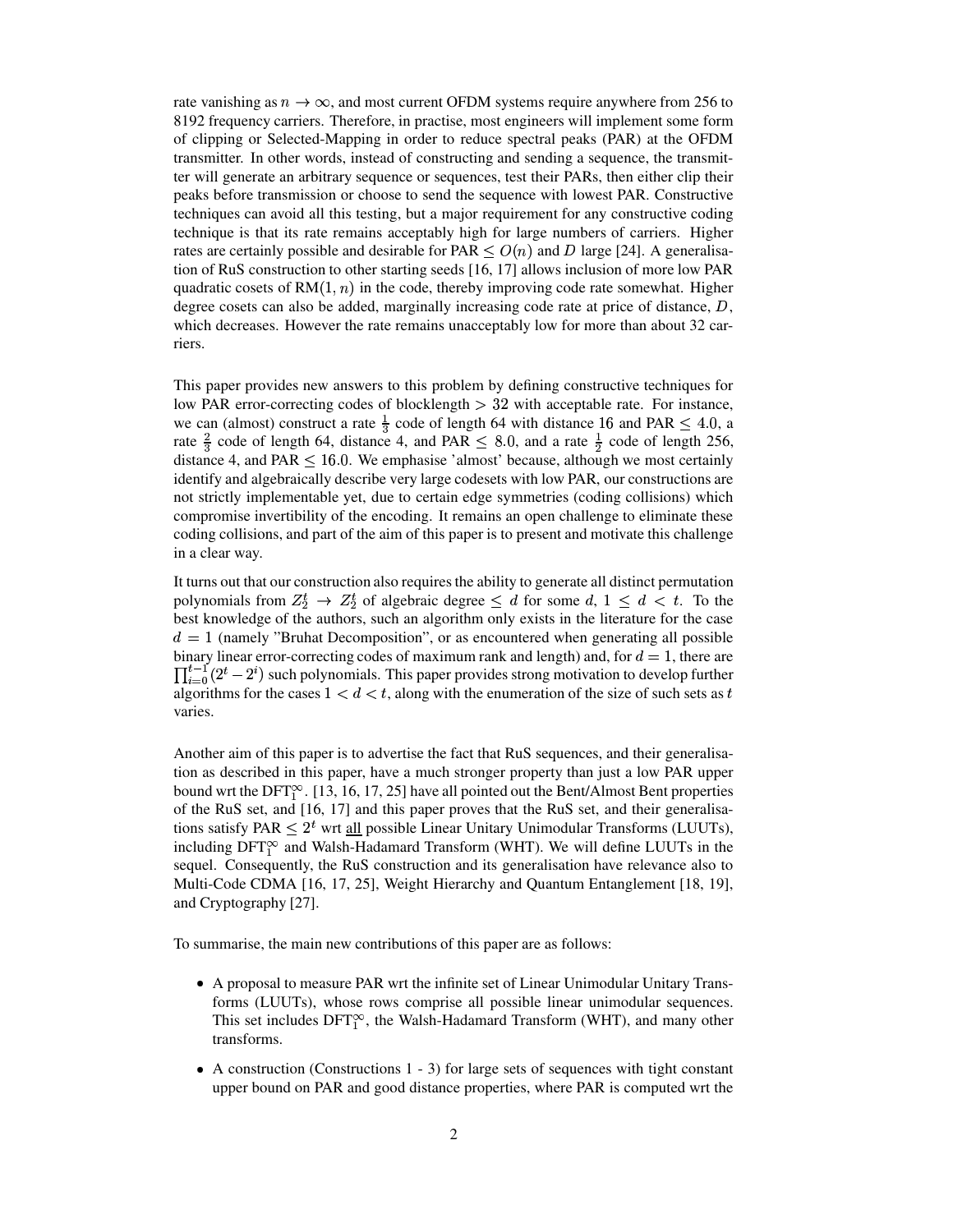#### infinite set of LUUTs.

Although we acknowledge that our constructions are implicitly covered in the literature by Golay [6, 7], Turyn [34], and others [33, 5], wrt  $DFT_1^{\infty}$ , no mention in the literature is given of low PAR constructions wrt to the much larger set of LUUTs and, apart from the special case considered by Davis and Jedwab [4] wrt  $DFT_1^{\infty}$ , and the case of low PAR wrt the WHT [3, 25], no attempt has been made to express these constructions in concise Algebraic Normal Form (ANF) or to consider the construction of such sequences, or to consider the Hamming Distance between members of the sequence set.

#### **Our Construction as a Generalisation of Golay-Rudin-Shapiro Construction:**

Golay-Rudin-Shapiro (RuS) sequences are a special case of Golay Complementary Pairs as first introduced by Marcel Golay [6, 22]. RuS sequence construction [7, 28, 29] exploits the recursion,

$$
\mathbf{a}' = \mathbf{a} | \mathbf{b} \n\mathbf{b}' = \mathbf{a} | \overline{\mathbf{b}} \tag{1}
$$

where **a** and **b** are both bipolar sequences of length  $N$ ,  $\mathbf{a}'$  and  $\mathbf{b}'$  are both sequences of length  $2N$ , '|' means concatenation, and  $\overline{b}$  means the multiplication of elements of **b** by  $-1$ . The key observation that motivates the constructions of this paper is that we can write (1) as,

$$
(\mathbf{a}',\mathbf{b}')^T = \mathbf{E} \odot \left( \begin{array}{cc} \mathbf{a} & \mathbf{b} \\ \mathbf{a} & \mathbf{b} \end{array} \right)
$$

where  $\mathbf{E} = \begin{pmatrix} 1 & 1 \\ 1 & 1 \end{pmatrix}$ , and ' $\odot$ ' means point-multiplication of matrix elements. For instance, if  $a = (1, 1)$  and  $b = (1, -1)$ , then  $a' = (1, 1, 1, -1)$  and  $b' = (1, 1, -1, 1)$ .

This paper shows that RuS sequences satisfy  $PAR < 2.0$  wrt all LUUTs precisely because  $\bf{E}$  is an orthogonal 2  $\times$  2 matrix. The RuS generalisation of this paper uses sequence recursion where successive **E** matrices are arbitrary  $R \times R$  Hadamard matrices, such that the generated sequences have  $PAR \leq R$ . For a given canonical representation of a Hadamard matrix, **E**, an arbitrary row/column permutation of **E** is specified by  $\gamma$ , for row permutation, and  $\theta$ , for column permutation. In this paper we emphasise the case where **E** is the Walsh-Hadamard Transform (WHT) matrix, although the basic construction still works when  $E$ is a more general Hadamard matrix. Given that  $E$  is a WHT, the sequence construction is then primarily specified by the permutations  $\gamma_j$  and  $\theta_j$ , at each stage of the recursion. As stated earlier, much of the difficulty relating to the construction of this paper arises from an attempt to classify, enumerate, and generate these permutations according to their algebraic degree, as these degrees determine the overall ANF degree of the constructed sequence, which in turn determines the (Reed-Muller) Hamming Distance of the code. This paper therefore gives a strong justification for future research into classification and enumeration of permutation polynomials according to maximum polynomial degree.

Construction 1 provides a way of generating low PAR error-correcting codes of any length,  $r^n$ , and over any alphabet. As a special case, Construction 2 generates binary codesets of length  $2^n$  and PAR  $\leq 2^t$ , comprising ANFs up to degree  $\mu$ , where  $\mu \leq 2t-2$  for  $t>1$ , and  $\mu = 2$  for  $t = 1$ . These codesets have PAR  $\leq 2^t$  wrt **all** LUUTs, including one and multi-dimensional continuous DFTs [16, 17]. As LUUTs include WHTs, then our construction gives large codesets of (Near)-Bent functions [15, 3, 26]. These binary sequences are not just (Near)-Bent but are also distant from linear sequences over all (unimodular) alphabets, not just over  $Z_2$  - a particularly strong cryptographic attribute. Construction 2 of this paper can be viewed as a recursive generalisation of a **two-sided** Maiorana-McFarland construction where our sequence set has low PAR wrt **all** LUUTs, not just WHT. We also provide an explicit generation method for the complete quadratic subset of Construction 2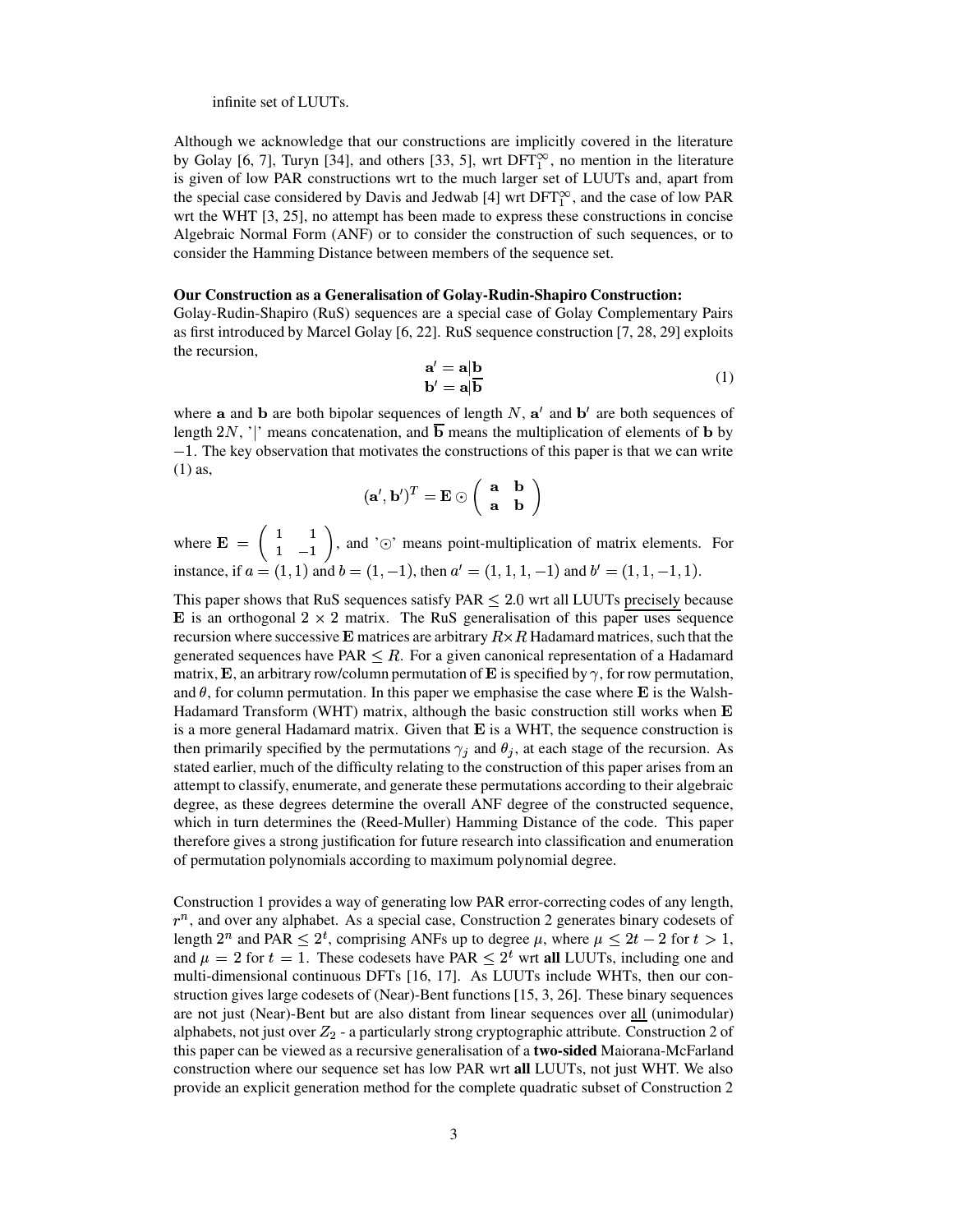using Bruhat decomposition [2, 1]. In [25], Paterson increases code rate, at the price of increased PAR wrt the WHT, by replacing the inherent one-to-one permutation of Maiorana-McFarland construction with a many-to-one map. Construction 3 of this paper similarly generalises Construction 2 by replacing the constituent permutations with many-to-one and/or one-to-many maps. Throughout this paper, we assume our sequences are of length  $r^n$  for some integers, r, n, although we emphasise the case where  $r = 2$ .

# **2 Linear Sequences, Linear Unimodular Unitary Transforms(LUUTs) and Peak-to-Average Power Ratio (PAR)**

PAR is a spectral measure. We must therefore first define the transforms over which the spectrum is to be computed. We call these transforms *LUUTs* (defined below), and LUUTs have linear rows, so we first define linearity:

**Definition 1.** Let  $\mathbf{l} = (l_0, l_1, \ldots, l_{r^n-1})$  be a length  $r^n$  complex sequence. I is defined to *be* unimodular *if*  $|l_i| = |$ ?  $|l_j|$ ,  $\forall i, j$ , unitary *if*  $\sum_{i=0}^{r^n-1} |l_i|^2 = 1$ , and *r*-linear *if*,

 $1 = \ \ \ \ (a_{0,0}, a_{0,1}, \ldots, a_{0,r-1}) \otimes (a_{1,0}, a_{1,1}, \ldots, a_{1,r-1}) \otimes \ldots \otimes (a_{n-1,0}, a_{n-1,1}, \ldots, a_{n-1,r-1})$  $n=1$   $(a \cdot a \cdot a \cdot b \cdot a \cdot b)$ 

where  $\otimes$  is the 'left tensor product', such that  ${\bf A}\otimes (B_0,B_1,\ldots)=(B_0{\bf A},B_1{\bf A},\ldots)$ . For *length*  $r^n$  *sequences where*  $r$  *is prime,*  $r$ -*linear is called* linear.

For example,

 $l = \frac{1}{2} (1, 0, 0, 1)$  is . . . .  $(1, 0, 0, 1)$  is a unitary sequence,  $l = \frac{1}{2}(1, 1, 1, -1)$ . . . . .  $(1, 1, 1, -1)$  is a unimodular unitary sequence,  $l=\frac{1}{2}(1,-1,1,-1)=\frac{1}{\sqrt{2}}(1,-1)\otimes\frac{1}{\sqrt{2}}(1,1)$  is a linear, unimodular, unitary sequence

**Definition 2.**  $\mathbf{L_{r,n}}$  is the infinite set of length  $r^n$  complex r-linear, unitary, unimodular *sequences.*

**Definition 3.** *A*  $r^n \times r^n$  *matrix,* **U**, *is* unitary *if*  $UU^{\dagger} = I_{r^n}$ *, where*  $\dagger$  *means conjugate transpose, and*  $\mathbf{I}_{\mathbf{r}^n}$  *is the*  $r^n \times r^n$  *identity matrix.* 

**Definition 4.** *A*  $r^n \times r^n$  *r*-Linear Unimodular Unitary Transform *(r-LUUT) matrix* **L** *has rows taken from*  $\mathbf{L_{r,n}}$  *such that*  $\mathbf{L}\mathbf{L}^\dagger = \mathbf{I_{r^n}}$ . When  $r$  is prime,  $r^n \times r^n$   $r$ -LUUTs are called LUUTs. Note that the set of  $r^n \times r^n$   $q$ -LUUTs is a subset of the set of  $r^n \times r^n$   $r$ -LUUTs iff  $q|r$ .

**Example LUUTs for**  $r = 2$ : The  $2^n \times 2^n$  Walsh-Hadamard (WHT) and Negahadamard (NHT) matrices are LUUTs defined by  $\bigotimes_{i=0}^{n-1} \mathbf{H}$ , and  $\bigotimes_{i=0}^{n-1} \mathbf{N}$ , respectively, where  $\mathbf{H} = \frac{1}{\sqrt{2}} \begin{pmatrix} 1 & 1 \ 1 & -1 \end{pmatrix}$ ,  $\mathbf{N} = \frac{1}{\sqrt{2}} \begin{pmatrix} 1 & i \ 1 & -i \end{pmatrix}$ , and  $i^2 = -1$ . For instance LUUT whose rows have the following tensor decomposition:

$$
\frac{1}{\sqrt{2}}\begin{pmatrix} 1 & 1 \ 1 & -1 \end{pmatrix} \otimes \frac{1}{\sqrt{2}}\begin{pmatrix} 1 & 1 \ 1 & -1 \end{pmatrix} = \frac{1}{2}\begin{pmatrix} 1 & 1 & 1 \ 1 & -1 & 1 \ 1 & 1 & -1 \ 1 & 1 & -1 \end{pmatrix} = \frac{1}{2}\begin{pmatrix} (1,1) & \otimes & (1,1) \\ (1,-1) & \otimes & (1,1) \\ (1,1) & \otimes & (1,-1) \\ (1,-1) & \otimes & (1,-1) \end{pmatrix}
$$

ÆÙÆÚ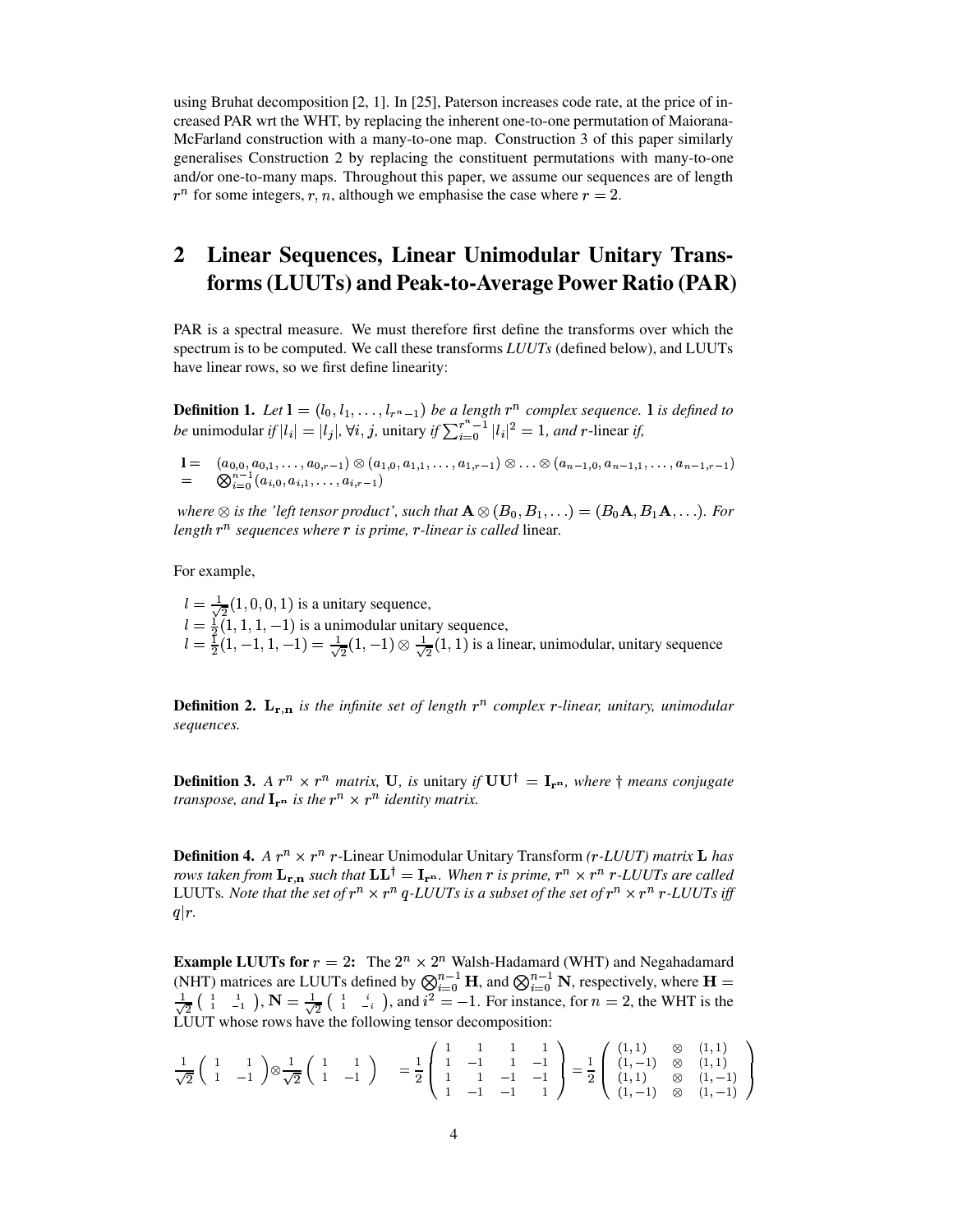Similarly, for  $n = 2$ , the NHT is the LUUT whose rows have the following tensor decomposition:

$$
\frac{1}{\sqrt{2}}\begin{pmatrix} 1 & i \\ 1 & -i \end{pmatrix} \otimes \frac{1}{\sqrt{2}}\begin{pmatrix} 1 & i \\ 1 & -i \end{pmatrix} = \frac{1}{2}\begin{pmatrix} 1 & i & i & -1 \\ 1 & -i & i & 1 \\ 1 & i & -i & 1 \\ 1 & -i & -i & -1 \end{pmatrix} = \frac{1}{2}\begin{pmatrix} (1, i) & \otimes & (1, i) \\ (1, -i) & \otimes & (1, i) \\ (1, i) & \otimes & (1, -i) \\ (1, -i) & \otimes & (1, -i) \end{pmatrix}
$$

where  $i^4 = 1$ .

**Definition 5.** We define DFT<sup> $\infty$ </sup> for length  $2^n$  vectors to be an infinite subset of  $2^n \times 2^n$ LUUTs, the union of whose rows form a subset of  $L_{2,n}$  such that each row factors, as in Definition 1, into a tensor product of length-two vectors  $(a_{i,0}, a_{i,1})$  which, in turn, must satisfy  $a_{i,0} = \frac{1}{\sqrt{2}}$ ,  $a_{i,1} = \frac{\omega^{ik}}{\sqrt{2}}$  for some fixed integer k, where  $\omega$  is any complex root of unity.

For instance, for  $n = 2$ , DFT<sup> $\infty$ </sup> includes the LUUT which is the 4-point one-dimensional Cyclic DFT whose rows have a tensor decomposition as follows:

|  |  |  |  | $\frac{1}{2}\left( \begin{array}{cccc} 1 & 1 & 1 & 1 \\ 1 & i & -1 & -i \\ 1 & -1 & 1 & -1 \\ \end{array} \right) = \frac{1}{2}\left( \begin{array}{cccc} (1,1) & \otimes & (1,1) \\ (1,i) & \otimes & (1,-1) \\ (1,-1) & \otimes & (1,1) \\ \end{array} \right)$ |
|--|--|--|--|-------------------------------------------------------------------------------------------------------------------------------------------------------------------------------------------------------------------------------------------------------------------|
|  |  |  |  | $\left( \begin{array}{ccc} 1 & -i & -1 & i \end{array} \right) \qquad \left( \begin{array}{ccc} (1, -i) & \otimes & (1, -1) \end{array} \right)$                                                                                                                  |

where  $i^2 = -1$ .

 $DFT_1^{\infty}$  also includes the LUUT which is the 4-point one-dimensional NegaCyclic DFT whose rows have a tensor decomposition as follows:

$$
\frac{1}{2} \begin{pmatrix} 1 & \omega & \omega^2 & \omega^3 \\ 1 & \omega^3 & \omega^6 & \omega \\ 1 & \omega^5 & \omega^2 & \omega^7 \\ 1 & \omega^7 & \omega^6 & \omega^5 \end{pmatrix} = \frac{1}{2} \begin{pmatrix} (1,\omega) & \otimes & (1,\omega^2) \\ (1,\omega^3) & \otimes & (1,\omega^6) \\ (1,\omega^5) & \otimes & (1,\omega^2) \\ (1,\omega^7) & \otimes & (1,\omega^6) \end{pmatrix}
$$

where  $\omega^4 = -1$ .

By taking more and more  $4 \times 4$  LUUTs of this form, we more closely approximate DFT $_1^{\infty}$ for the case  $r = 2$ ,  $n = 2$ . It is also helpful to notice that all rows of DFT<sup>o</sup> occur as a subset of the rows of certain LUUTs formed from tensor products of  $2 \times 2$  LUUTs. For instance, for  $n = 2$ , the rows of the  $4 \times 4$  Cyclic DFT are contained in two rows of each of  $H \otimes H$ and  $N \otimes H$ . Similarly, the rows of the 4  $\times$  4 NegaCyclic DFT are contained in two rows of each of  $W_1 \otimes N$  and  $W_3 \otimes N$ , where  $W_1 = \frac{1}{\sqrt{2}} \begin{pmatrix} 1 & \omega \\ 1 & -\omega \end{pmatrix}$ ,  $W_3 = \frac{1}{\sqrt{2}} \begin{pmatrix} 1 & \omega^3 \\ 1 & -\omega^3 \end{pmatrix}$ .

Having defined linear unimodular sequences, we are in a position to define PAR with respect to  $\mathbf{L}_{\mathbf{r} \cdot \mathbf{n}}$ :

**Definition 6.** Let  $s_i$  be the ith element of a length  $r^n$  vector, s. Then  $r$ -PAR(s) is computed by measuring the maximum possible correlation squared of  $\bf s$  with any length  $r^n$  r-linear *unimodular sequence*,  $l \in L_{r,n}$ .

$$
r\text{-}PAR(\mathbf{s}) = r^n \max_{\mathbf{l} \in \mathbf{L}_{\mathbf{r},\mathbf{n}}} (|\mathbf{s} \cdot \mathbf{l}|^2) = r^n \max_{\mathbf{l} \in \mathbf{L}_{\mathbf{r},\mathbf{n}}} (|\sum_{i=0}^{r^n - 1} s_i l_i^*|^2)
$$

where  $\cdot$  means 'inner product', and  $*$  means complex conjugate. Similarly,

 $PA(\mathbf{s}) = r^n max_1(|\mathbf{s} \cdot \mathbf{l}|^2)$ 

1 taken over all rows of a fixed, specified subset of  $r^n \times r^n$  unitary transforms, U

For a length  $r^n$  sequence, the values of  $r$ -PAR and PA range from 1.0 (for an ideal spectrally flat sequence) to  $r^n$  (for a spectral  $\delta$ -function). When r is prime, r-PAR is termed PAR.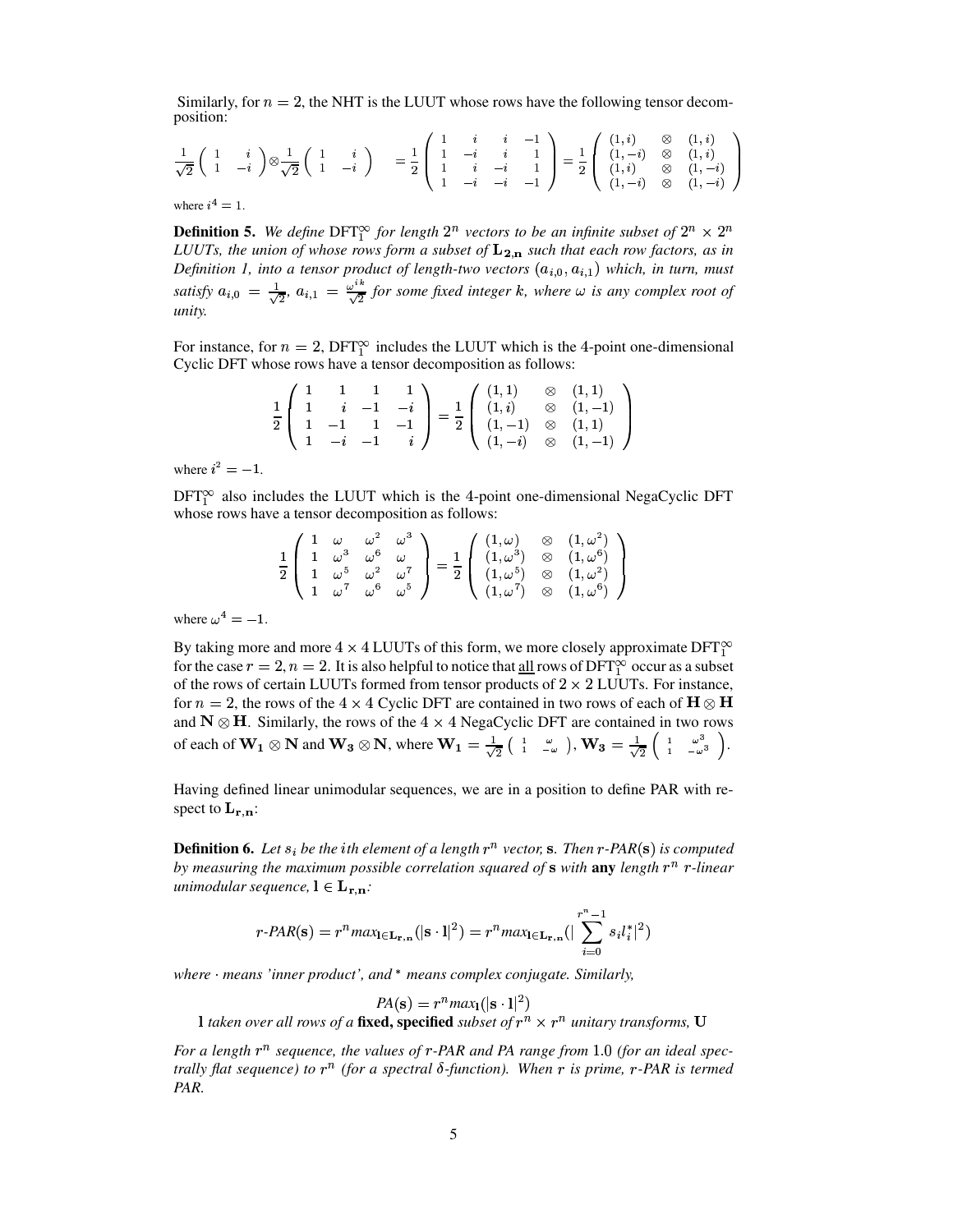We can compute  $r$ -PAR of  $s$  by examining the transform spectra of  $s$  wrt all  $r$ -LUUTs (more practically we can approximate this continuousspectrum by applying a large enough subset of well-chosen  $r$ -LUUTs).

**Example:** Let  $\mathbf{s} = 2^{-\frac{\infty}{2}}(1, 1, 1, -1, 1, -1, 1, -1)$ . Then PA(s) wrt the LUUT,  $\mathbf{H} \otimes \mathbf{H} \otimes \mathbf{N}$ , is obtained by first computing the matrix-vector product:

$$
\mathbf{S} = (\mathbf{H} \otimes \mathbf{H} \otimes \mathbf{N})\mathbf{s} = 2^{\frac{-3}{2}} \begin{pmatrix} 1 & 1 & 1 & 1 & i & i & i & i & i \\ 1 & -1 & 1 & -1 & i & -i & i & -i \\ 1 & -1 & -1 & -1 & i & -i & -i & -i \\ 1 & -1 & -1 & -1 & i & -i & -i & -i & i \\ 1 & -1 & 1 & -1 & -i & -i & -i & -i & i \\ 1 & -1 & 1 & -1 & -1 & -i & -i & -i & i \\ 1 & -1 & -1 & -1 & -i & -i & -i & i & i \\ 1 & -1 & -1 & -1 & -i & -i & -i & i & i \\ 1 & -1 & -1 & -1 & -i & -i & i & i & i \\ 1 & -1 & -1 & -1 & -i & -i & i & i & -i \\ 1 & -1 & -1 & -1 & -i & -i & i & i & -i \\ 2 & 2 & 2 & 2 & 2 & 2 & 2 & -1 \end{pmatrix}
$$

The largest magnitude value in S is  $2^{-3}(2 \pm 4i)$ . It follows that PA(s) =  $2^3(2^{-6}(2^2 +$  $(4^2)$ ) = 2.5 wrt  $\mathbf{H} \otimes \mathbf{H} \otimes \mathbf{N}$ . This also means that PAR(s) is lower bounded by 2.5.

### **2.1 Complementary Sequence Sets (CS Sets)**

A Complementary Sequence Set  $(CS set)$  of R unitary sequences of length  $R'$  conventionally has the complementary property that the sum of the one-dimensional Aperiodic Autocorrelations of each sequence in the set results in the  $\delta$  function of magnitude R (zero sidelobe energy) [7, 33]. Equivalently this means that the sum of the R DFT $_{1}^{\infty}$  power spectra of the sequences at each spectral index is  $\frac{R}{R}$ , i.e. the DFT $_{\perp}^{\infty}$  power spectral sum of the sequences is completely flat at all spectral indices. This implies that each of the  $R$ sequences has PA $\leq R$  wrt the DFT $_1^\infty$ . We now modify the CS definition as follows,

**Definition 7.** *We define the* Complementary Set *(*CS Set*) to mean a set of sequences which*  $i$ s  $i$  *complementary wrt any specified set of unitary transforms,*  $\{\mathcal{T}\}$ *, such that the sum of the power spectra of the set of*  $R$  *sequences of length*  $R'$ *, wrt any member of the set,*  $\mathcal T$ *, sum to*  $\frac{R}{R'}$  at each spectral index [16, 21]. Therefore, for **s** a member of the CS set, PAR( $\mathbf{s}$ )  $\leq R$ .

We formalise this as follows:

**Definition 8.** The rows of an  $R \times R'$  matrix,  $A$ , form a complementary set of  $R$  sequences *wrt* the set of  $R' \times R'$  unitary transform matrices,  $\mathcal{T}$ , iff, for every  $\mathcal{U} \in \mathcal{T}$ ,  $\mathbf{b_i} = \frac{R'}{R} \mathbf{A u_i^T}$  is *unitary, where*  $\mathbf{u_i}$  *is the ith row of* U, and the *rows of*  $\mathbf{A}$  *are unitary.* 

Lemma 1 provides an initial starting CS set for the example of the next section and the subsequent constructions:

**Lemma 1.** Let  $A$  be a  $R \times R$  *unitary matrix. Then the rows of*  $A$  *form*  $a \text{ CS}$  set of  $R$ *sequences wrt all*  $R \times R$  *unitary matrices.* 

*Proof.* Let **B** be an  $R \times R$  matrix with rows,  $\mathbf{b_i}$ , where the  $\mathbf{b_i}$  are constructed as in Definition 8. Then  $\mathbf{B} = \mathbf{A} \mathcal{U}^T$ . Similarly  $\mathbf{B}^\dagger = \mathcal{U}^* \mathbf{A}^\dagger$ , where  $*$  means conjugate. Then  $\mathbf{B} \mathbf{B}^{\dagger} = \mathbf{A} \mathcal{U}^{\mathrm{T}} \mathcal{U}^* \mathbf{A}^{\dagger} = \mathbf{I}_{\mathbf{R}}$ , where  $\mathbf{I}_{\mathbf{R}}$  is the  $R \times R$  identity matrix. Therefore **B** is unitary which means all  $\mathbf{b}_i$  are unitary, and Lemma 1 follows from Definition 8.  $\Box$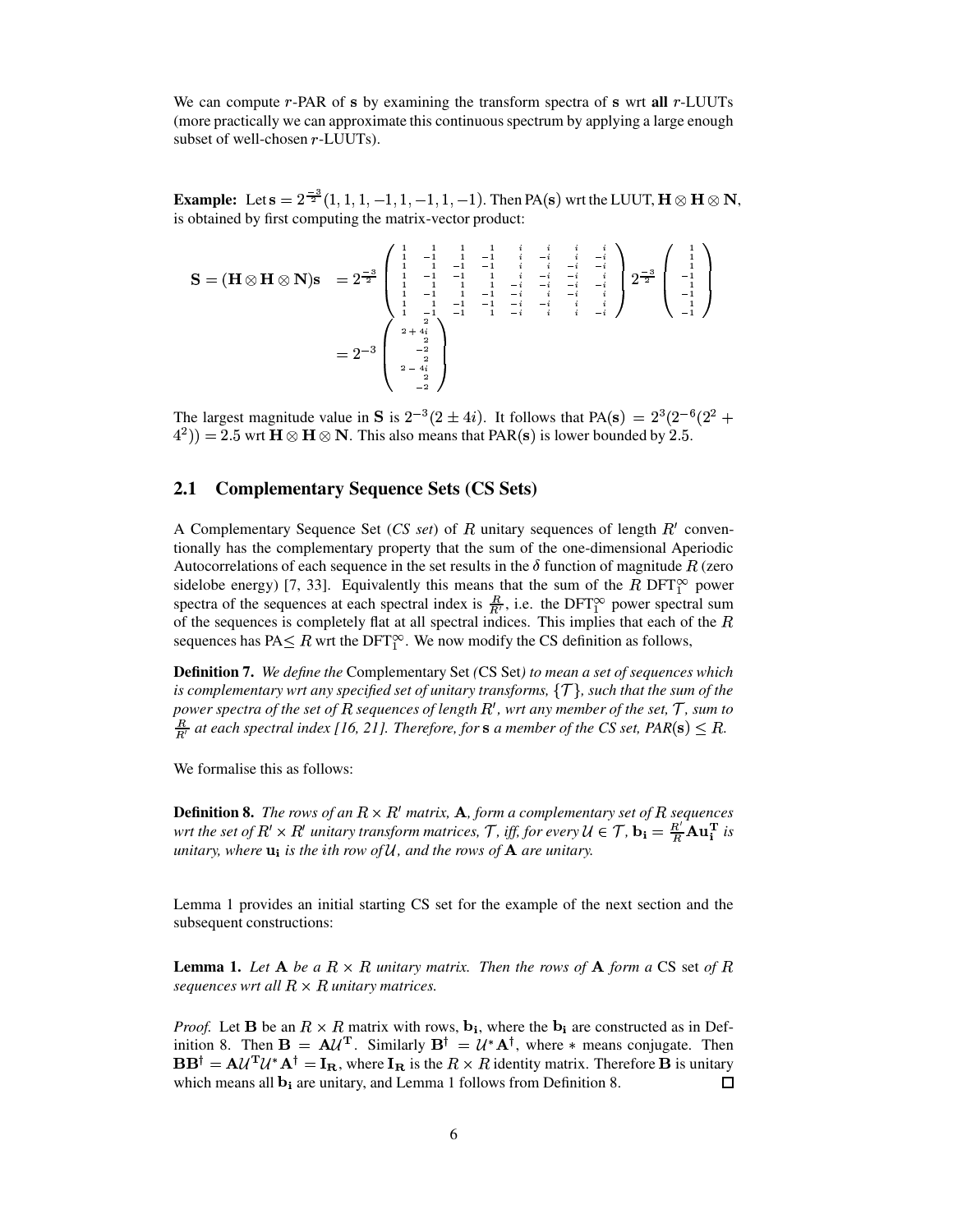# **3 Construction Example**

Before presenting the formal constructions of this paper, we first provide an example which highlights the main points of the constructions. For clarity of exposition we usually omit the normalisation constant for each matrix or sequence which would ensure the unitarity of the matrix or sequence. For instance, **A** below should be multiplied by  $\frac{1}{2}$ . We also provide and utilise ANFs,  $p(x_0, x_1, \ldots, x_{n-1})$ , for the binary sequence exponent of the bipolar sequences constructed, where the *i*th element,  $p_i$  of the length  $2^n$  binary sequence, p, is given by  $p(x_0 = i_0, x_1 = i_1, \ldots, x_{n-1} = i_{n-1})$ , where  $(i_0, i_1, \ldots, i_{n-1})$  is the 2-adic expansion of *i*. For instance, the function  $p = x_0 + x_1$  has a truth table  $\begin{bmatrix} 0 & 0 & 0 \\ 0 & 1 & 0 \\ 0 & 1 & 1 \end{bmatrix}$  which can be used to represent the sequence  $(-1)^p = (-1)^{0110} = 1, -1, -1, 1$ . which  $\blacksquare$ 

The construction strategy is as follows:

#### **3.0.1 Choose Unitary Matrix**

Choose, for example, the unitary matrix

$$
\mathbf{A} = \left( \begin{array}{rrr} 1 & 1 & 1 & 1 \\ 1 & -1 & 1 & -1 \\ 1 & 1 & -1 & -1 \\ 1 & -1 & -1 & 1 \end{array} \right) = \left( \begin{array}{c} (-1)^0 \\ (-1)^{x_0} \\ (-1)^{x_1} \\ (-1)^{x_0 + x_1} \end{array} \right)
$$

By Lemma 1 the four rows of **A** form a CS set wrt any  $4 \times 4$  unitary matrix, i.e. any  $4 \times 4$ 4-LUUT. We can perform a number of operations on  $\bf{A}$  to generate a length 16 bipolar sequence with  $4-PAR \leq 4.00$  wrt any  $4-LUUT$  (which includes any 2-LUUT).

#### **3.0.2 Concatenate Rows:**

Concatenating rows of  $\bf{A}$  gives the length 16 sequence,

 $s = 1 \quad 1 \quad 1 \quad 1 \quad 1 \quad -1 \quad 1 \quad -1 \quad 1 \quad 1 \quad -1 \quad -1 \quad 1 \quad -1 \quad 1 \quad -1 \quad 1 \quad = (-1)^{x_0 x_2 + x_1 x_3}$ 

This sequence has  $4-PAR(s) < 4.0$  wrt all 4-LUUTs including all 2-LUUTs. As will be shown, the upper bound is 4.0 because **A** is a  $4 \times 4$  unitary matrix whose four rows form a CS set wrt all 4-LUUTs, which includes all 2-LUUTs. The transform set includes all 2-LUUTs because 2 divides 4. For example, s has PAs of 3.12, 1.00, and 4.00 wrt DFT $_{1}^{\infty}$ , WHT, and NHT, respectively. (Note that PA wrt  $\text{DFT}_1^{\infty}$  is computed approximately by taking the PA wrt enough  $16 \times 16$  LUUTs of the form discussed in Definition 5. In other words we 'oversample' the one-dimensional DFT to sufficient precision).

#### **3.0.3 Permute Rows and/or Columns Prior to Concatenation:**

Choose any row/column permutation of  $\bf{A}$  prior to concatenation. For example, choose the concatenation: Row  $1 | Row 3 | Row 2 | Row 0, giving,$ 

$$
\mathbf{s} = 1 -1 1 -1 1 -1 -1 -1 1 1 1 -1 -1 1 1 1 1
$$
  
=  $(-1)^{x_0 x_3 + x_1 x_2 + x_1 x_3 + x_0}$ 

This sequence also has  $4-PAR(s) \leq 4.0$  wrt all 4-LUUTs, including all 2-LUUTs. For example, s has PAs of 1.95, 1.00, and 1.00 under  $\text{DFT}_1^{\infty}$ , WHT, and NHT, respectively.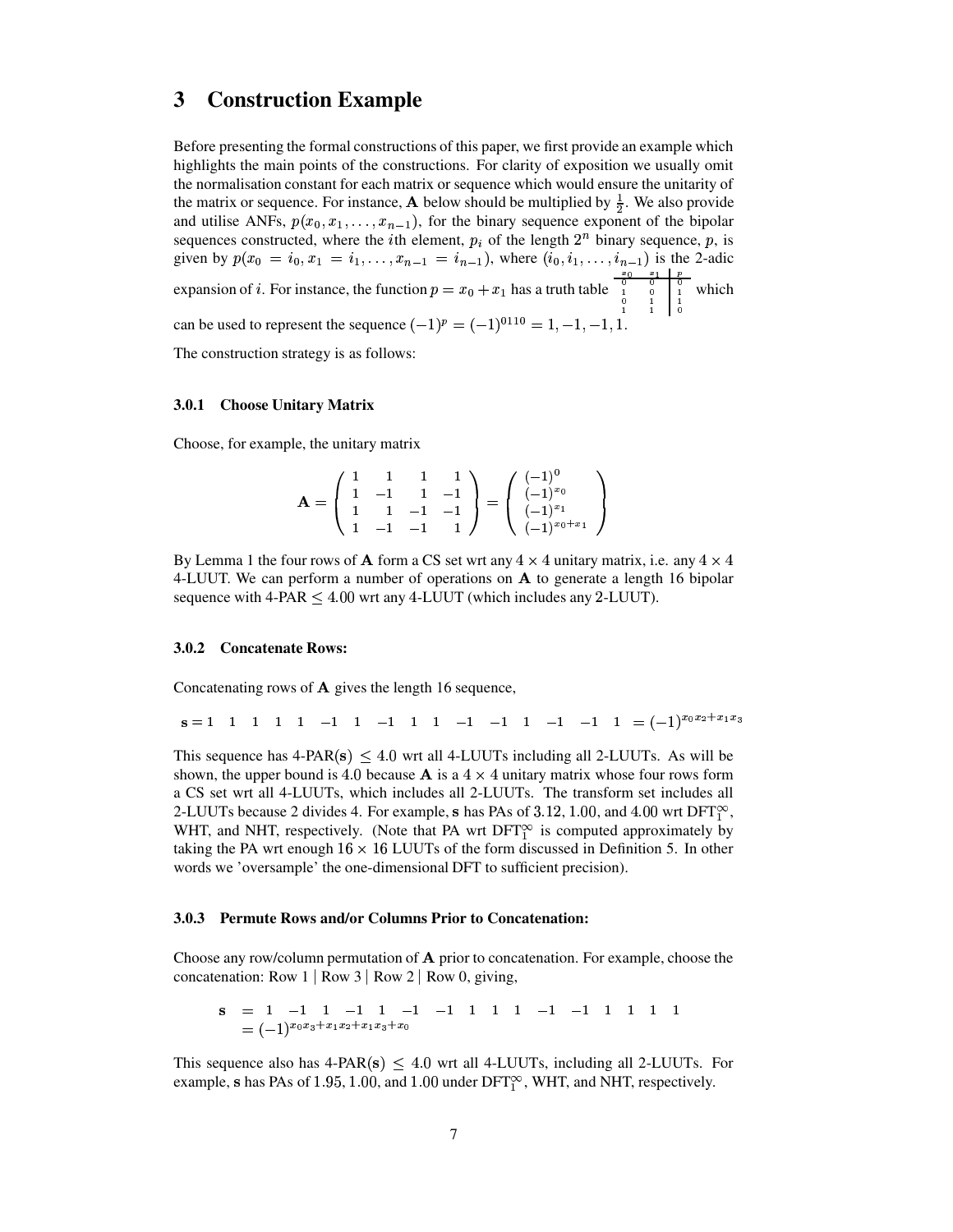As another example, consider the column permutation: Col 3, Col 0, Col 2, Col 1, followed by the row permutation and concatenation: Row  $2 | Row 3 | Row 0 | Row 1, giving,$ 

$$
\mathbf{s} = -1 \quad 1 \quad -1 \quad 1 \quad 1 \quad 1 \quad -1 \quad -1 \quad 1 \quad 1 \quad 1 \quad 1 \quad -1 \quad -1 \quad 1 \quad 1 \quad 1 \quad -1 \quad 1 \quad -1
$$
\n
$$
= (-1)^{x_0 x_2 + x_0 x_3 + x_1 x_2 + x_0 + x_2 + x_3 + 1}
$$

This sequence also has  $PAR(s) \leq 4.0$  wrt all 4-LUUTs, including all 2-LUUTs. For example, s has PAs of 1.999, 1.00, and 1.00 wrt DFT $_{1}^{\infty}$ , WHT, and NHT, respectively. (Note that for  $4 \times 4$  matrices, a combined row and column permutation is equivalent to a row (or column) permutation. This is not generally the case for square matrix dimension  $>$  4).

#### **3.0.4 Generate Cosets**

Let  $g$  be any length-4 bipolar vector. Let us express  $\bf{A}$  as

$$
\mathbf{A} = \left(\begin{array}{c} \mathbf{a}_0 \\ \mathbf{a}_1 \\ \mathbf{a}_2 \\ \mathbf{a}_3 \end{array}\right)
$$

where the  $a_i$  are length-4 bipolar vectors.

Let  $A^g$  be any matrix of the form,

$$
\mathbf{A}^{\mathbf{g}} = \left( \begin{array}{c} \mathbf{a}_0 \odot \mathbf{g} \\ \mathbf{a}_1 \odot \mathbf{g} \\ \mathbf{a}_2 \odot \mathbf{g} \\ \mathbf{a}_3 \odot \mathbf{g} \end{array} \right)
$$

where  $\mathbf{a} \odot \mathbf{g} = (a_0 g_0, a_1 g_1, \ldots, a_3 g_3)$ , For instance, let  $\mathbf{g} = (1, 1, 1, -1)$ . Then,

$$
\mathbf{A}^{\mathbf{g}} = \left( \begin{array}{rrrr} 1 & 1 & 1 & -1 \\ 1 & -1 & 1 & 1 \\ 1 & 1 & -1 & 1 \\ 1 & -1 & -1 & -1 \end{array} \right)
$$

Then concatenation of any row/column permutation of  ${\bf A}^{\bf g}$  also has 4-PAR  $< 4.0$  wrt all 4-LUUTs, which includes all 2-LUUTs. As an example, consider the column permutation of  $A<sup>g</sup>$ : Col 0,Col 3,Col 2,Col 1, followed by the row permutation and concatenation: Row 1 Row 3 Row 0 Row 2, giving,

$$
\mathbf{s} = 1 \quad 1 \quad 1 \quad -1 \quad 1 \quad -1 \quad -1 \quad -1 \quad 1 \quad -1 \quad 1 \quad 1 \quad 1 \quad 1 \quad -1 \quad 1
$$
\n
$$
= (-1)^{x_0 x_1 + x_0 x_2 + x_0 x_3 + x_1 x_2}
$$

This sequence has  $4-PAR(s) \leq 4.0$  wrt all  $4-LUUTs$ , including 2-LUUTs. For example, s has PAs of 2.97, 1.00, and 2.00 wrt DFT $_1^\infty$ , WHT, and NHT, respectively.

#### **3.0.5 Symmetric Permutation:**

**Definition 9.** Let  $\pi$  be any permutation of  $Z_n$ . Then  $\pi_r$  is defined to be any r-symmetric permutation *of*  $Z_{r^n}$ , where  $\pi_r(i) = \sum_{k=0}^{n-1} i_{\pi(k)} r^k$ , and *i* has a radix-r decomposition as  $\sum_{k=0}^{n-1} i_k r^k$ ,  $i_k \in Z_r$ ,  $\forall k$ . We can then write the r-symmetric permutation of **s** as,

$$
\pi_r(\mathbf{s}) = (s_{\pi_r(0)}, s_{\pi_r(1)}, \ldots, s_{\pi_r(r^n-1)})
$$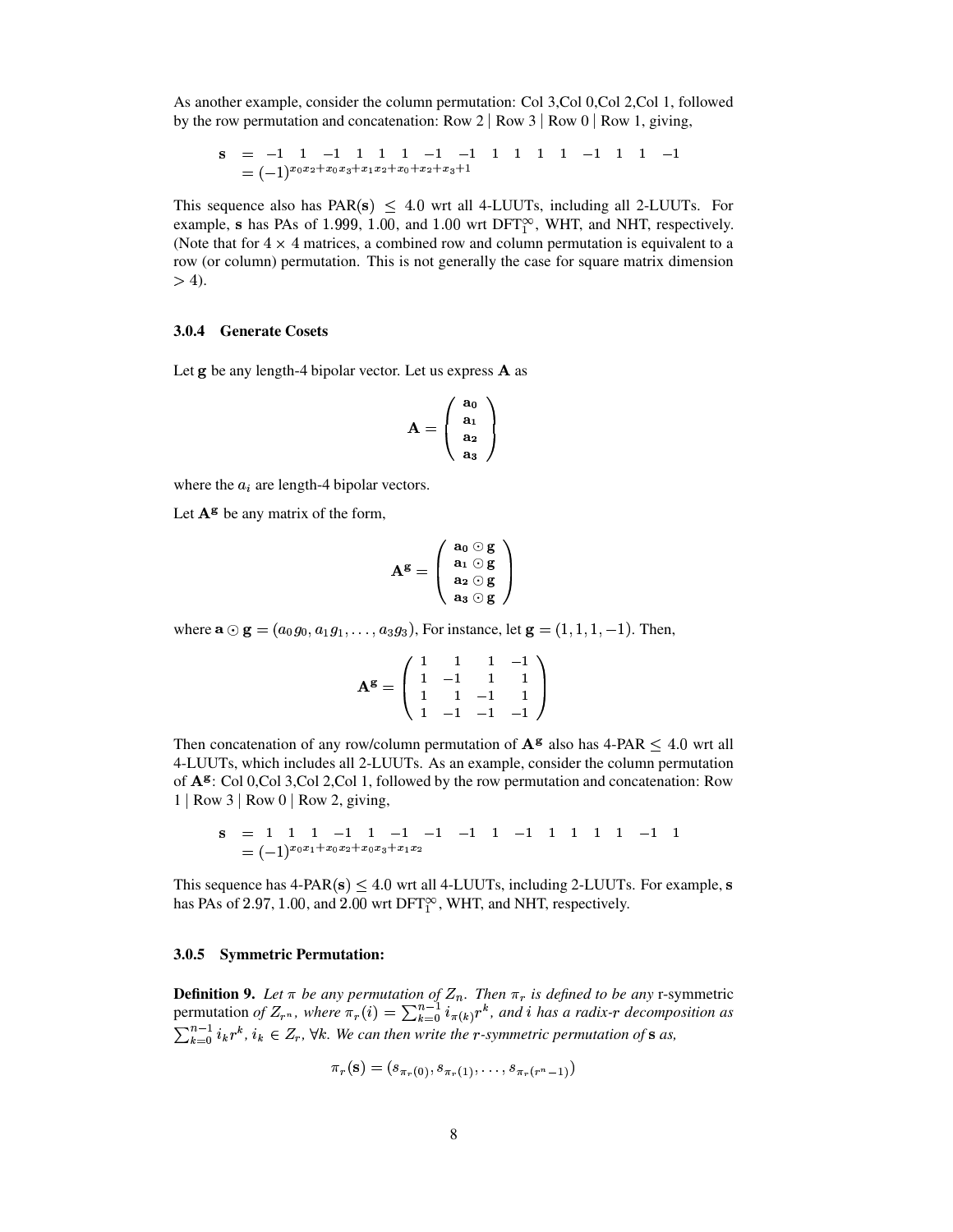

Figure 1: Power Spectrums for Size-4 Complementary Set,  $\{s_0, s_1, s_2, s_3\}$ , wrt DFT<sup>o</sup> (x-axis is spectral index, y-axis is power value)

If s has 4-PAR  $\leq$  4.0 wrt all 4-LUUTs, then  $\pi_2(s)$  has PAR  $\leq$  4.0 wrt all 2-LUUTs. (Note that because  $\pi_2$  is a radix-2 permutation, the PAR upper bound no longer covers all 4-LUUTs). For instance, we have just stated that

 $s = 1, 1, 1, -1, 1, -1, -1, -1, 1, -1, 1, 1, 1, 1, -1, 1$  has 4-PAR  $\leq 4.0$  wrt all 4-LUUTs. Let  $\pi = (0)(1, 2, 3)$  be a permutation of  $Z_4$ . Then  $\pi_2$  permutes the indices of s according to  $(0)(1)(2, 4, 8)(3, 5, 9)(6, 12, 10)(7, 13, 11)(14)(15)$  to give,

$$
\mathbf{s} = 1 \quad 1 \quad 1 \quad -1 \quad 1 \quad -1 \quad 1 \quad 1 \quad 1 \quad -1 \quad 1 \quad 1 \quad -1 \quad -1 \quad -1 \quad -1 \quad 1
$$
  
=  $(-1)^{x_0 x_1 + x_0 x_2 + x_0 x_3 + x_2 x_3}$ 

This sequence has  $PAR(s) \leq 4.0$  wrt all 2-LUUTs. For example, s has PAs of 2.56, 1.00, and 2.00 wrt DFT $_1^\infty$ , WHT, and NHT, respectively.

#### 3.0.6 Form Complementary Sequence (CS) Set:

Let E be another  $4 \times 4$  unitary matrix (it could be the same as **A**). For example,

$$
\mathbf{E} = \left( \begin{array}{rrrr} 1 & 1 & 1 & -1 \\ 1 & 1 & -1 & 1 \\ 1 & -1 & 1 & 1 \\ -1 & 1 & 1 & 1 \end{array} \right)
$$

where the element at row *i* and column *j* is  $e_{i,j}$ . For any row and/or column permutation of  $A$  (or  $A^g$ ) we can form four length-16 CS. For instance, from subsection 3.0.4, let our constructed sequence be,

 $\mathbf{s} = \mathbf{a_0}^g | \mathbf{a_1}^g | \mathbf{a_2}^g | \mathbf{a_3}^g = 1, 1, 1, -1, 1, -1, -1, -1, -1, 1, 1, 1, 1, 1, -1, 1$ , where<br> $\mathbf{a_0}^g = 1, 1, 1, -1, \mathbf{a_1}^g = 1, -1, -1, -1, \mathbf{a_2}^g = 1, -1, 1, 1, \mathbf{a_3}^g = 1, 1, -1, 1$ . Then our size-4 CS set is:

where  $'+$  is 1 and  $'-$  is  $-1$ .

Then  $|\mathbf{s_0} \cdot \mathbf{l}|^2 + |\mathbf{s_1} \cdot \mathbf{l}|^2 + |\mathbf{s_2} \cdot \mathbf{l}|^2 + |\mathbf{s_3} \cdot \mathbf{l}|^2 = 4.0$  for 14-linear. In other words, the four sequences,  $s_i$ , form a size-4 CS set wrt any 4-LUUT, which includes any 2-LUUT, as the sum of their power spectrums wrt any 4-LUUT is a constant at every point. Therefore each sequence satisfies  $4-PAR(s_i) < 4.0$  wrt any  $4-LUUT$ , which includes any 2-LUUT. The power spectrums wrt DFT $^{\infty}_{1}$  for each sequence of the above CS set are shown in Fig 1, and the spectrums sum to 4.0 at each spectral index. The power spectrums wrt the 16-point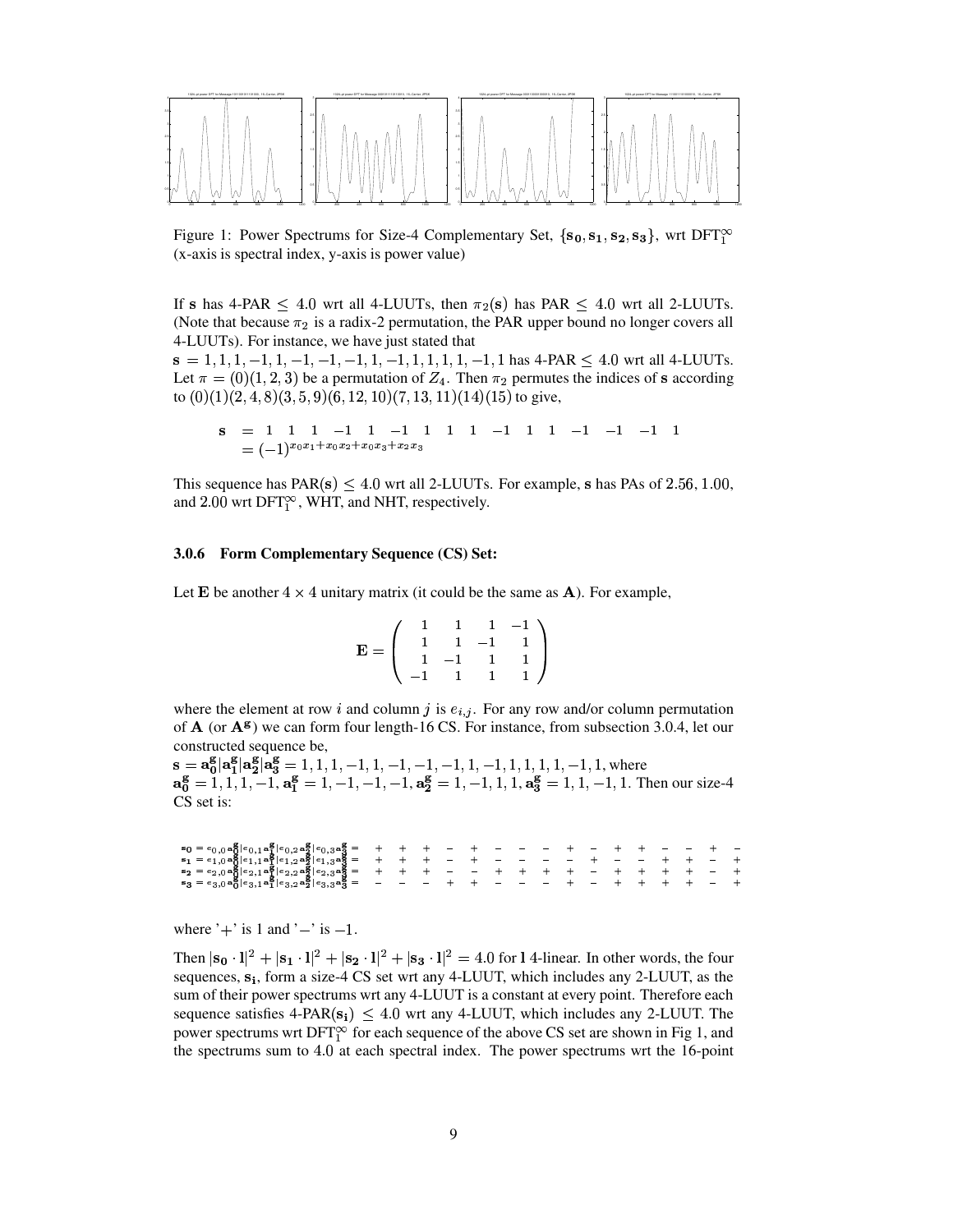WHT for each of the four sequences are as follows:

| Sequence   Power Spectrum |  |  |  |  |  |  |  |                                                                                                                                                                                                          |
|---------------------------|--|--|--|--|--|--|--|----------------------------------------------------------------------------------------------------------------------------------------------------------------------------------------------------------|
| $\mathbf{s_0}$            |  |  |  |  |  |  |  |                                                                                                                                                                                                          |
| $\mathbf{s}_1$            |  |  |  |  |  |  |  |                                                                                                                                                                                                          |
| $\mathbf{s}_2$            |  |  |  |  |  |  |  |                                                                                                                                                                                                          |
| $S_3$                     |  |  |  |  |  |  |  | $\begin{array}{ ccccccccccccccccccc }\hline 0&4&0&0&4&0&0&0&0&0&4&0&0&0&0&4 \\ \hline 0&0&4&0&0&0&0&4&0&4&0&0&4&0&0&0 \\ 4&0&0&0&0&4&0&0&0&0&0&4&0&0&4&0 \\ 0&0&0&4&0&0&4&0&4&0&0&0&0&4&0&0 \end{array}$ |

The power spectrums wrt the 16-point NHT for each of the four sequences are as follows:

| Sequence   Power Spectrum |  |  |  |  |  |  |  |                                                                                                                                                                                 |  |
|---------------------------|--|--|--|--|--|--|--|---------------------------------------------------------------------------------------------------------------------------------------------------------------------------------|--|
| $\mathbf{s_{0}}$          |  |  |  |  |  |  |  |                                                                                                                                                                                 |  |
| $\mathbf{s}_1$            |  |  |  |  |  |  |  |                                                                                                                                                                                 |  |
| $\mathbf{s_{2}}$          |  |  |  |  |  |  |  |                                                                                                                                                                                 |  |
| $\mathbf{S}_{3}$          |  |  |  |  |  |  |  | $\begin{array}{cccccccccccc} 2&0&2&0&0&2&0&2&2&0&2&0&0&2&0&2\\ 2&0&2&0&0&2&0&2&2&0&2&0&0&2&0&2\\ 0&2&0&2&2&0&2&0&0&2&0&2&2&0&2&0\\ 0&2&0&2&2&0&2&0&0&2&0&2&2&0&2&0 \end{array}$ |  |

In all cases the power spectrums sum to  $4.0$  at each point. Furthermore, the sequences,  $\pi_2(s_i)$  also form a size-4 CS set wrt any 2-LUUT, for any  $\pi_2$ .

### 3.0.7 Iterate Construction:

Let us now assign

$$
\mathbf{A'} = \left(\begin{array}{c} \mathbf{s}_0 \\ \mathbf{s}_1 \\ \mathbf{s}_2 \\ \mathbf{s}_3 \end{array}\right) = \left(\begin{array}{ccc} e_{0,0}\mathbf{a}_0^{\mathbf{g}} & e_{0,1}\mathbf{a}_1^{\mathbf{g}} & e_{0,2}\mathbf{a}_2^{\mathbf{g}} & e_{0,3}\mathbf{a}_3^{\mathbf{g}} \\ e_{1,0}\mathbf{a}_0^{\mathbf{g}} & e_{1,1}\mathbf{a}_1^{\mathbf{g}} & e_{1,2}\mathbf{a}_2^{\mathbf{g}} & e_{1,3}\mathbf{a}_3^{\mathbf{g}} \\ e_{2,0}\mathbf{a}_0^{\mathbf{g}} & e_{2,1}\mathbf{a}_1^{\mathbf{g}} & e_{2,2}\mathbf{a}_2^{\mathbf{g}} & e_{2,3}\mathbf{a}_3^{\mathbf{g}} \\ e_{3,0}\mathbf{a}_0^{\mathbf{g}} & e_{3,1}\mathbf{a}_1^{\mathbf{g}} & e_{3,2}\mathbf{a}_2^{\mathbf{g}} & e_{3,3}\mathbf{a}_3^{\mathbf{g}} \end{array}\right)
$$

for any size-4 CS set of length 16 sequences,  $s_i$ , as constructed using the previous subsections. Let  $\mathbf{E}'$  be any  $4 \times 4$  unitary matrix. For instance,

$$
\mathbf{E}' = \left( \begin{array}{rrrr} 1 & 1 & -1 & -1 \\ 1 & -1 & 1 & -1 \\ 1 & 1 & 1 & 1 \\ 1 & -1 & -1 & 1 \end{array} \right)
$$

 $A'$  takes the place of the  $A$  matrix discussed previously. We again perform row permutation or column-segment permutation of  $A'$ , with optional coset offset and symmetric permutation to construct sequences of length  $64$  with  $4-PAR \leq 4.0$  wrt any  $4-LUUT$ . (Note that we refer to column-segment permutation because we only permute the 4 segments of each row of  $\mathbf{A}'$ ). E' now takes the place of the E matrix discussed previously, allowing us to construct size-4 CS sets of length 64 whose power spectrums sum to a constant wrt any 4-LUUT. For example, we can concatenate the sequences  $s_i$ , constructed in subsection 3.0.6, to get the length 64 sequence,

 $= (-1)^{x_0x_1+x_0x_2+x_0x_3+x_1x_2+x_2x_3+x_2x_5+x_3x_4+x_4x_5}$ 

where '+' and '-' are short for 1 and -1, respectively. This sequence has  $4-PAR(s) \leq 4.0$ wrt all 4-LUUTs, including all 2-LUUTs. For example, s has PAs of 3.01, 1.00, and 1.00 wrt DFT<sup> $\infty$ </sup>, WHT, and NHT, respectively. Using  $E'$  we can construct the size-4 CS set,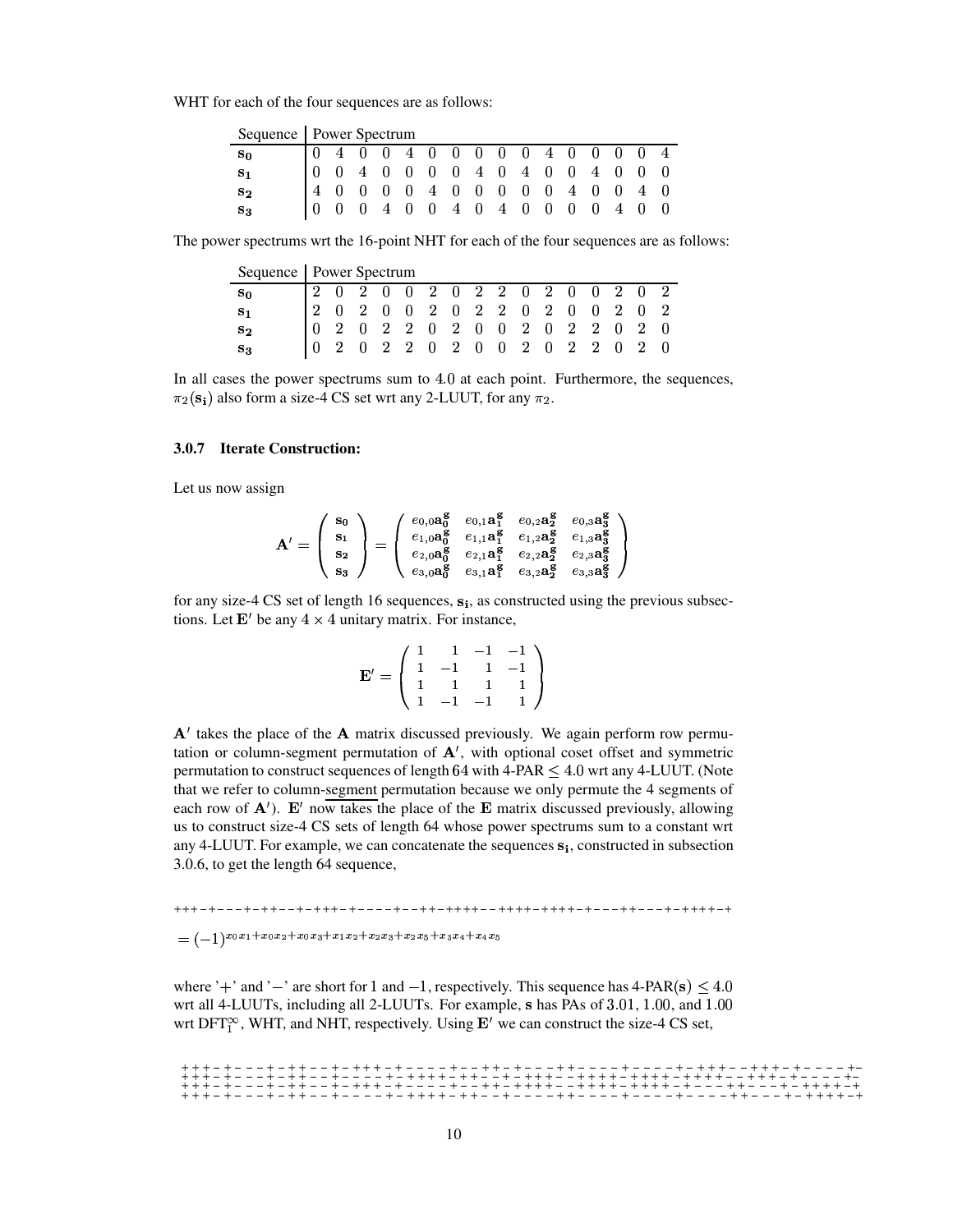which is a set of 4 length-64 sequences whose power spectrums sum to a constant wrt any 4-LUUT, which includes any 2-LUUT.

We can iterate the contruction as many times as we like to produce sequences of length  $2^{2L}$ for some positive integer L, where each sequence has  $4\text{-PAR} \leq 4.0$  wrt any  $4\text{-LUUT}$ . (If there is symmetric permutation by  $\pi_2$  then each sequence generally only has PAR  $\leq 4.0$ wrt any 2-LUUT, not any 4-LUUT).

## **3.0.8 Summary of Example Construction**

We summarise the construction operations as follows:

- 1. Choose a  $4 \times 4$  unitary matrix, **A**.
- 2. Permute rows and/or columns of  $\bf{A}$ .
- 3. Select length-4 sequence,  $\bf{g}$ , to act as coset offset for  $\bf{A}$ .
- 4. Choose  $4 \times 4$  unitary matrix, **E**.
- 5. Concatenate the rows of (permuted coset of)  $\bf{A}$  and multiply each row-segment by the appropriate entry in  $\bf E$ , for each row of  $\bf E$ , to form a size-4 CS set of length 16 sequences with 4-PAR  $\leq 4.0$  wrt any 4-LUUT. Define this 4-set as a  $4 \times 16$  matrix,  ${\bf A}^{\prime}$ .
- 6. Iterate the construction L times by looping back to step 2, where  $\bf{A}$ ,  $\bf{E}$  and  $\bf{g}$  are replaced by  $\mathbf{A}'$ , a new  $4 \times 4$  unitary matrix,  $\mathbf{E}'$ , and a new length-4 unitary vector, **g**', respectively.
- 7. Finally, symmetrically permute each sequence in the size-4 CS set, using the same permutation,  $\pi_2$ , for each sequence, and define this set as a  $4 \times 4^L$  matrix, each row of which has PAR  $\leq 4.0$  wrt any 2-LUUT, and such that the four rows form a size-4 CS set.

Our construction can be fully specified by the sequence of  $4 \times 4$  unitary matrices,  $\mathbf{E}_1$ , where  ${\bf A}={\bf A_{0}}={\bf E_{0}}$ , by the row/column permutations over  $Z_{4}$  at each iteration, the coset offset at each iteration, the number of iterations of the construction, and the final symmetric permutation over  $Z_{2^{2L}}$ . Using this construction we can generate a vast number of sequences with low PAR wrt any 2-LUUT. However, the difficulty with the construction arises because the above constructive operations are not disjoint (orthogonal), so it is problematic to count the complete sequence set, and to design hardware/software to implement the construction without gneerating a (small) fraction of the sequences more than once. We tackle the quadratic case in subsection 4.4.

In subsection 4 we formalise the construction and generalise to r-PAR  $\leq R$ , for any R by using  $R \times R$  matrices,  $\mathbf{E}_j$ , to recursively construct matrices,  $\mathbf{A}_j$ . Instead of applying the row/column permutations and coset offset to the  $A_i$  matrices, we shall, equivalently, apply these operations to the  $\mathbf{E}_j$  matrices.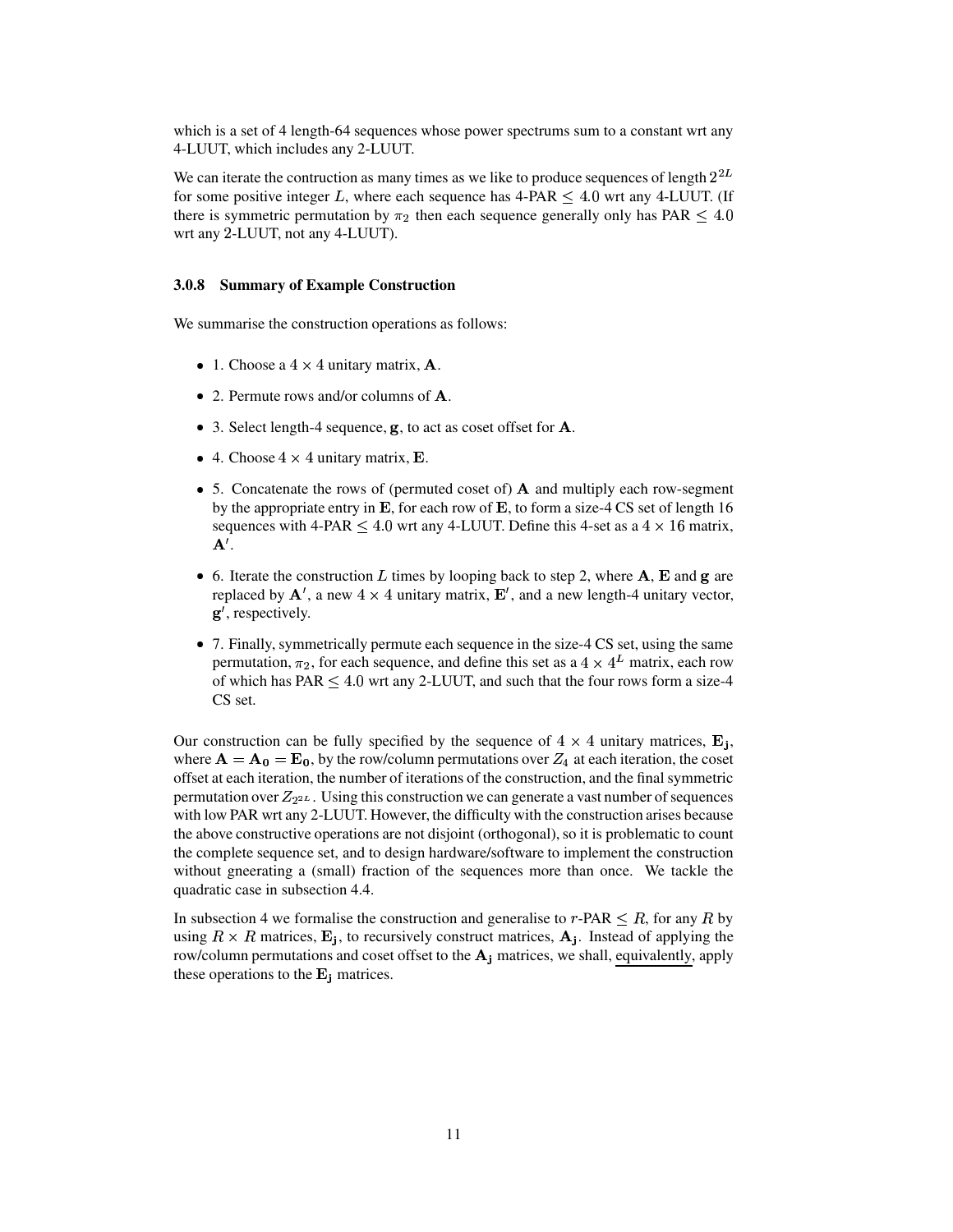# **4 Constructions**

## **4.1 Construction 1**

Let  $N = r^n$ ,  $R = r^t$ . Let  $\mathbf{E}_i$  and  $\mathbf{A}_i$ ,  $0 \leq j < L$ , be a sequence of  $R \times R$  and  $R \times R^{j+1}$ *complex matrices, respectively,*  $\mathbf{E}_j$  *a unitary, unimodular matrix with rows*  $\mathbf{e}_{i,j}$ ,  $\mathbf{A}_j$  *with*  $u_n$  *unitary, unimodular rows,*  $\mathbf{a}_{i,j}$ *. Let*  $\gamma_j$  *and*  $\theta_j$  *permute*  $Z_R$ *, and*  $\mathbf{E}'_i$ *, with rows*  $\mathbf{e}'_i$ *; be the row/column permutation of*  $\mathbf{E}_i$ , *specified by*  $\gamma_i$  *and*  $\theta_j$ , *respectively.* Let  $\mathbf{A}_0 = \mathbf{E}_0^r$ . Then ¦ *is formed as,*

$$
\mathbf{a}_{i,j} = (\mathbf{a}_{0,j-1}|\mathbf{a}_{1,j-1}|\dots|\mathbf{a}_{R-1,j-1}) \odot (1 \otimes \mathbf{e}'_{i,i})
$$
(2)

where  $\mathbf{x} \odot \mathbf{y} = (x_0y_0, x_1y_1, \ldots, x_{R^j-1}y_{R^j-1}),$  1 is the length  $R^j$  all-ones vector, '|' means *concatenation, and*  $e'_i$ , *is the ith row of*  $E'_i$ .

**Theorem 1.** Let  $s$  be a length  $N = R^L$  row of  $A_{L-1}$ . Then  $\pi_r(s)$  satisfies  $r$ -PAR $(\pi_r(s)) \leq$ R wrt all  $N \times N$  r-LUUTs, where  $\pi_r$  is any r-symmetric permutation of **s**.

*Proof.* Assume the rows of  $A_{j-1}$  form a size-R CS set wrt any r-LUUT. Let  $I_j$  and l be unitary unimodular r-linear rows of length  $R^{j+1}$  and R, respectively. Let  $\mathbf{b} =$  $R^{j-1}A_{i-1}I_{i-1}^{T}$ . Then, by Definition 8, **b** is unitary. By Definitions 2,4,8, the rows of  $\mathbf{A}_j$  must form a size-R CS set wrt any r-LUUT if  $\mathbf{b}' = R^j \mathbf{A}_j (\mathbf{l}_{j-1} \otimes \mathbf{l})^T$  is unitary  $F_i = \sum_{k=0}^{R-1} (\mathbf{a_{k,j-1}})^T_{j-1} (e'_{i,j,k} l_k)$  $\forall i_{j-1}, 1$ . This follows because  $b'_i = \sum$  $E_{i,i,k}^{(k)} = \sum_{k=0}^{n-1} b_k e_{i,i,k}^{(k)}$  $V_{i,j-1}$ , i. This follows because  $v_i = \sum_{k=0}^{\infty} (a_{k,j-1}t_{j-1})(e_{i,j,k}t_k) = \sum_{k=0}^{\infty} v_k e_{i,j,k}t_k$ <br>for  $b'_k, b_k, e'_{i,j,k}$  and  $l_k$  the kth elements of  $b'$ ,  $b$  , $e'_{i,j}$  and 1, respectively. To make  $b'$  $f_{i, j, k}$  and  $l_k$  the kth elements of b', b,  $e_i'$ ; and l, respectively. To make b'  $i, v_k, e_{i,j,k}$  and unitary, we require  $P = R \sum_{i=0}^{R-1} |b_i'|^2 = R$ unitary, we require  $P = R \sum_{i=0}^{R-1} |b'_i|^2 = R \sum_{i=0}^{R-1} |\sum_{k=0}^{R-1} (b_k e'_{i,k} l_k)|^2 = 1$ . Let  $\mathbf{z} =$  $E^2 = R \sum_{n=0}^{R-1} |\sum_{k=0}^{R-1} (b_k e'_k, l_k)|^2$  $\overline{\phantom{a}}$  .  $\overline{\phantom{a}}$  $R(b_0l_0, b_1l_1, \ldots, b_{R-1}l_{R-1})^T$ , and  $\mathbf{Z} = \mathbf{E}_j' \mathbf{z}$ . Then  $P = 1$  if  $\mathbf{Z}$  is unitary, which follows by Parseval's Theorem if  $\mathbf{E}'_i$  is a unitary matrix, and if  $\mathbf{z}$  is unitary.  $\mathbf{E}'_i\mathbf{z}$  is a unitary matrix and  $z$  is unitary because  $b$  is unitary and  $l$  is unitary unimodular. It follows that the rows of  $A_j$  form a size-R CS set if the rows of  $A_{j-1}$  form a size-R CS set. The induction is completed by noting that the rows of  ${\bf A_0} = {\bf E_0'}$  form a size-R CS set. Finally, any r-symmetric permutation of s is allowed because  $l$  and  $l_j$  are both r-linear. 口

Note that, if  $\mathbf{l}_j$  is not unimodular then Theorem 1 does not, in general, hold.

It is interesting to observe that the Hadamard matrix construction of [14] is related to the constructions of this paper. Using the terminology of [14], their construction is,

$$
\mathbf{H} = \left( \begin{array}{cccc} c_{11} + \mathbf{B}_{1} & c_{12} + \mathbf{B}_{2} & \dots & c_{1m} + \mathbf{B}_{m} \\ c_{21} + \mathbf{B}_{1} & c_{22} + \mathbf{B}_{2} & \dots & c_{2m} + \mathbf{B}_{m} \\ \dots & \dots & \dots & \dots \\ c_{m1} + \mathbf{B}_{1} & c_{m2} + \mathbf{B}_{2} & \dots & c_{mm} + \mathbf{B}_{m} \end{array} \right)
$$

where  $\mathbf{C} = [c_{ij}]$ , the  $\mathbf{B_i}$  are  $T \times T$  Hadamard matrices, and their alphabet comprises  $\{0,1\}$ instead of  $\{1,-1\}$ , and they use '+', mod 2, instead of x. One can relate this construction to the first iteration of Construction 1 of our paper by equating our  $\bf E$  matrix with their  $\bf C$ matrix, assigning  $T = m = R$ , and by assigning  $\mathbf{B}_{i+1}$  to be derived from  $\mathbf{B}_i$  where every column of  $B_i$  is cyclically shifted round by one position. Then we pick out every Rth row of **H** to form a CS set of R sequences of length  $R^2$ , where every sequence has PAR  $\leq R$ wrt all LUUTs. There are  $R$  such sets. It would be interesting to develop a classification of Hadamard matrices according to the worst-case PAR of the rows of the matrix.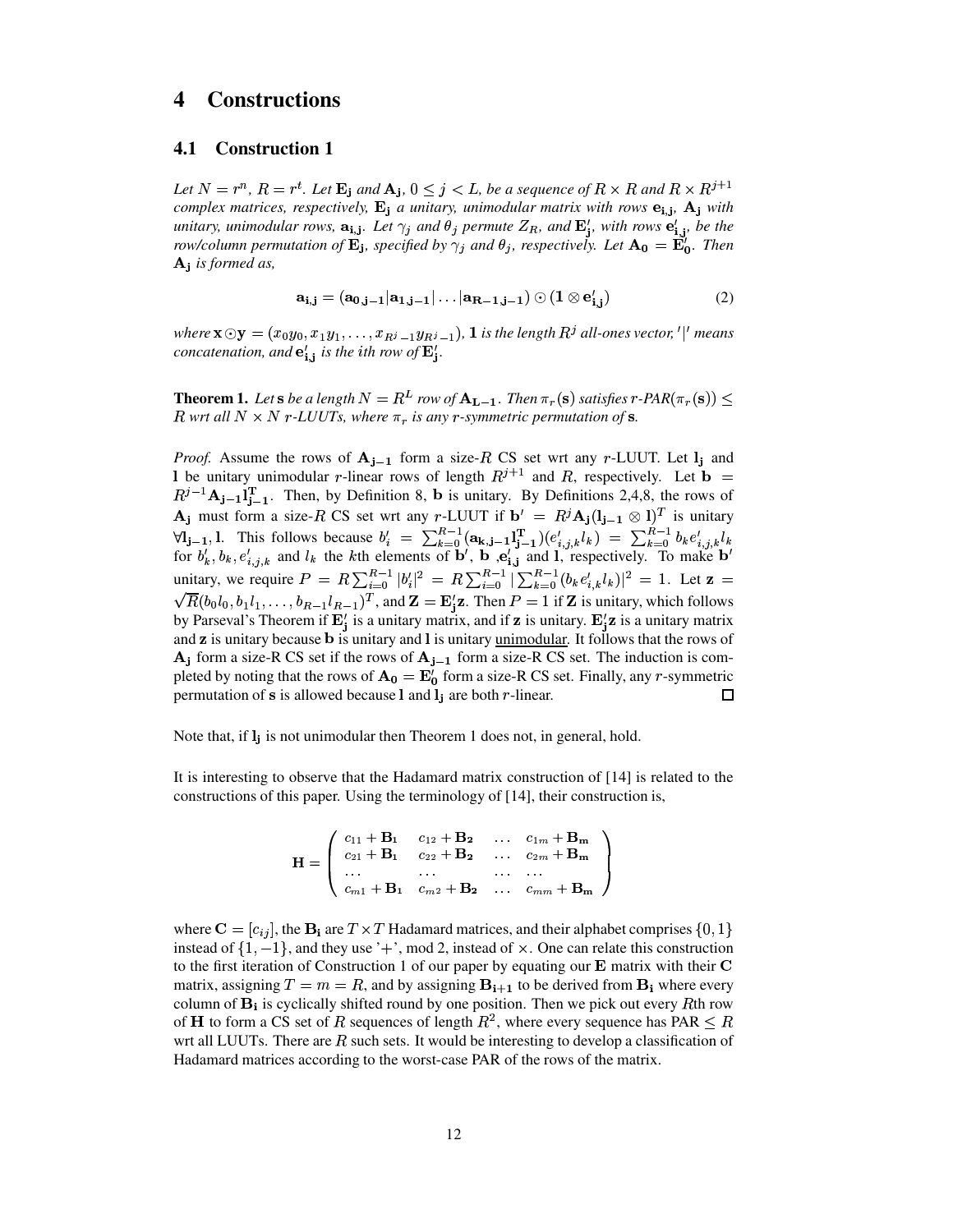

Figure 2: Construction 2 for  $t = 3$ 

## **4.2 Construction 2 (special case of Construction 1)**

*Consider* Construction 1. Let  $r = 2$  and all  $\mathbf{E_j}$  be  $2^t \times 2^t$  WHTs. Let  $\mathbf{x} = \{x_0, x_1, \ldots, x_{n-1}\}$ *be n* binary variables. Then  $\mathbf{s} = 2^{\frac{-n}{2}}(-1)^{\mathbf{p}(\mathbf{x})}$ , where,

$$
p(\mathbf{x}) = \sum_{j=0}^{L-2} \theta_j(\mathbf{x_j}) \gamma_j(\mathbf{x_{j+1}}) + \sum_{j=0}^{L-1} g_j(\mathbf{x_j})
$$
(3)

*where*  $\theta_j$  *and*  $\gamma_j$  *are any permutations:*  $Z_2^t \rightarrow Z_2^t$ ,  $\mathbf{x_j} = \{x_{\pi(tj)}, x_{\pi(tj+1)}, \dots, x_{\pi(t(j+1)-1)}\}, n = \mathbf{L}t, \pi \text{ permutes } Z_n \text{, and } g_j \text{ is any function}$ from  $Z_2^t \rightarrow Z_2$ .

To clarify (3) note that,  $\forall j$ , we can define  $\rho(\mathbf{x}_i, \mathbf{x}_{i+1}) = \theta_j(\mathbf{x}_i) \gamma_j(\mathbf{x}_{i+1})$  such that  $\rho$ can be expanded as the function  $\rho: Z_2^{2t} \to Z_2$ ,  $\rho(\mathbf{x_j}, \mathbf{x_{j+1}}) = \theta_{0,j}(\mathbf{x_j}) \gamma_{0,j}(\mathbf{x_{j+1}}) +$  $\theta_{1,j}(\mathbf{x_j})\gamma_{1,j}(\mathbf{x_{j+1}})+\ldots+\theta_{t-1,j}(\mathbf{x_j})\gamma_{t-1,j}(\mathbf{x_{j+1}})$  where  $\theta_j = (\theta_{0,j},\theta_{1,j},\ldots,\theta_{t-1,j}),$  $\gamma_j = (\gamma_{0,j}, \gamma_{1,j}, \dots, \gamma_{t-1,j})$  and all  $\theta_{i,j}, \gamma_{i,j}$  are balanced functions :  $Z_2^t \to Z_2$ , chosen so that  $\theta_j$  and  $\gamma_j$  are permutations.

**Corollary 1.** The length  $N = 2^n$  sequences, **s**, of Construction 2, satisfy  $PAR(s) \leq 2^t$  wrt *all*  $N \times N$  *LUUTs.* 

*Proof.* Construction 2 is a special case of Construction 1 where all  $\mathbf{E}_j$  are  $2^t \times 2^t$  WHTs. The Corollary therefore follows from Theorem 1. □

When  $L = 2$  and when  $\theta$  or  $\gamma$  is the identity permutation, then Construction 2 reduces to the Maiorana McFarland construction over 2t variables. <sup>1</sup> It is helpful to illustrate Construction 2 graphically, and Fig 2 illustrates the construction for  $t = 3$ , where we are also free to permute the indices, *i*, of  $x_i$  using  $\pi$ . An example for Fig 2 could be,

$$
p(\mathbf{x}) = (x_0)(x_3 + x_5) + (x_1)(x_5) + (x_1 + x_2)(x_4) + (x_3 + x_4)(x_6 + x_7 + x_8) + (x_3)(x_6) + (x_5)(x_7) + g_0(x_0, x_1, x_2) + g_1(x_3, x_4, x_5) + g_2(x_6, x_7, x_8)
$$

where  $g_0, g_1, g_2$  are any functions:  $Z_2^3 \rightarrow Z_2$ . This example has guaranteed 8-PAR  $\leq 8.0$ wrt all 8-LUUTs, which includes all 2-LUUTs, but with index permutation of the  $x_i$ , PAR  $\leq$  8.0 is only guaranteed wrt all 2-LUUTs.

**Theorem 2.** For fixed t, let **P** be the subset of  $p(x)$  of degree  $\mu$  or less, generated using *Construction* 2. *Then*  $D > 2^{n-\mu}$ *, where D* is the Hamming Distance between members of

<sup>&</sup>lt;sup>1</sup>Thanks to V.Rijmen for pointing out the Maiorana-McFarland connection.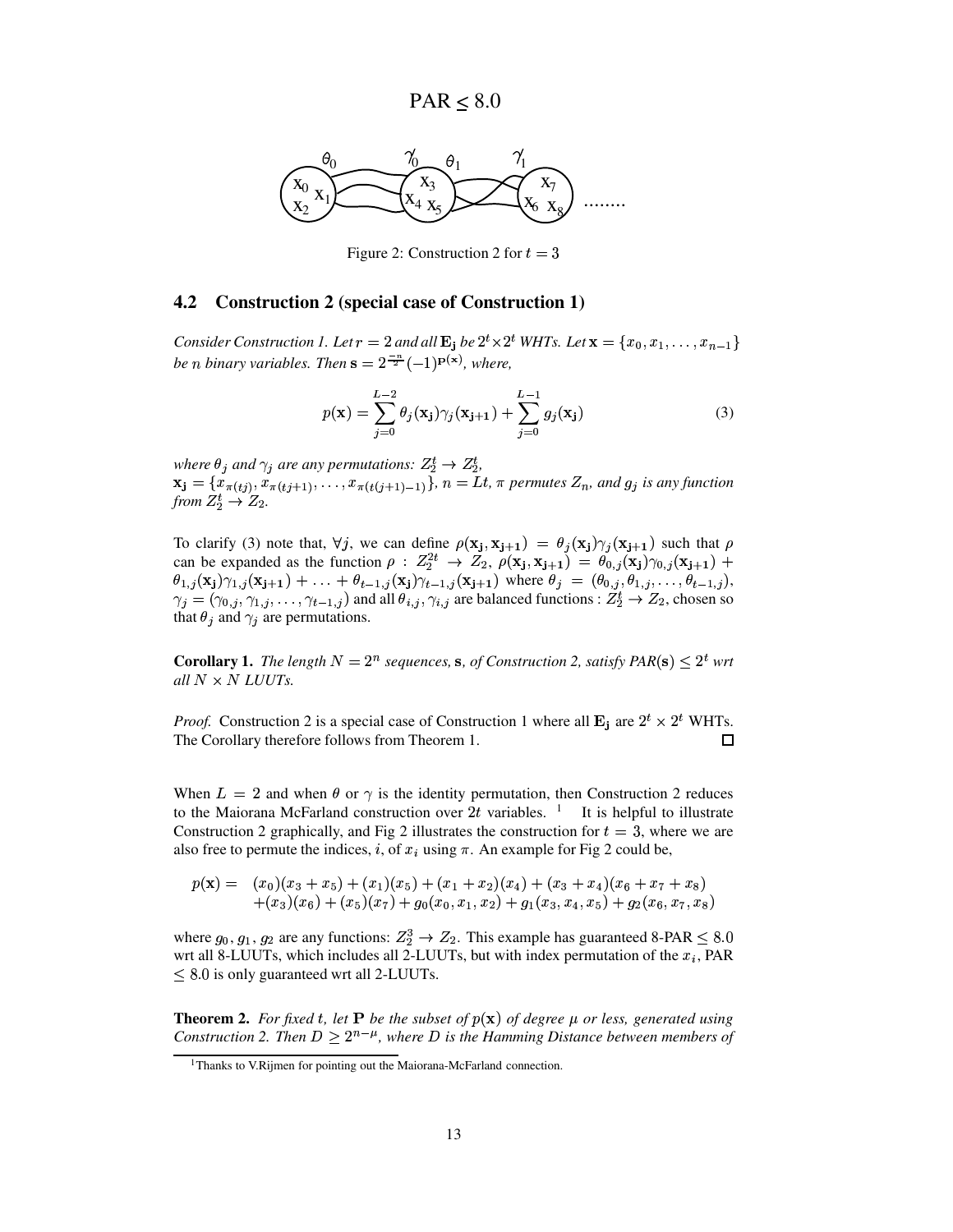**, and,** 

$$
|\mathbf{P}| \leq B = \frac{n!}{\Gamma} \left( \frac{2^{t + \binom{t}{2}} \Gamma}{t!} \right)^{\frac{n}{t}} \qquad \mu = 2
$$
  
 
$$
\leq B = \frac{n!}{V} \left( \frac{2^{2t - 1} V}{t!} \right)^{\frac{n}{t}} \qquad \mu = 2t - 2, t > 1
$$
 (4)

where  $\Gamma = \prod_{i=0}^{t-1} (2^t - 2^i) = |GL(t, 2)|$ , (GL is the General Linear Group), and  $V = ((2^t - 1)!)^2 - (\Gamma^2 - \Gamma)$ . (For  $t = 1$  the bound is exact). (Note that this paper does not give upper bounds on the size of **P** for the intermediate cases where  $2 < \mu < 2t - 2$ .)

*Proof.* The result on Hamming Distance,  $D$ , is a well-known propery of Reed-Muller codes [13]. Let us now prove (4). When  $\mu = 2$  then  $\theta$  and  $\gamma$  are linear permutations. In this case the two-way permutation,  $\mathbf{x}_j \gamma(\mathbf{x}_{j+1})$ , covers the same set of permutations as  $\theta(\mathbf{x}_j) \gamma(\mathbf{x}_{j+1})$ . So we can set  $\theta$  to the identity permutation. Each term,  $\mathbf{x}_i \gamma_i(\mathbf{x}_{i+1})$ , for  $\gamma_i$  linear, is isomorphic to  $GL(t, 2)$ , where GL is the General Linear Group. Therefore we can represent the linear permutations at each iteration by the set,  $GL(t, 2)$  of binary invertible  $t \times t$  matrices, where  $\Gamma = |GL(t, 2)| = \prod_{i=0}^{t-1} (2^t - 2^i)$ . For  $L = \frac{n}{t}$  and  $L - 1$  iterations we have  $\Gamma^{L-1}$ possible combinations of permutations. There are  $\frac{1}{2} \prod_{i=1}^{L} {it \choose t}$  ways of ordering a linked line of subsets of t disjoint variables out of n variables. At each iteration we can choose  $g_j$ from one of  $2^{t+(\frac{t}{2})}$  quadratic functions of t variables. Over L iterations we therefore have a choice of  $(2^{t+\binom{t}{2}})^L$  combinations of functions,  $g_j$ . The first part of (4) follows by noting that  $\prod_{i=1}^{L} {it \choose t} = \frac{n!}{(t!)^L}$ .<br>The case  $\mu = 2t - 2$  occurs when  $\theta$  and  $\gamma$  are permutation polynomials each up to degree  $t-1$  ( $t-1$  is the maximum possible degree of a permutation polynomial from  $Z_2^t \rightarrow Z_2^t$ ). Therefore each of  $\theta$  and  $\gamma$  can be chosen from  $\frac{2^i}{2^i}$  different polynomials to make a total of  $\left(\frac{(2^t)!}{2^t}\right)^2$  polynomial configurations for one iteration. <sup>2</sup> However remember that the case of  $\theta\gamma$  quadratic corresponds to  $\theta$  and  $\gamma$  both linear in which case we can, without loss of

generality, make  $\theta$  the identity. Therefore instead of contributing  $\Gamma^2$  configurations, the case of  $\theta\gamma$  quadratic contributes only  $\Gamma$  configurations, so the total number of polynomial configurations after one iteration is  $V = \frac{(2^t)!}{2^t} - (\Gamma^2 - \Gamma)$ . Therefore, after  $L-1$  iterations we have  $V^{L-1}$  possible combinations of permutations. We therefore replace  $\Gamma$  in the first line of equation (4) with V. At each iteration we can now choose g from one of  $2^{2^t-1}$ functions of t variables of degree  $\leq t$  (ignoring constant offset). The second part of (4)  $\Box$ follows.

**Definition 10.** A  $[2^n, k, D, W]$  nonlinear error-correcting code has length  $2^n$ , dimension  $k$  (log<sub>2</sub> of the number of codewords), Hamming Distance D, and each codeword has PAR  $\leq W$  wrt all LUUTs.

Corollary 2. Application of Construction 2 and reference to Theorem 2 allows us to construct and parameterise  $[2^n, \log_2(|\mathbf{P}|), 2^{n-\mu}, 2^t]$  nonlinear error-correcting codes.

#### 4.3 **Examples for Construction 2**

The WHT, NHT, and DFT $_{1}^{\infty}$  are used as 'spot-checks' in the following examples to validate the PAR upper-bound. Furthermore, the PAR is lower-bounded by the maximum PAR resulting from these three spot-checks.

<sup>&</sup>lt;sup>2</sup>Note that we divide by 2<sup>*t*</sup> so as not to include all offsets of the permutation  $\theta$  (or  $\gamma$ ) by the constant '1', i.e. we ignore permutations which have one or more constituent elements of the form  $\theta_{i,j}(\mathbf{x_j}) + 1$  (or  $\gamma_{i,j}(\mathbf{x_j}) + 1$ ). These constant offsets to the permutations are implicitly included by suitable assignments to the  $g_i$  polynomials in  $(5)$ .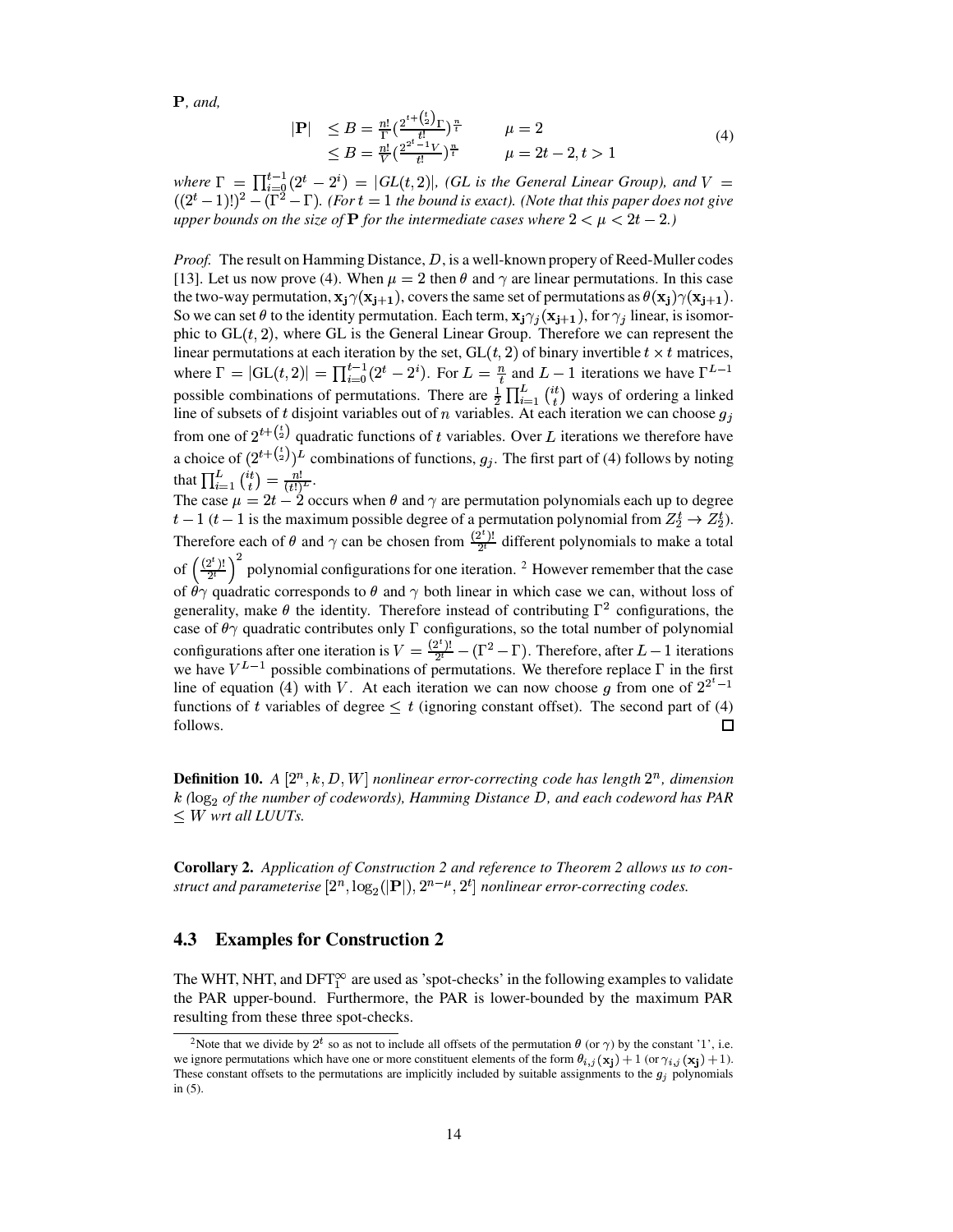There are, of course, an infinite number of LUUTs, all of which validate the PAR upperbound for the constructed set.

#### 4.3.1 Example 1, Identity Permutations

Let  $\theta_j$  and  $\gamma_j$  be identity permutations  $\forall j$ . Then,  $\theta(\mathbf{x_j}) = \gamma(\mathbf{x_j}) = \mathbf{x_j}$  and Construction 2 becomes.

$$
p(\mathbf{x}) = \sum_{j=0}^{L-2} \sum_{l=0}^{t-1} x_{\pi(tj+l)} x_{\pi(t(j+1)+l)} + \sum_{j=0}^{L-1} g_j(\mathbf{x_j})
$$
(5)

When  $\deg(g_i) < 2$ ,  $\forall j$ , it is well-known that  $s = 2^{-n/2} (-1)^{p(x)}$  is Bent (PA = 1 wrt the WHT) for L even [13] and (perhaps not known) that s has  $PA = 2^t$  wrt the WHT for L odd. In general, for any  $g_j$ , s has PAR  $\leq 2^t$  wrt all LUUTs. For example, if  $L = 4$ ,  $t = 3$ , and  $p(x) = x_0x_3 + x_1x_4 + x_2x_5 + x_3x_6 + x_4x_7 + x_5x_8 + x_6x_9 + x_7x_{10} + x_8x_{11}$ , then s has PA = 1.0 wrt WHT and NHT, and PA = 7.09 wrt DFT<sup> $\infty$ </sup>. Similarly, let  $g_0(x_0, x_1, x_2) = x_1 x_2$ ,  $g_1(x_3, x_4, x_5) = x_3x_4x_5$ , and  $g_2(x_6, x_7, x_8) = 0$ . Then  $s' = 2^{-n/2} (-1)^{p(x)+g_0+g_1+g_2}$ has PAs 4.0, 2.0, and 7.54 wrt WHT, NHT, and DFT<sup>oo</sup>, respectively. In all cases, PAR  $\leq 2^t = 8.0.$ 

#### 4.3.2 Example 2, PAR  $\leq 2.0$ ,  $(t = 1)$

Let  $t = 1$ . We need only consider the identity permutations,  $\theta_i(x_{\pi(i)}) = \gamma_i(x_{\pi(i)}) =$  $x_{\pi(j)}$ , as  $\theta_j(x_{\pi(j)}) = \gamma_j(x_{\pi(j)}) = x_{\pi(j)} + 1$  is implicitly covered by  $g_j(\mathbf{x_j})$ . From Construction 2,

$$
p(\mathbf{x}) = \sum_{j=0}^{L-2} x_{\pi(j)} x_{\pi(j+1)} + c_j x_j + k, \qquad c_j, k \in Z_2
$$
 (6)

This is exactly the DJ set of binary quadratic cosets of RM $(1, n)$ , where  $n = L$ , as described by Davis and Jedwab [4]. This set has PA  $\leq 2.0$  wrt DFT<sup> $\alpha$ </sup> [4]. Such sequences are Bent for *n* even [13, 26] and, in [16, 17] it is shown that such a set has PA = 2.0 wrt WHT for *n* odd, and also, wrt NHT, has PA = 1.0 for  $n \neq 2$  mod 3 (NegaBent), and PA = 2.0 for  $n = 2$  mod 3. More generally the DJ set has PAR  $\leq 2.0$  wrt any LUUT [17], and this agrees with Theorem 1. For example, let  $p(x) = x_0x_4 + x_4x_1 + x_1x_2 + x_2x_3 + x_1 + 1$ Then s has PAR = 2.0 wrt the WHT, NHT, and DFT<sup> $\infty$ </sup>. The DJ set, being cosets of  $R(2, n)$ , forms a codeset with Hamming Distance,  $D \ge 2^{n-2}$ . The rate of the DJ codeset is  $\frac{\frac{n!}{2}2^{n+1}}{2^{2n}}$ . Therefore we can construct a  $[2^n, \log_2(n!) + n, 2^{n-2}, 2.0]$  error-correcting code. The primary drawback of this code is that its rate vanishes rapidly as  $n$  increases.

#### 4.3.3 Example 3, PAR  $\leq 4.0$ ,  $(t = 2)$

[4, 24, 16, 17, 26] all propose techniques for the inclusion of further quadratic cosets, so as to improve rate at the price of increased PAR. We here propose an improved rate quadratic code (although still vanishing, asymptotically), where  $PAR < 4.0$ . To achieve this we set  $t = 2$  in Construction 2. For  $t = 2$  then the algebraic degree of all sequences is  $\mu = 2$ . Therefore, as stated in the proof of Theorem 2, we can set  $\theta$  to the identity permutation. There are  $\Gamma = \frac{(2^t)!}{2^t} = 6$  non-trivial linear permutation polynomials,  $\gamma_j$ , (ignoring constant offset). These polynomials map from  $Z_2^2 \rightarrow Z_2^2$ , and comprise the set,  $\gamma(x_r, x_s) \in \{(x_r, x_s), (x_r + x_s, x_s), (x_r, x_r + x_s), (x_s, x_r), (x_r + x_s, x_r), (x_s, x_r + x_s)\}.$ Substituting for  $\gamma_j$  and  $g_j$  in Construction 2 gives a large set of polynomials with PAR  $\leq 4.0$ wrt all LUUTs. We now list, for this construction, the  $p(x)$  arising from the 6 invertible polynomials,  $\gamma$ , for one 'iteration' of Construction 2, i.e. for  $L = 2$ , where  $n = Lt = 4$ , and where we fix  $\pi$  to the identity.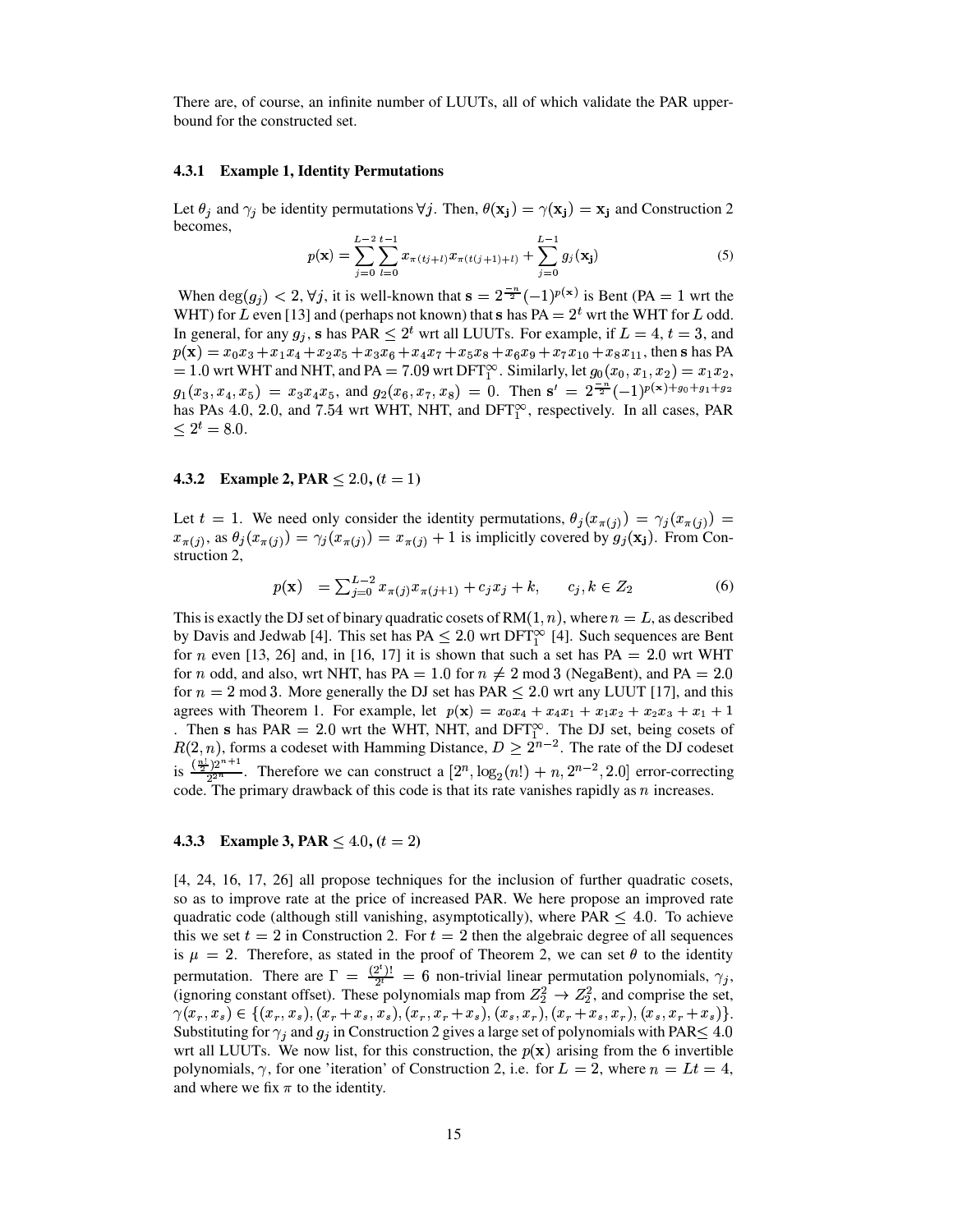$$
p(\mathbf{x}) = x_0 x_2 + x_1 x_3 + c_0 x_0 x_1 + c_1 x_2 x_3 + RM(1, 4)
$$
  
\n
$$
p(\mathbf{x}) = x_0 (x_2 + x_3) + x_1 x_3 + c_0 x_0 x_1 + c_1 x_2 x_3 + RM(1, 4)
$$
  
\n
$$
p(\mathbf{x}) = x_0 x_2 + x_1 (x_2 + x_3) + c_0 x_0 x_1 + c_1 x_2 x_3 + RM(1, 4)
$$
  
\n
$$
p(\mathbf{x}) = x_0 x_3 + x_1 x_2 + c_0 x_0 x_1 + c_1 x_2 x_3 + RM(1, 4)
$$
  
\n
$$
p(\mathbf{x}) = x_0 (x_2 + x_3) + x_1 x_2 + c_0 x_0 x_1 + c_1 x_2 x_3 + RM(1, 4)
$$
  
\n
$$
p(\mathbf{x}) = x_0 x_3 + x_1 (x_2 + x_3) + c_0 x_0 x_1 + c_1 x_2 x_3 + RM(1, 4)
$$
  
\n(7)

where  $c_0, c_1 \in Z_2$ . The permutations,  $\gamma_j$ , above are isomorphic to a distinct invertible boolean  $t \times t$  matrix, where  $t = 2$  (Section 4.4), as the permutation polynomials form a group isomorphic to the binary General Linear Group,  $GL(t, 2)$ , where  $|GL(t, 2)| =$  $\prod_{i=0}^{t-1} (2^t - 2^i)$  [11]. E  $(i)$  [11]. Explicitly,

$$
GL(2,2) = \{ \left( \begin{array}{cc} 1 & 0 \\ 0 & 1 \end{array} \right), \left( \begin{array}{cc} 1 & 1 \\ 0 & 1 \end{array} \right), \left( \begin{array}{cc} 1 & 0 \\ 1 & 1 \end{array} \right), \left( \begin{array}{cc} 0 & 1 \\ 1 & 0 \end{array} \right), \left( \begin{array}{cc} 1 & 1 \\ 1 & 0 \end{array} \right), \left( \begin{array}{cc} 0 & 1 \\ 1 & 1 \end{array} \right) \}
$$

Note that, by inspection, any two of the quadratics in (7) are inequivalent under permuta-Note that, by inspection, any two of the quadratics in (7) are inequivalent under permutation,  $\pi$ , of the indices of the four variables, e.g.,  $p(\mathbf{x}) = x_0 x_2 + x_1 x_3 + c_0 x_0 x_1 + c_1 x_2 x_3 + c_1 x_2 x_3$ tion,  $\pi$ , of the indices of the four variables, e.g.,  $p(\mathbf{x}) = x_0x_2 + x_1x_3 + c_0x_0x_1 + c_1x_2x_3 +$ <br>RM(1, 4) and  $p(\mathbf{x}) = x_0(x_2 + x_3) + x_1x_3 + c_0x_0x_1 + c_1x_2x_3 +$ RM(1, 4). An upper bound, *B*, on  $|P|$  is given by Theorem 2. Substituting  $t = 2$  into (4),

$$
|\mathbf{P}| < B = \frac{n!}{6} 24^{\frac{n}{2}} \tag{8}
$$

Therefore we can construct a  $[2^n, \log_2(|\mathbf{P}|), 2^{n-2}, 4.0]$  error-correcting code. Exact enumeration and unique generation for this set remains open, due to extra symmetries, induced by  $\pi$ , which occur for  $t > 1$ . As an example of this  $\pi$ -induced symmetry, consider the two coset leaders,  $x_0x_2 + x_1x_3 + g_0(x_0, x_1) + g_1(x_2, x_3)$  and  $x_0x_1 + x_2x_3 + g'_0(x_0, x_2) +$  $g'_1(x_1, x_3)$  which both contribute to the count in the above enumeration, but are equal when  $g_0(x_0, x_1) = x_0x_1, g_1(x_2, x_3) = x_2x_3, g'_0(x_0, x_2) = x_0x_2, g'_1(x_1, x_3) = x_1x_3.$ This equality leads to an overcount and such symmetries render  $B$  a strict upper bound for all cases but  $t = 1$ . We computed the exact number of quadratic coset leaders for  $n=4,6,8,10$ , by simply counting the number of distinct coset leaders, and these are compared to the upper bound, B, of (8) in Table 1. They are also compared to the  $\frac{n!}{2}$  quadratic coset leaders in the binary DJ set (Example 2). Thus, for instance, Table 1 shows the existence of a  $[64, 20.2, 16, 4.0]$  low PAR error-correcting code, i.e. of length 64, dimension  $k = 20.2$ , distance  $D = 16$ , and PAR  $\leq 4.0$ , which can be compared with the fundamental DJ binary codeset for  $n = 6$ , which is a  $[64, 15.5, 16, 2.0]$  low PAR error-correcting code. We see that rate has been improved over the DJ codeset at the price of PAR, which also increases. Thus, by assigning  $t = 2$  we have a construction for a much larger codeset than

Table 1: The Number of Quadratic Coset Leaders for Construction 2 when  $t = 2$ 

| $\it n$                                              |     |       |         | 10                 |
|------------------------------------------------------|-----|-------|---------|--------------------|
| Theorem 2, (8), (4), $\frac{B}{2^{n+1}}$             | 72  | 12960 | 4354560 | 2351462400         |
| Exact Computation(3), $\overline{ {\bf P} /2^{n+1}}$ | 36  | 9240  |         | 4086096 2317593600 |
| <b>DJ</b> Code $\sqrt{2^{n+1}}$                      | 12  | 360   | 20160   | 1814400            |
| $\log_2(B/\overline{2^{n+1}})$                       | 6.2 | 13.7  | 22.1    | 31.1               |
| $\log_2( \mathbf{P} /2^{n+1})$                       | 5.2 | 13.2  | 22.0    | 31.1               |
| $log_2$ (Number of homogeneous quadratics)           |     | 15    | 28      | 45                 |

the DJ codeset and with the same Hamming Distance,  $D = 2^{n-2}$ , but now PAR is upperbounded by 4.0 instead of 2.0. Table 1 also shows the  $\log_2$  of the size of the complete set of homogeneous quadratic functions, and it is evident from Table 1 that  $P$  contains a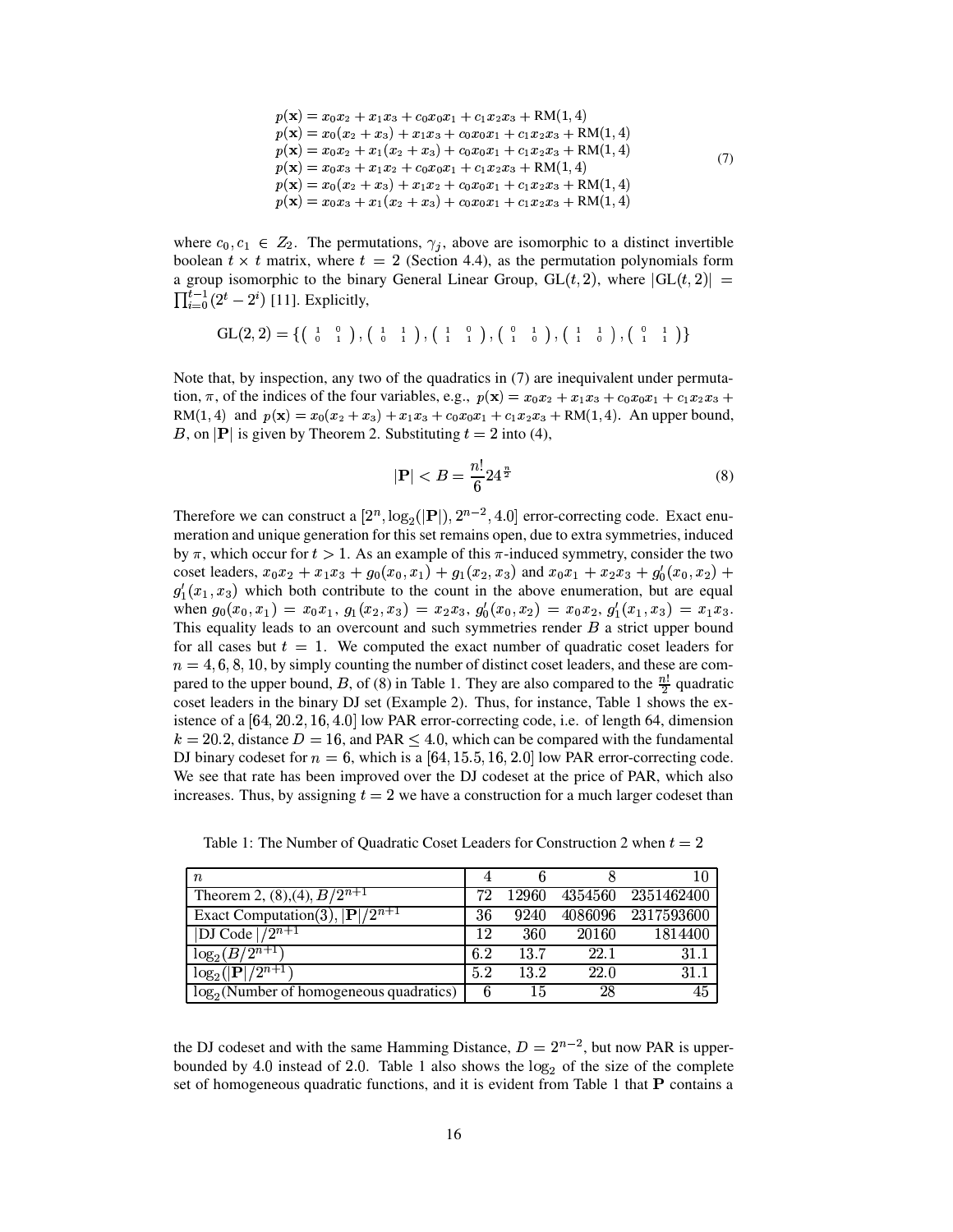significant proportion of these homogeneous quadratic functions for  $n \leq 10$ . Note that, as *n* increases, the discrepancy between the upper bound, B, and  $|{\bf P}|$  becomes negligible as a fraction of  $|{\bf P}|$ . Therefore, in practice, for  $n \geq 10$ , it may be acceptable, from the viewpoint of an engineer who wishes to use this codeset in an OFDM system, to incorporate the coding collision errors induced by  $\pi$  into the overall error-rate without significant detriment to performance. In which case we can already claim to have constructed an *implementable* low PAR error-correcting code for OFDM systems using 1024 or more carriers which is significantly larger than any previously proposed that uses construction techniques. However Table 1 also indicates that the rate of this code is still unacceptably small for  $n \geq 10$ . For instance, from Table 1, when  $n = 10$ , we see that the code rate of **P** is  $\frac{42.1}{1024}$ , which is very small.

As an example of a codeword from this set, let  $p(\mathbf{x}) = x_0 x_2 + x_1 x_2 + x_1 x_6 + x_2 x_5 + x_6 x_3 +$  $a_6x_5 + x_5x_4 + x_3x_7 + x_0x_1 + x_5x_3 + x_7 + x_1$ . Then s has PAs = 1.0, 2.0, and 3.43 wrt WHT, NHT, and  $DFT_1^{\infty}$ , respectively.

Table 2: The Number of Quadratic Coset Leaders for Construction 2 when  $t = 3$ 

| $log_2(B/\sqrt{2^{n+1}})$                        | $16.7\,$ |    | 33.5 51.7 | 70.9 |
|--------------------------------------------------|----------|----|-----------|------|
| $\log_2$ (Number of homogeneous quadratics)   15 |          | 36 |           | 105  |

#### **4.3.4 Example 4, PAR**  $\leq 8.0$ ,  $(t = 3)$

There are now  $\frac{(2^i)!}{2^i} = 5040$  non-trivial permutation polynomials from  $Z_2^3 \rightarrow Z_2^3$ , and of linear or quadratic degree for each of  $\theta$ , and  $\alpha$  (innoring constant offset). Thus,  $\theta \alpha$  can linear or quadratic degree for each of  $\theta$ , and  $\gamma$  (ignoring constant-offset). Thus,  $\theta\gamma$  can  $_2^3$ , and of be quadratic, cubic or quartic according to the subset of permutations used. In this paper we only explicitly enumerate upper bounds for the quadratic and quartic cases, leaving the cubic case to future work.

#### **Quadratic Construction**  $(\mu = 2)$ :

When  $\mu = 2$  we have a quadratic construction, and  $\theta$  and  $\gamma$  are linear permutations. For this case, as discussed previously, we can, without loss of generalisation, set  $\theta$  to the identity permutation. There are  $\Gamma = (2^3 - 1)(2^3 - 2)(2^3)$  $(3^3-2)(2^3-2^2)$  =  $x^3 - 2^2$ ) = 168 linear permutation polynomials. By inspection, these 168 polynomials can be represented by the following 7 linear permutations which are inequivalent under input and output variable index permutation.

$$
\gamma(x_q, x_r, x_s) \in \{ (x_q, x_r, x_s), (x_q + x_s, x_r, x_s), (x_q + x_s, x_r + x_s, x_s), (x_q + x_r + x_s, x_r, x_s), (x_q + x_r, x_r + x_s, x_s), (x_q + x_r, x_r + x_s, x_s), (x_q + x_s, x_r + x_s, x_r + x_s, x_s + x_q, x_s + x_r) \}
$$

Substituting for  $\gamma$  and g in Construction 2, with  $\theta$  fixed as the identity, gives a large set of polynomials with PAR  $\leq 8.0$  wrt all LUUTs. We now list, for this construction, all quadratic  $p(\mathbf{x})$  arising from the 7 inequivalent degree-one permutations,  $\gamma$ , for one 'iteration' of Construction 2, i.e. for  $L = 2$ , where  $\pi$  is fixed as the identity: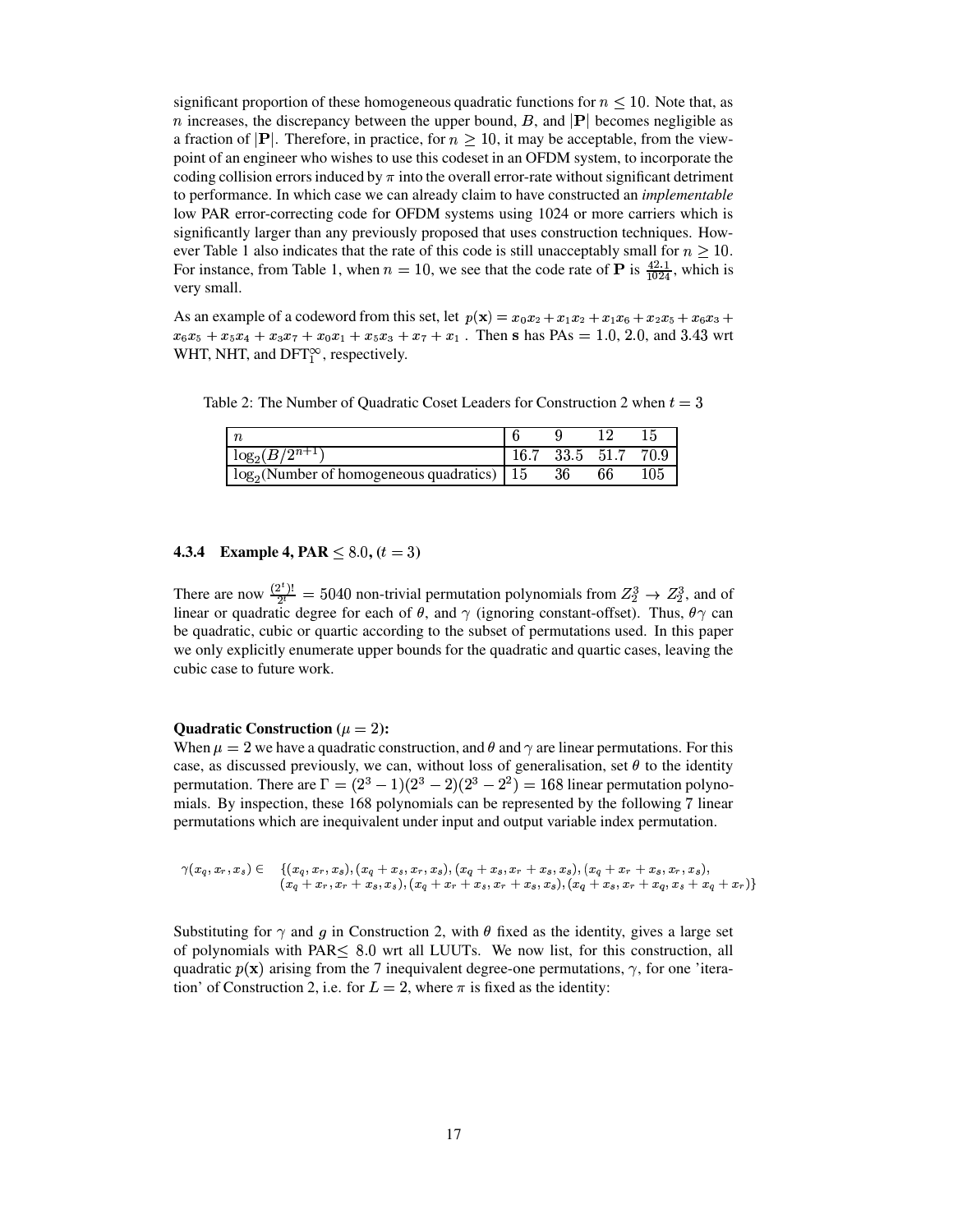```
p(\mathbf{x}) = x_0x_3 + x_1x_4 + x_2x_5 + g(\mathbf{x})p({\bf x}) = x_0x_3 + x_0x_5 + x_1x_4 + x_2x_5 + g({\bf x})p({\bf x}) = x_0x_3 + x_0x_5 + x_1x_4 + x_1x_5 + x_2x_5 + g({\bf x})p({\bf x}) = x_0x_3 + x_0x_4 + x_0x_5 + x_1x_4 + x_2x_5 + g({\bf x})p({\bf x}) = x_0x_3 + x_0x_4 + x_1x_4 + x_1x_5 + x_2x_5 + g({\bf x})p({\bf x}) = x_0x_3 + x_0x_4 + x_0x_5 + x_1x_4 + x_1x_5 + x_2x_5 + g({\bf x})\hat{\mathbf{x}} = \hat{x}_0 \hat{x}_0 + \hat{x}_0 \hat{x}_1 + \hat{x}_1 \hat{x}_2 + \hat{x}_2 \hat{x}_3 + \hat{x}_3 \hat{x}_4 + \hat{x}_2 \hat{x}_4 + \hat{x}_3 \hat{x}_5 + \hat{a}(\hat{x})
```
where  $g(\mathbf{x}) = c_0 x_0 x_1 + c_1 x_0 x_2 + c_2 x_1 x_2 + c_3 x_0 x_1 x_2 + c_4 x_3 x_4 + c_5 x_3 x_5 + c_6 x_4 x_5 +$  $c_7x_3x_4x_5 + RM(1,6), c_0, c_1, \ldots, c_7 \in Z_2$ , with  $c_3 = c_7 = 0$ . An upper bound, B, to  $\mathbf{P}$  can be computed from Theorem 2, (4), with  $\mu = 2$ , and the upper bound is compared to the total number of homogeneous quadratics in  $n$  binary variables in Table 2. Once again, a substantial proportion of the possible homogeneous quadratics appear to be contained in **P** for  $n \leq 15$ . As with  $t = 2$ , exact enumeration and unique generation for this set remains open, due to extra symmetries induced by  $\pi$ . This codeset has Hamming Distance,  $D > 2^{n-2}$  and PAR < 8.0 wrt all LUUTs. We can therefore construct a of a  $[64, \simeq 23.7, 16, 8.0]$  low PAR error-correcting code.  $(|{\bf P}|), 2^{n-2}, 8.0]$  error-correcting code. For instance, Table 2 shows the existence

#### **Cubic Construction** ( $\mu = 3$ ):

For  $t = 3$  we can also include cubic forms in Construction 2, where  $\theta$  and  $\gamma$  are each quadratic or linear. There are  $168$  linear and  $5040-168=4872$  quadratic permutations for each of  $\theta$  and  $\mu$  and, by inspection, this set can be represented by 7 linear and 147 quadratic permutation polynomials which are inequivalent under input and output variable permutation. This makes a total of 154 inequivalent permutation polynomials for  $t = 3$ [8, 31]. Substituting for  $\theta$ ,  $\gamma$  and g in Construction 2 gives a large set of polynomials with PAR $\leq 8.0$  wrt all LUUTs, and Hamming Distance,  $D \geq 2^{n-3}$ . However, we leave to further work the challenge of upper bounding, enumerating and uniquely generating this set. Here is an example from this codeset, where if k, uv is short for  $x_i x_j x_k + x_u x_v$ ,  $\pi$  is the identity,  $\theta_i$  is linear and  $\gamma_i$  is quadratic  $\forall j$ . Let,

 $\sim$  (  $\sim$  )  $\sim$  $=$  034, 035, 045, 135, 145, 234, 235, 245, 367, 368, 378, 567, 568, 69, 4, 79, 4, 7, 4 B,  $89A$ ,  $345$ ,  $9AB$ ,  $03$ ,  $05$ ,  $14$ ,  $24$ ,  $25$ ,  $36$ ,  $38$ ,  $47$ ,  $58$ ,  $69$ ,  $6A$ ,  $6B$ ,  $7A$ ,  $7B$ ,  $89$ ,  $8B$ ,  $67$ ,  $78$ ,  $AB$ 

Then s has PAs 4.0, 6.625, and 7.66 wrt the WHT, NHT, and DFT $_{1}^{\infty}$ , respectively. Moreover, PAR  $\leq$  8.0. Here is another example from this codeset, where  $\pi$  is the identity,  $\theta_0$  is linear,  $\gamma_0$  is quadratic,  $\theta_1$  and  $\gamma_1$  are both linear, and  $\theta_2$  is quadratic,  $\gamma_2$  is linear. Let,

 $\lambda$  , the second of distribution of  $\lambda$  , we have considered to the system of  $\mu$  $03, 05, 14, 15, 36, 38, 46, 47, 56, 57, 58, 69, 79, 89, 8A, 7B$ 

Then s has PAs 1.0, 2.5, and 5.44 wrt the WHT, NHT, and DFT $_1^{\infty}$ , respectively. Moreover, PAR  $\leq$  8.0. Successful enumeration would allow us to construct a  $[2^n, k, 2^{n-3}, 8.0]$  errorcorrecting code.

#### **Quartic** Construction ( $\mu = 4$ ):

Finally, for  $t = 3$ , we can also include quartic forms,  $p(x)$ , which occur for the subset of cases where both  $\theta$  and  $\gamma$  are quadratic permutations. This gives a large set of polynomials of degree  $\leq 4$  with PAR  $\leq 8.0$  wrt all LUUTs, and Hamming Distance,  $D \geq 2^{n-4}$ . Table 3 uses (4) to compute an upper bound on the quartic code size for  $t = 3$  as n varies. We can therefore construct a  $[2^n, \log_2(|\mathbf{P}|), 2^{n-4}, 8.0]$  error-correcting code. For instance, Table 3 shows the existence of a  $[64, \simeq 42.9, 4, 8.0]$  error-correcting code.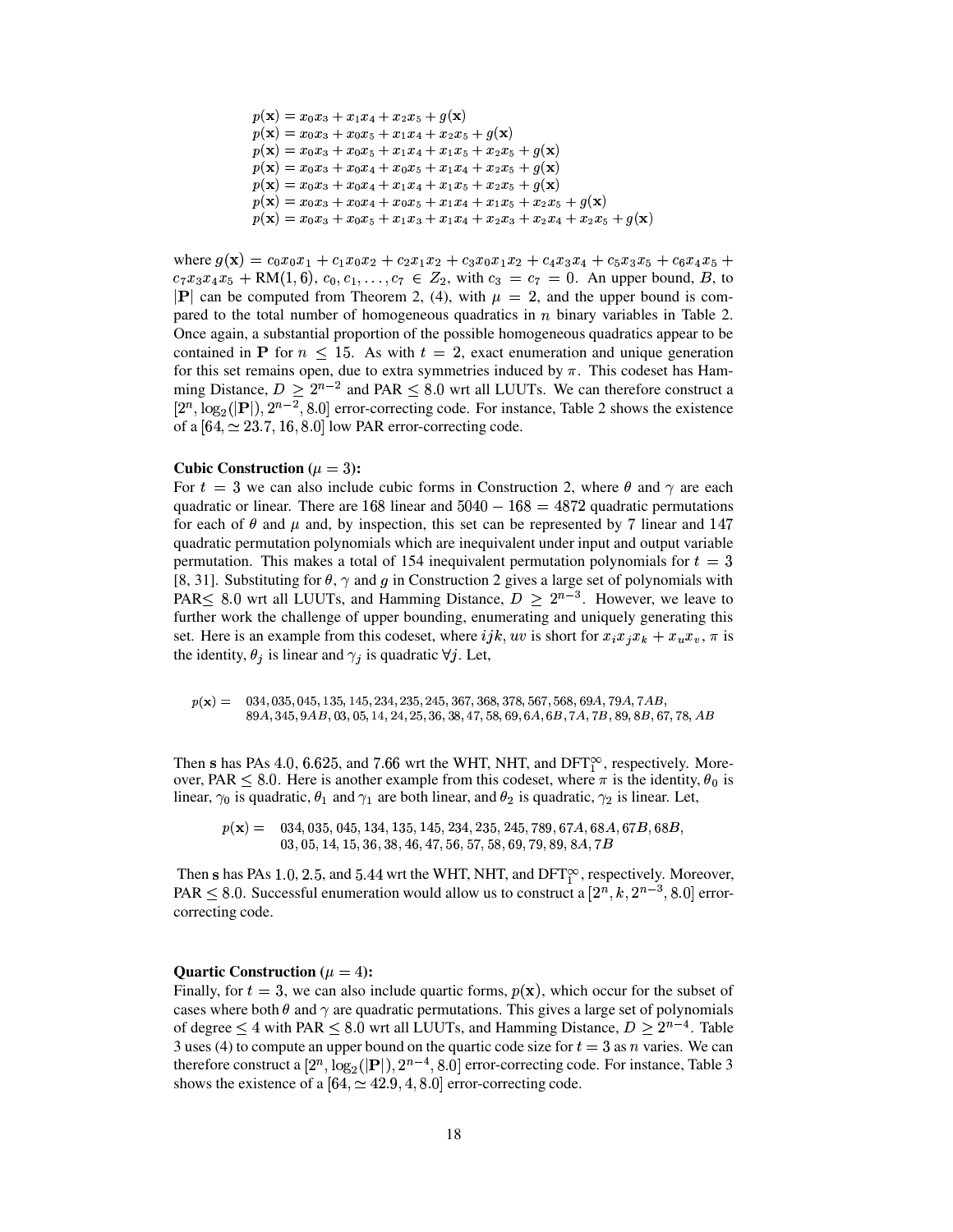Table 3: Upper Bound on Size of the Quartic Codeset Using Construction 2 for  $t = 3$ 

| 10 <sup>o</sup> | Q9 | 80.91 | 120.29 |
|-----------------|----|-------|--------|

We leave the exact enumeration and unique generation of this set to future work. Here is an example from this codeset. Let,

 $p(\mathbf{x}) = 0235, 0245, 023, 025, 1235, 1245, 0234, 0235, 0245, 1234, 1235, 1245,$ 123, 125, 035, 045, 134, 145, 134, 135, 145, 234, 235, 245, 03, 05, 14, 15

Then s has PAs 6.25, 3.25, and 3.74 wrt the WHT, NHT, and DFT $_{1}^{\infty}$ , respectively. In all cases, PAR  $\leq 8.0$ .

#### **4.3.5** Example 5, PAR  $\leq 16.0$ ,  $(t = 4)$

Table 4 uses (4) to compute an upper bound on the sextic ( $\mu = 6$ ) code size for  $t = 4$  as n varies. We can therefore construct a  $[2^n, \log_2(|\mathbf{P}|), 2^{n-6}, 16.0]$  error-correcting code. For instance, Table 4 shows the existence of a  $[256, \simeq 116.6, 4, 16.0]$  error-correcting code.

Table 4: Upper Bound on Size of the Sextic Codeset Using Construction 2 for  $t = 4$ 

| $\log_2(B)$   116.63 221.08 312.00 |  |  |
|------------------------------------|--|--|

We leave the exact enumeration and unique generation of this set to future work.

## 4.4 A Matrix Construction for all Quadratic Codes from Construction 2

For the case  $\mu = 2$  we can, without loss of generality, fix  $\theta$  to the identity permutation, and then aim to construct all possible linear permutations for  $\gamma$ . Each degree-one permutation,  $\gamma: Z_2^t \to Z_2^t$  can be viewed as a  $t \times t$  binary adjacency matrix under the mapping,

 $M = \{m_{i,l}\}\Leftrightarrow \gamma_j(\mathbf{x_j}) = (\gamma_{0,j}(\mathbf{x_j}), \gamma_{1,j}(\mathbf{x_j}), \dots, \gamma_{t-1,j}(\mathbf{x_j})), \qquad \gamma_{l,j} : Z_2^t \to Z_2, \deg(\gamma_{l,j}) = 1, \quad \forall l$ <br>  $m_{i,l} = 1$  if  $\gamma_{l,j}(\mathbf{x_j})$  contains the linear term,  $x_i$  $m_{i,l} = 0$  otherwise

The above mapping is an isomorphism from degree-one permutations to the General Linear Group,  $G = GL(t, 2)$ , of all binary  $t \times t$  invertible matrices, mod 2 [11]. Therefore, to construct all quadratics,  $p(x)$ , for a given n and t we need to generate all degree one permutations,  $\gamma$ , which can, in turn, be constructed by generating all of  $\mathbf{G} = GL(t, 2)$ , as follows  $[1, 2]$ :

**Definition 11.** A binary  $t \times t$  transvection matrix,  $X_{ab}$ , satisfies,

$$
X_{ab} = \{u_{i,j}\}, \quad \text{where } u_{i,j} = 1, \quad i = j, \text{ and } i = a, j = b
$$
  

$$
u_{i,j} = 0, \quad \text{otherwise}
$$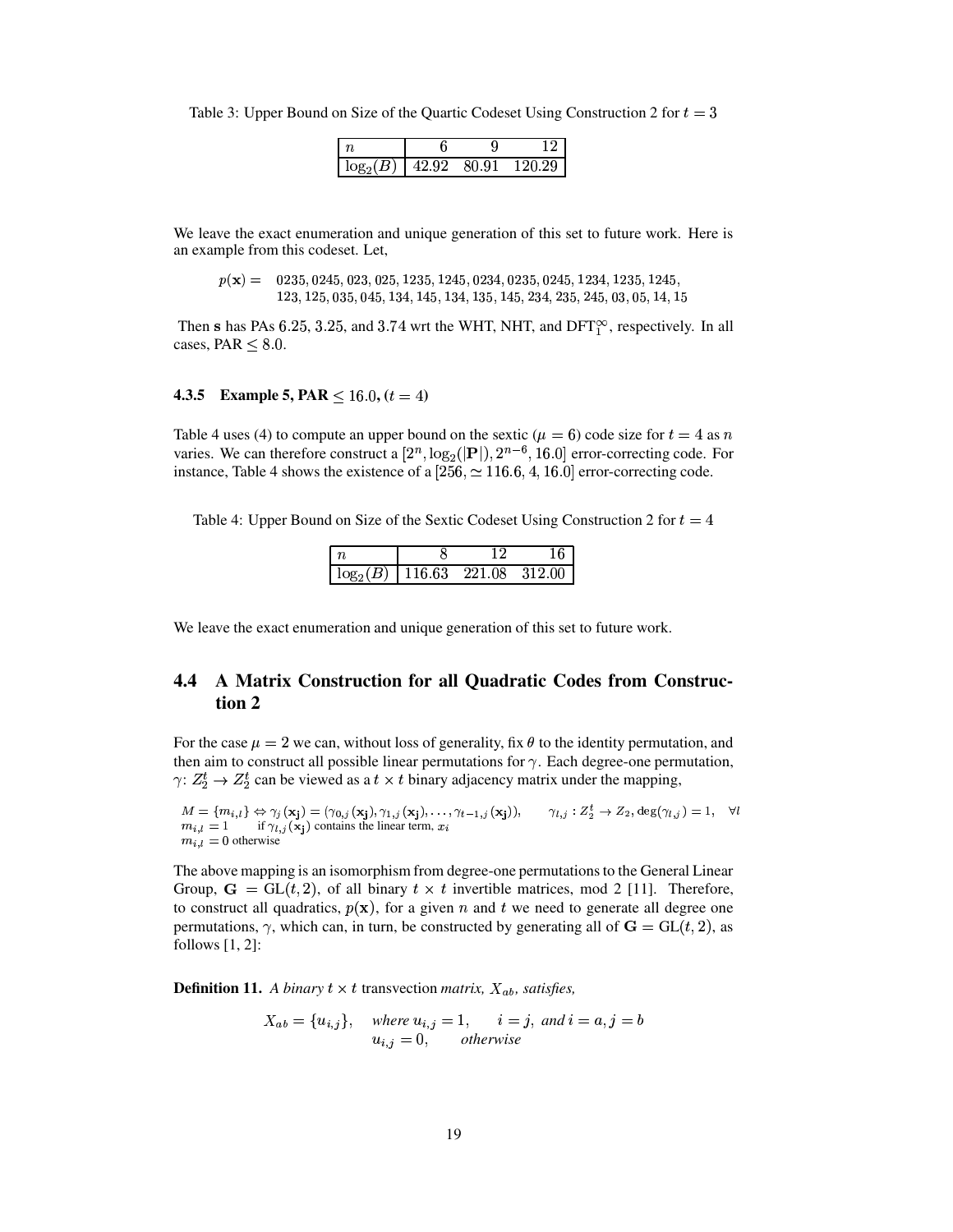**Definition 12.** The Borel subgroup of G over  $Z_2$  is the set of  $t \times t$  upper-triangular binary matrices, B.

**Definition 13.** The Weyl subgroup of G is the set of  $t \times t$  permutation matrices, W.

Arbitrarily assign a fixed ordering, O, to the  $\binom{t}{2}$  matrices,  $X_{ab}$ ,  $a < b$ . Let  $w \in W$  be a  $t \times t$ permutation matrix where w also represents a permutation of  $Z_t$  such that  $w\begin{pmatrix} a_0 \\ a_1 \\ \cdots \end{pmatrix} =$ 

 $\begin{pmatrix} a_{w(0)} \\ a_{w(1)} \\ \cdots \\ a_{w(t-1)} \end{pmatrix}$  For each w, form the matrix product,  $X_w$ , comprising all  $X_{ab}$  which satisfy  $a < b = w(a) > w(b)$ , where the  $X_{ab}$  in  $X_w$  are ordered according to  $O$ .

**Theorem 3.** [1, 2] ('Bruhat Decomposition')

$$
\mathbf{G} = \mathbf{X}'_{\mathbf{w}} \mathbf{W} \mathbf{B} \tag{9}
$$

where  $\mathbf{X}'_{\mathbf{w}}$  is the set of sub-products of  $X_w$  that maintain the ordering of the  $X_{ab}$  matrices in  $X_w$ , including the identity matrix.

All linear permutations,  $\gamma$ , can be uniquely constructed using Theorem 3, where  $|\mathbf{G}| =$  $\Gamma = \prod_{i=0}^{t-1} (2^t - 2^i)$ . This means that we can generate all quadratics,  $p(\mathbf{x})$ , for Construction 2 for any t and L. However, as indicated previously, the  $p(x)$  are not guaranteed to be unique due to the extra symmetries induced by  $\pi$ . We leave to further work the challenge of modifying the Bruhat decomposition to eliminate these residual symmetries.

#### 4.5 **Examples of Bruhat Decomposition**

 $t=2$ :

For  $t = 2$ ,  $X_{01} = \begin{pmatrix} 1 & 1 \\ 0 & 1 \end{pmatrix}$ ,  $\mathbf{B} = \{ \begin{pmatrix} 1 & 0 \\ 0 & 1 \end{pmatrix}, \begin{pmatrix} 1 & 1 \\ 0 & 1 \end{pmatrix} \}$ ,  $\mathbf{W} = \{ \begin{pmatrix} 1 & 0 \\ 0 & 1 \end{pmatrix}, \begin{pmatrix} 0 & 1 \\ 1 & 0 \end{pmatrix} \}$ .<br>Assign the trivial ordering  $X_{01}$  to the one matrix, the permutation (0, 1) and makes  $X_w = X_{01}$ . Therefore, when w defines (0)(1) we generate 2 matrices of  $G$ , and when w defines  $(0, 1)$  we generate 4 matrices of  $G$ , bringing the total to 6, which is correct.

 $t=3$ : For  $t = 3$ ,  $X_{01} = \begin{pmatrix} 1 & 1 & 0 \ 0 & 1 & 0 \ 0 & 0 & 1 \end{pmatrix}$ ,  $X_{02} = \begin{pmatrix} 1 & 0 & 1 \ 0 & 1 & 0 \ 0 & 0 & 1 \end{pmatrix}$ ,  $X_{12} = \begin{pmatrix} 1 & 0 & 0 \ 0 & 1 & 1 \ 0 & 0 & 1 \end{pmatrix}$ ,  $|{\bf B}| = 8$ ,  $|{\bf W}| = 6$ . We can arbitrarily choose to assign the o  $X_{ab}$ . The partitioning of matrices in G is then as follows:

| w         | $X_w$                | subset of $G$       |
|-----------|----------------------|---------------------|
| (U)(1)(2) |                      |                     |
| (0)(1, 2) | $X_{12}$             | 16                  |
| (0,1)(2)  | $X_{01}$             | 16                  |
| (0, 2)(1) | $X_{01}X_{02}X_{12}$ | 64                  |
| (0, 2, 1) | $X_{01}X_{02}$       | 32                  |
| (0, 1, 2) | $X_{02}X_{12}$       | 32                  |
|           |                      | Total = $ G  = 168$ |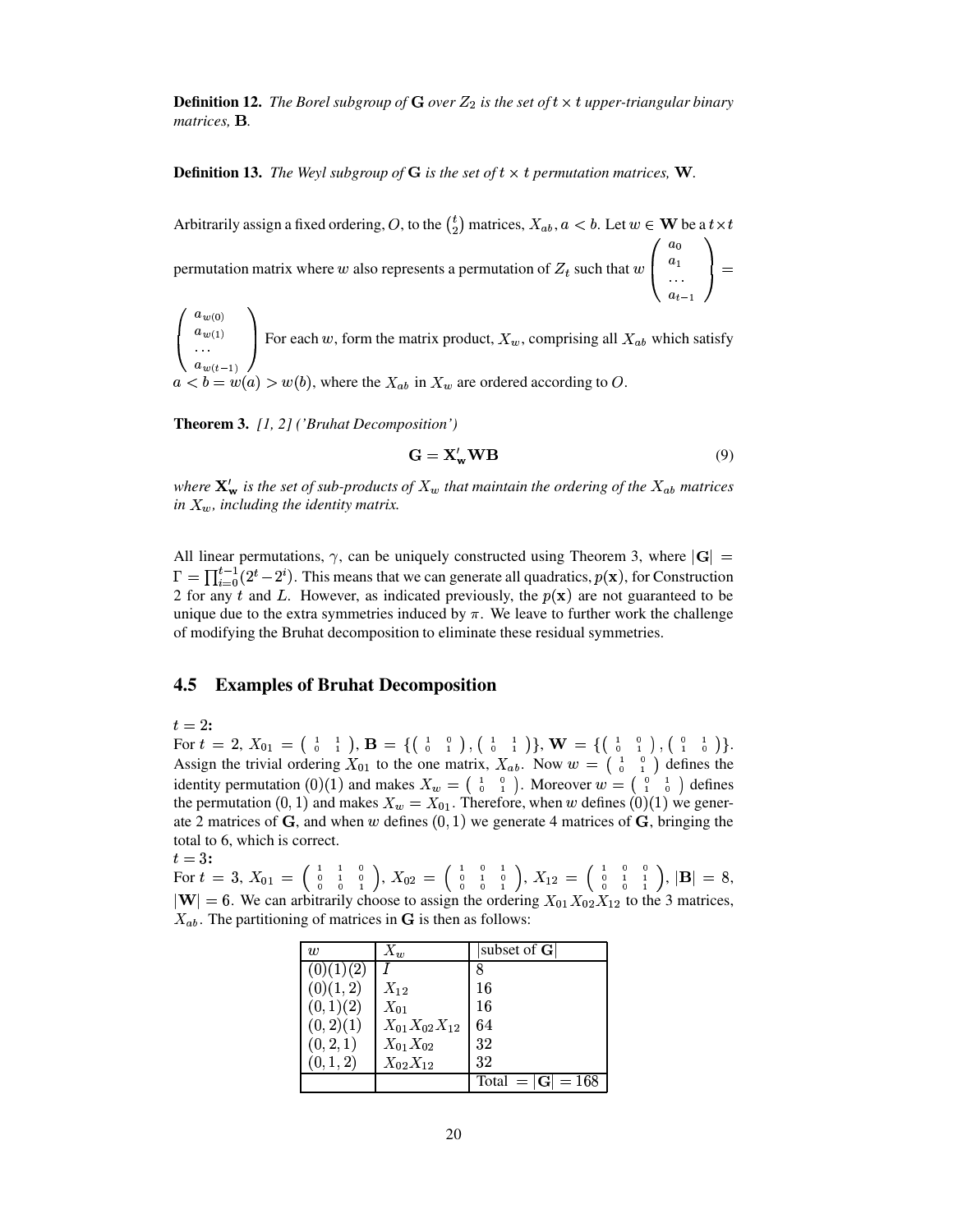# **5 A Further Generalisation**

Lemma 20 of [25] extends the Maiorana-McFarland construction to a large codeset with near-Bent properties, where a 1-1 map is replaced by a  $2^{\delta}$ -1 map. In this section we apply similar ideas to Construction 2 to obtain Construction 3 below, (proofs omitted). Construction 3 is quite complicated and so far we have not found a better way to express the construction. We advise readers to skip this section on first reading. We do, however, provide some examples in the appendix which will help to clarify the construction.

Construction 3 tackles the case when the number of variables in each of the  $L$  iterations is allowed to vary. Using the terminology of Construction 1, this implies more than one  $\bf E$  matrix for some iterations, where each  $\bf E$  matrix is unitary and is associated with an independently chosen row/column permutation. Before describing the construction we must first specify some new terminology.

Let permutation  $\theta: Z_2^t \to Z_2^t$  have as domain the t binary variables, **x**. Let  $f: Z_2^u \to Z_2$ have as domain the set of u binary variables, **z**. Let us now assume that the form of  $\theta$ depends on the output of  $f(\mathbf{z})$ . We write this as  $\theta(\mathbf{x})\{f(\mathbf{z})\}$  and this expression can be partly evaluated as,

$$
\theta(\mathbf{x})\{f(\mathbf{z})\} = (f(\mathbf{z}) + 1)\theta^0(\mathbf{x}) + f(\mathbf{z})\theta^1(\mathbf{x})
$$

where we must define 2 permutations,  $\theta^0$  and  $\theta^1$ , from  $Z_2^t \rightarrow Z_2^t$ . For brevity we can write this as  $\theta\{f\}$ . We can generalise this definition to make  $\theta$  dependent on v associated functions,  $f_i$ , from  $Z_2^{u_i} \to Z_2$ ,  $0 \le i < v$ . We write this as  $\theta(\mathbf{x})\{f_0(\mathbf{z_0}), f_1(\mathbf{z_1}), \dots, f_{v-1}(\mathbf{z_{v-1}})\}$ , and we must now define  $2^v$  permutations,  $\theta^0, \theta^1, \ldots, \theta^{2^v-1}$ , from  $Z_2^t \to Z_2^t$ , one of which is 'selected' according to the combined outputs of the  $f_i$ . For brevity we can write this as  $\theta\{f_0, f_1, \ldots, f_{v-1}\}$ . We can further abbreviate the notation by labeling  $\{F\} = \{f_0, f_1, \ldots, f_{v-1}\}.$  We can then *NEST* dependencies  $F_0, F_1, F_2, \ldots$ . This is written as  $\theta = \theta \{ F_0 \{ F_1 \{ F_2 \} \dots \} \}$ , and means that the form of the functions in  $F_{i-1}$  depend on the outputs of the functions  $F_i$ . We express the *NEST* operation as,

$$
NEST(\theta\{F\}, \{F'\}) \to \theta\{F\{F'\}\}\
$$

Let | F| mean the number of functions labeled by F. Let  $v = \sum_{i=0}^{Q-1} |F_i|$ . Then, if we *NEST* to a depth of Q using the function sets,  $F_i$ ,  $0 \le i < Q$ , then we must define  $2^v$  permutations,  $\theta^0, \theta^1, \ldots, \theta^{2^s-1}$ , from  $Z_2^t \to Z_2^t$ , one of which is 'selected' according to the combined outputs of the  $F_i$ . As an example, let  $F_0 = \{f_0(\mathbf{z_0}), f_1(\mathbf{z_1})\}\)$ , and  $F_1 = \{f_2(\mathbf{z_2})\}\)$ . Then, with  $f_0, f_1, f_2$  outputting  $\rightarrow Z_2$ ,

$$
\theta({\bf x})\{F_0\{F_1\}\}=\theta({\bf x})\{f_0({\bf z_0}),f_1({\bf z_1})\{f_2({\bf z_2})\}\}
$$

which, for brevity, can be written as,

$$
\theta\{F_0,F_1\}=\theta\{f_0,f_1\{f_2\}\}
$$

and can be partially evaluated as,

 $\begin{array}{l} (f_2({\bf z_2})+1)((\theta_1+\theta_2{\bf z_1})f_0({\bf z_0}) \ +f_1({\bf z_1})f_1({\bf z_2})f_2({\bf z_3}) \end{array}$  $(f_1(\mathbf{z}_1) + 1)(f_2(\mathbf{z}_0) + f_3(\mathbf{z}_0))$ <br>  $(f_1'(\mathbf{z}_0) + 1)\theta^6(\mathbf{x}) +$  $(f_0(z_0) + 1) \theta^{0}$ <br>  $(f_1(z_1) + f_2(z_2)) (f_1'(z_1) - 1) \theta^{0}(x) + f'(z_1) f'(z_2)$  $(1+1)\theta^{\mathsf{U}}(\mathbf{x}) + ($ ØÒØ  $() + (f_1(\mathbf{z}_1) + 1)f_0$ <br>  $() (f'_0(\mathbf{z}_0) + 1)\theta^4(\mathbf{x}_0)$  $(0 + 1) f_0(\mathbf{z_0}) \theta^1(\mathbf{x}) +$ <br>- 1) $\theta^4(\mathbf{x}) + (f'_1(\mathbf{z_1}))$  $\theta^1(\mathbf{x}) + f$  $(f_1(f_1)(f_0(\mathbf{z_0}))$ <br>  $(1 + 1) f'_0(\mathbf{z_0}) \theta^5$  $)(f_0(\mathbf{z_0})+1)\theta^2$ <br>  $(\mathbf{z_0})\theta^5(\mathbf{x})$  $(1+1)\theta^2(\mathbf{x})$ <sup>Ú</sup>  $+f_1(z_1) f_0(z_0) t$ <br>+ $f'_1(z_1) (f'_0(z_0))$  $(f_0(\mathbf{z_0})\theta^3(\mathbf{x}))$ <br> $(f_0'(\mathbf{z_0})+1)\theta$  $(f_1'(\mathbf{z}_1)) + f_2(\mathbf{z}_2)((f_1'(\mathbf{z}_1))$ <br>  $(f_1'(\mathbf{z}_1)) + 1)\theta^6(\mathbf{x}) + f_1'(\mathbf{z}_1)f_0'$  $)( (f'_1({\bf z_1}) + 1)(f'_2({\bf z_2})f'_0({\bf z_0})\theta^7);$  $(1) + 1$  $(f'_0(\mathbf{z_0}) + 1)\theta^4$ <br> $(\mathbf{z_0})\theta^7(\mathbf{x})$  $(1 + 1)\theta^4(\mathbf{x}) + (f'_1(\mathbf{z}_1) + 1)f'_0$  $(1 + 1) f_0'(\mathbf{z_0}) \theta^5(\mathbf{x})$  $\theta^5({\bf x})$  $+f'_1(\mathbf{z}_1)(f'_0(\mathbf{z}_0)+1)\theta^6(\mathbf{x})+f'_1(\mathbf{z}_1)f'_0(\mathbf{z}_0)\theta^7(\mathbf{x}))$ 

where  $f_i'$  is not necessarily the same as  $f_i$ , and where 8 permutations,  $\theta^i : Z_2^t \to Z_2^t$ ,  $0 \le i \le 8$ , must be defined with domain **x**.

We will also decompose the permutation  $\theta_j : Z_2^t \to Z_2^t$  as  $\theta_j = (\theta_{0,j}, \theta_{1,j}, \dots, \theta_{t-1,j}),$ where  $\theta_{i,j}: Z_2^t \to Z_2$ . Similarly,  $\gamma_j: Z_2^t \to Z_2^t$  is decomposed as  $\gamma_j = (\gamma_{0,j}, \gamma_{1,j}, \ldots, \gamma_{t-1,j}),$  where  $\gamma_{i,j} : Z_2^t \to Z_2$ .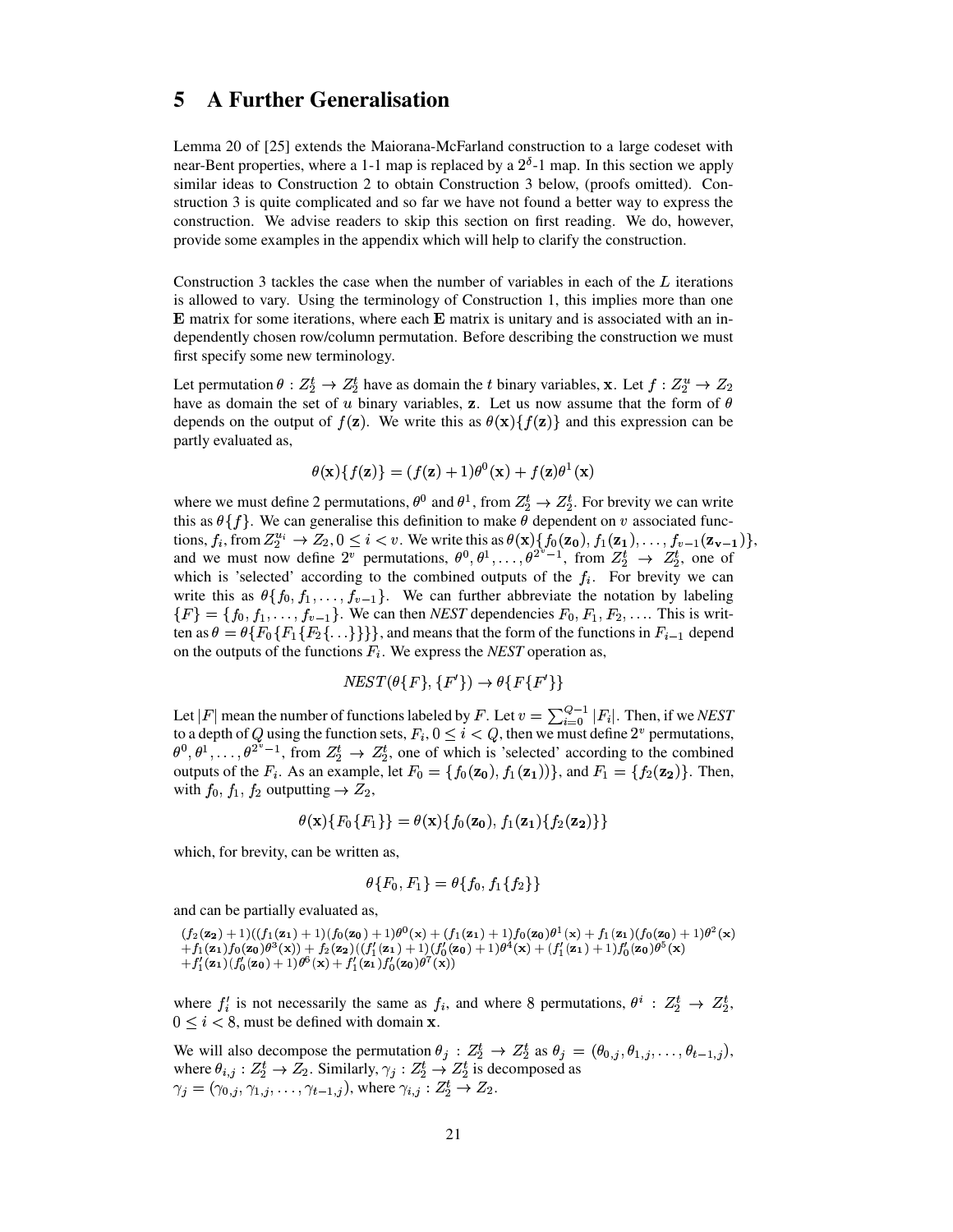We now define the *EXTEND* operation. Let F be a length  $t' - t$  vector of functions of arbitrary domain each of which outputs  $\rightarrow Z_2$  (where it is assumed that  $t' \geq t$ ). Then,

$$
EXTEND(\theta_j,F)\rightarrow (\theta_{j,0},\theta_{j,1},\ldots,\theta_{j,t-1},F)
$$

is a mapping  $\rightarrow Z_2^t$ . In other words,  $\theta_j$  has been extended by means of the vector F from a permutation of  $Z_2^t$  to a mapping which outputs to  $Z_2^t$ . Construction 3 uses combinations of *NEST* and *EXTEND* to construct  $\theta'_{i}$  and  $\gamma'_{i}$ , which output (after *NESTING* and *EXTEN*-*SION*) to  $Z_2^{\text{t}}$  where  $t_{\text{max}}$  is defined below.  $\theta'_j$  and  $\gamma'_j$  can then be 'multiplied', in the same way as  $\theta_i \gamma_i$  in (3), and the resulting expressions added to form the final polynomial,  $p$ .

We are now ready to describe Construction 3.

**Construction 3:** To construct a function of n boolean variables with PAR  $\leq 2^{\text{t}}$  *max* wrt *all LUUTs, we pursue the following strategy (the* <sup>F</sup> *are auxilliary boolean variables which can be used at the end to select between different sequences):*

- Choose  $t_{max}$  so that  $1 \leq t_{max} \leq n$ .
- Partition the *n* binary variable indices,  $\{0, 1, \ldots, n-1\}$ , into *L* disjoint variable subsets,  $\mathbf{S_j}$ , such that  $t_j = |\mathbf{S_j}| \leq t_{max}$ ,  $\forall j, 0 \leq j < L$ .
- For each  $j, 0 \leq j < L-1$ , define  $\theta_j$  comprising  $2^{t}$ max<sup>-t<sub>i</sub></sup> permutations,  $\theta_j^0, \theta_j^1, \ldots, \theta_j^{2^t}$ max<sup>-t<sub>i</sub></sup>-1</sup>, from  $Z_2^{t_j} \rightarrow Z_2^{t_j}$  with domain the set of  $t_j$  binary variables  $\mathbf{x_j} = \{x_i\}, i \in \mathbf{S_j}$ .  $Z_2^{i_1} \rightarrow Z_2^{i_2}$  with domain the set of  $t_j$  binary variables  $\mathbf{x_j} = \{x_i\}$ ,  $i \in \mathbf{S_j}$ . *Similarly, for each*  $j, 0 \leq j \leq L-1$ , *define*  $\gamma_j$  *comprising*  $2^{t}max^{-t_{j+1}}$  *permuta*<br>  $\alpha^{t_{j+1}}$   $\alpha^{t_{j+1}}$   $\alpha^{t_{j+1}}$   $\alpha^{t_{j+1}}$   $\alpha^{t_{j+1}}$   $\alpha^{t_{j+1}}$   $\alpha^{t_{j+1}}$ *permutations,* <sup>r</sup> . . .  $\gamma_1^0, \gamma_2^1, \ldots, \gamma_i^{2^t max^{-t}}$  $Z_j^{t_{j+1}} \to Z_2^{t_{j+1}}$  with domain the set of  $t_{j+1}$  binary *variables*  $x_{i+1} = \{x_i\}, i \in S_{i+1}.$

```
• For j = 0, j < L - 1, j + + do:
```

```
j
t = t_j.a Assign F as the zero vector of length t_{max} - t_j.
. For i = j + 1, i \leq L - 1, i + + do:
    . j
          ift 
         . j
assign \theta_j = NEST(\theta_j, \{ \gamma_{i-1,t}, \gamma_{i-1,t+1}, \ldots, \gamma_{i-1,t_{i}-1} \}).<br>
set t = t_i.
set t = t_i.
. w
    . w
     if t < tmax
assign \theta_j = NEST(\theta_j, \{y_t, y_{t+1}, \ldots, y_{tmax-1}\}).<br>
\theta'_i = EXTEND(\theta_i, F).\theta'_i = \text{EXTEND}(\theta_j, F).t = t_{j+1}.\mathcal{L}. F = ().
. For i = j + 1, i < L - 1, i + + do:
     \{.
if t < t_{i+1}. j
assign F = \{ \gamma_{i,t}, \gamma_{i,t+1}, \ldots, \gamma_{i,t_{i+1}-1} \}.<br>
assign \gamma_j = \text{NEST}(\gamma_j, F).assign \gamma_j = NEST(\gamma_j, F).
assign \gamma_j = EXTEND(\gamma_j, F).
set t = t_{i+1}.
```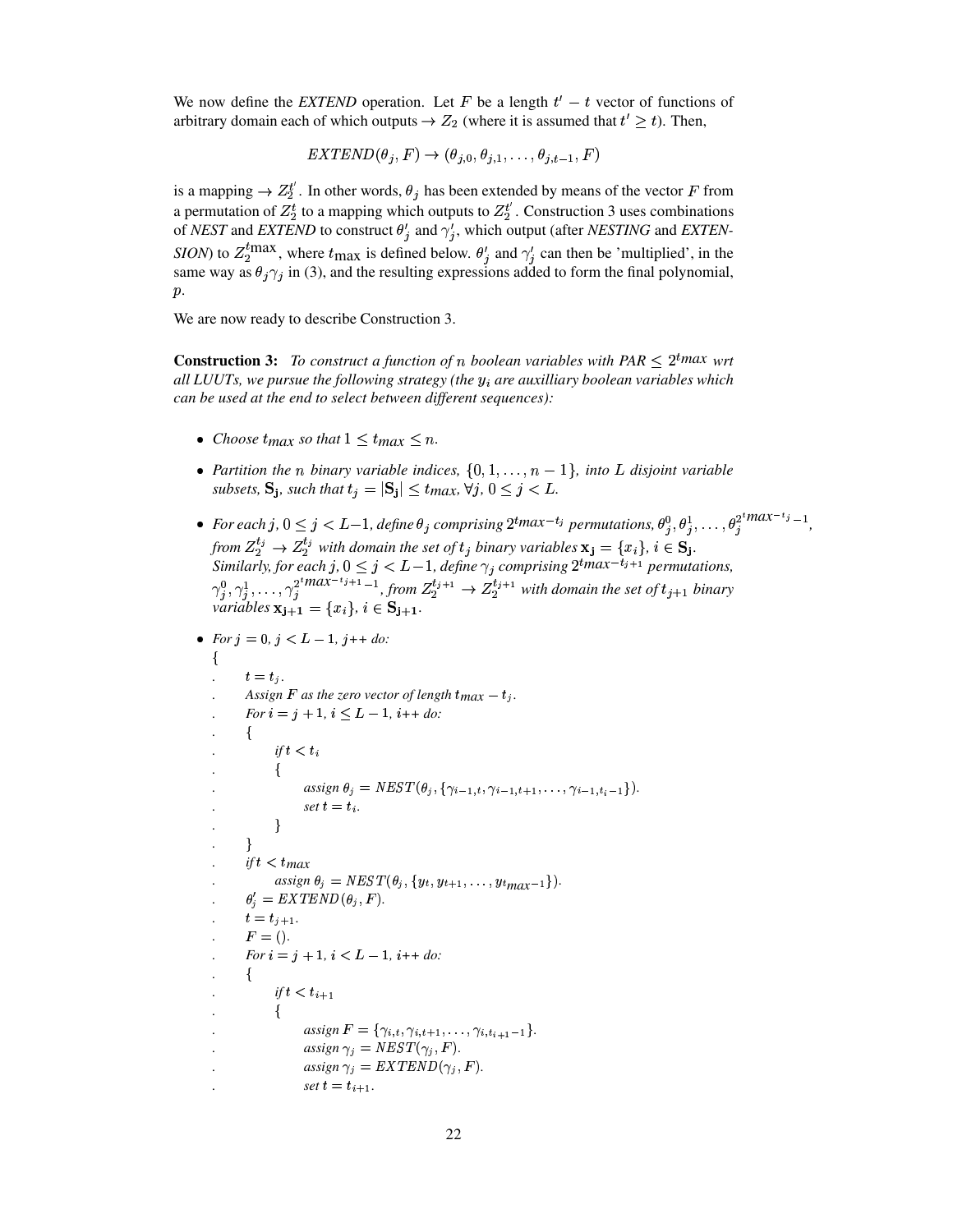$PAR \leq 8.0$ 



Figure 3: Example of Construction 3 where  $t_{\text{max}} = 4$ 

$$
\begin{array}{ll}\n\cdot & & \} \\
\cdot & & \text{if } t < t_{max} \\
\cdot & & \{ \\
\cdot & & \text{assign } F = \{y_t, y_{t+1}, \dots, y_{t_{max}-1}\} \\
\cdot & & \text{assign } \gamma_j = \text{TEST}(\gamma_j, F) \\
\cdot & & \text{assign } \gamma_j = \text{EXTEND}(\gamma_j, F) \\
\cdot & & \} \\
\cdot & & \gamma'_j = \gamma_j.\n\end{array}
$$

• Then  $\mathbf{s} = 2^{\frac{-n}{2}}(-1)^{p(\mathbf{x})}$ , where p is given by,

$$
p(\mathbf{x}) = \sum_{j=0}^{L-2} \theta'_j \gamma'_j + \sum_{j=0}^{L-1} g_j(\mathbf{x}_j)
$$
 (10)

*where*  $2^{t}max^{-t_{L-1}}$  different sequences are generated according to the assignments<br>given to the  $t_{max} - t_{s}$  a guvilliary variables, we which are present in the  $\theta'$  or  $\alpha'$ given to the  $t_{max} - t_{L-1}$  auxilliary variables,  $y_i$ , which are present in the  $\theta'_j$  or  $\gamma'_j$ , *and* where the  $g_j$  are arbitrary functions of  $\mathbf{x}_j$ , outputting  $\rightarrow Z_2$ . (Note that, for *this generalisation, the permutation,*  $\pi$ *, of the indices*  $\{0, 1, \ldots, n-1\}$  *is implicitly included in the initial index partition operation).*

**Corollary 3.** The length  $N = 2^n$  sequences, **s**, of Construction 3, satisfy  $PAR(s) < 2^{t_{\max}}$ *wrt all*  $N \times N$  *LUUTs.* 

Fig 3 illustrates Construction 3 for the case of Example 1 in the Appendix, where we are also free to permute indices, *i*, of  $x_i$ .

**Corollary 4.** Each of the  $2^{t}max^{-t_{L-1}}$  sequences, **s**, of Construction 3 is a coset leader for a coset of  $2^{t_{L-1}}$  sequences formed from any linear offset of  $s$  by linear combinations *for a coset of*  $2^{t_{L-1}}$  *sequences formed from any linear offset of s <i>by linear combinations of mambers of*  $\mathbf{y}_1$  *x - The union of these*  $2^{t_{max}-t_{L-1}}$  *cosets forms a CS set of*  $2^{t_{max}}$ *of* members of  $\mathbf{x}_{L-1}$ . The union of these  $2^{t}$ max<sup>-t<sub>L-1</sub></sup> cosets forms a CS set of  $2^{t}$ max sequences of length  $2^{n}$  $sequences$   $of$   $length$   $2^n$ .

The Appendix provides examples for Construction 3.

In Construction 3, if  $t_j = t_{\text{max}}$ ,  $\forall j$ , then there is no *NESTING* or *EXTENSION* and the construction simplifies to Construction 2. It remains open to exactly enumerate and uniquely generate the sequences in Construction 3. Note that, just as Construction 2 is a special case of Construction 1, so Construction 3 is a special case of a more general construction where the E matrices are not necessarily WHT matrices. This further generalisation is conceptually straightforward once Construction 3 is understood. Note also that Construction 3 allows us to add yet more sequences to our low PAR codesets without degrading distance, and these improvements in code rate will be discussed in future papers.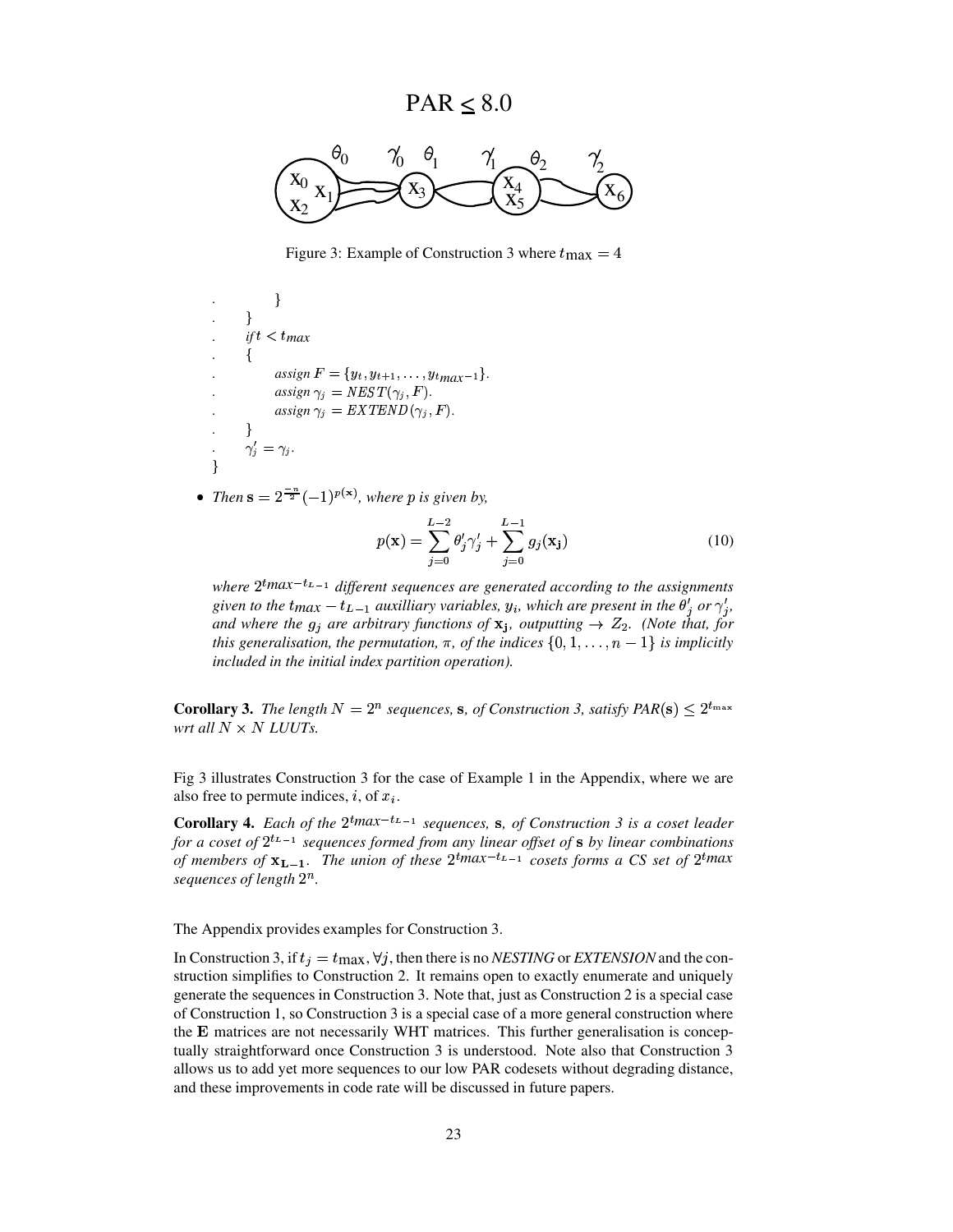# **6 Discussion and Open Problems**

This paper presented a construction for low PAR error-correcting codes which significantly generalises the fundamental codeset of Davis and Jedwab, and concisely summarises the complementary set constructions of Golay, Turyn, and Tseng and Liu. An important subcase, Construction 2, can be viewed either as recursion or specialisation of a two-sided Maiorana-McFarland construction. The paper highlights the central importance for PAR constructions of generating permutation polynomials of prescribed maximum degree, and provides motivation for further research work in this area, and also motivates the search for solutions to a number of open problems which we will now discuss.

#### **Open Problems:**

- <sup>T</sup> The constructions of this paper only provide a unique, implementable encoder if we can provide algorithms to generate all permutations and/or many-to-one/one-tomany mappings of specified maximum algebraic degree. Symmetric permutations are straightforward. Section 4.4 provides a (previously-known) generation scheme for linear permutations(producing 'quadratic'sequences). But the problem of unique generation of permutations of degree greater than one is, as far as the authors know, unsolved. Solutions to this problem would have far-reaching application in cryptography, and this paper shows that such algorithms are central to the development of constructions for low PAR error-correcting codes.
- Given an algorithm to generate all permutation polynomials, then Construction 2 only generates distinct  $p(\mathbf{x})$  for  $t = 1$ . For  $t > 1$ ,  $\pi$ , the permutation of variable indices induces extra symmetries causing a few  $p(x)$  to be generated more than once. In other words, for  $t > 1$  it is possible that the action of two (or more) distinct permutations,  $\pi$  and  $\pi'$ , may result in the same polynomial,  $p(\mathbf{x})$ . This situation is reflected in (4), which is a strict upper bound for  $t > 1$ . It remains open to provide an algorithm to generate all  $distinct p(x)$ . Such an algorithm would replace (4) with</u> an exact expression and provide a 'black-box' encoding solution for OFDM systems. The problem is closest to solution for the case of linear permutations, where Section 4.4 solves the permutation generation part, and it remains to eliminate the coding collisions caused by distinct permutations  $\pi$ . We have not yet tackled the problem of unique generation of codewords for Construction 3, but this is clearly an even harder task.
- It would also be interesting to choose the  $E_j$  other than WHTs for Constructions 1 and 3. In particular, note that the case of  $t = 1, 2, 3$  refers to Hadamard matrices of size 2, 4, 8, respectively (PAR  $\leq$  2, 4, 8, respectively). It is known that, for  $t \leq 3$ , all Hadamard matrices are row/column permutation equivalent to WHT matrices, so Construction 2 covers all cases. However, for  $t = 4$ , (PAR  $\leq 16$ ) we know that there are 5 row/column permutation inequivalent  $16 \times 16$  Hadamard matrices, one of which is the WHT [32]. Therefore, for  $t = 4$ , there are essentially 5 different versions of Construction 1, one of which is Construction 2. As  $t$  increases we have yet more inequivalent classes of Hadamard matrices. This paper therefore establishes a direct link between the classification of Hadamard matrices, and the classification of PAR classes, and provides a strong motivation to discover manageable ANF descriptions for each of these classes.
- One important way to improve code rate whilst keeping PAR low is to choose rectangular  $\mathbf{E}_i$ , with more rows than columns, where the rows form a set of near-orthogonal sequences. Application of Construction 1 would then result in a slowly rising PAR bound as  $L$  increases, but the rate of the code would also improve compared to the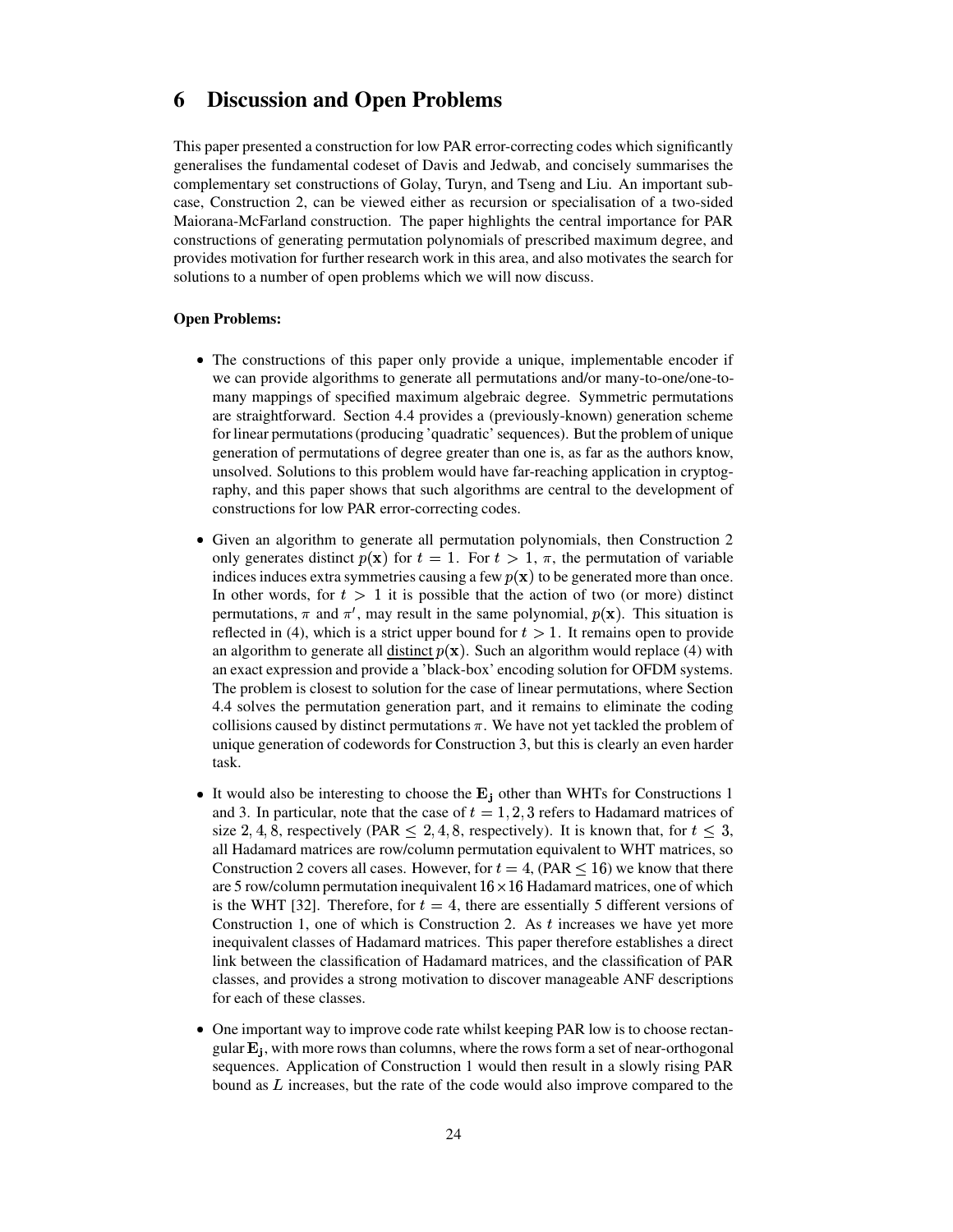cases where  $\mathbf{E}_j$  is a square matrix. This raises the possibility of even higher rate low PAR error-correcting codes. For instance, in CDMA, the WHT rows can be used as a sequence set, due to their orthogonality. But larger near-orthogonal sequence sets are highly desirable, and the set of Gold sequences is such a set. The set of Kerdock sequences is an even larger set [9]. One could therefore use one of these larger sequence sets to form our **E** matrices, one sequence per row. Our row permutation,  $\gamma$ , would then operate over a larger space, resulting in an improved code rate. And the near-orthogonality of the sequence set would ensure the upper-bound on PAR only rose slowly after each iteration of the construction, although computing the precise upper-bound in such cases remains an open challenge.

• In this paper we have proposed the study of PAR wrt all LUUTs. One can completely generalise the set of LUUTs to the set of *Linear Unitary Transforms* (LUTs) by including unitary matrices which are the tensor product of  $r \times r$  unitary matrices such that each matrix entry is no longer constrained to have a magnitude of  $\frac{1}{\sqrt{n}}$ . For  $\mathbf{r}$  and  $\mathbf{r}$  and  $\mathbf{r}$ 

instance, linear unitary matrices which have  $\begin{pmatrix} 1 & 0 \\ 0 & 1 \end{pmatrix}$  and  $\frac{1}{2} \begin{pmatrix} \sqrt{3} & 1 \\ 1 & -\sqrt{3} \end{pmatrix}$  as tensor factors are in the set of LUTs but not the smaller subset represented by LUUTs. It is of interest to study the PAR of sequences wrt all LUTs. This study has been initiated in [18, 19] where it was shown that the length  $2<sup>n</sup>$  sequences which represent indicator functions for linear error-correcting codes of blocklength  $n$  have PAR wrt all LUTs <u>lower</u> bounded by  $2^{\frac{n}{2}}$ . Moreover, it is proved in [18] that, for indicator functions which represent linear error-correcting codes (functions outputting to 0 or 1), the worst-case spectral peak wrt all LUTs, (and hence the peak which defines the PAR wrt all LUTs), occurs in one or more of the spectra generated by action of the set

of transforms formed from all possible tensor products of the matrices  $\begin{pmatrix} 1 & 1 \\ 1 & -1 \end{pmatrix}$ 

and  $\begin{pmatrix} 1 & 0 \\ 0 & 1 \end{pmatrix}$ . The nice thing about this result is that we don't have to search the complete infinite space of LUTs to find the worst-case spectral peak. However, little more is known about the PAR wrt all LUTs for more general functions. The study has direct relevance to Quantum Entanglement and it has recently been shown that the spectral index of the worst-case spectral peak wrt all LUTs identifies a generalised linear weakness for classical cryptosystems [27], where a large PAR means a large linear bias.

• One celebrated area of study is the unresolved quest to find flat polynomials on the unit circle [12]. This translates, in the terminology of this paper, into the search for a sequence construction of length  $2^n$  (restricted, say, to the alphabet  $\{1, -1\}$ ), such that the sequence has PAR wrt DFT $_1^{\infty}$  of  $1.0 + \epsilon_0$  and a lowest spectral power trough of  $1.0 - \epsilon_1$  such that the  $\epsilon$  terms vanish as length,  $2^n$ , increases. No construction with these properties is known for the bipolar case. We can pose a more general problem. Do flat polynomials exist wrt all LUUTs (not just  $\text{DFT}_1^{\infty}$ )? And an even more general problem would be: Do flat polynomials exist wrt all LUTs? More realistically, how well can we do for these transform sets?

# **7 Acknowledgements**

We would like to thank Kenneth G. Paterson for giving helpful and encouraging advice regarding this paper.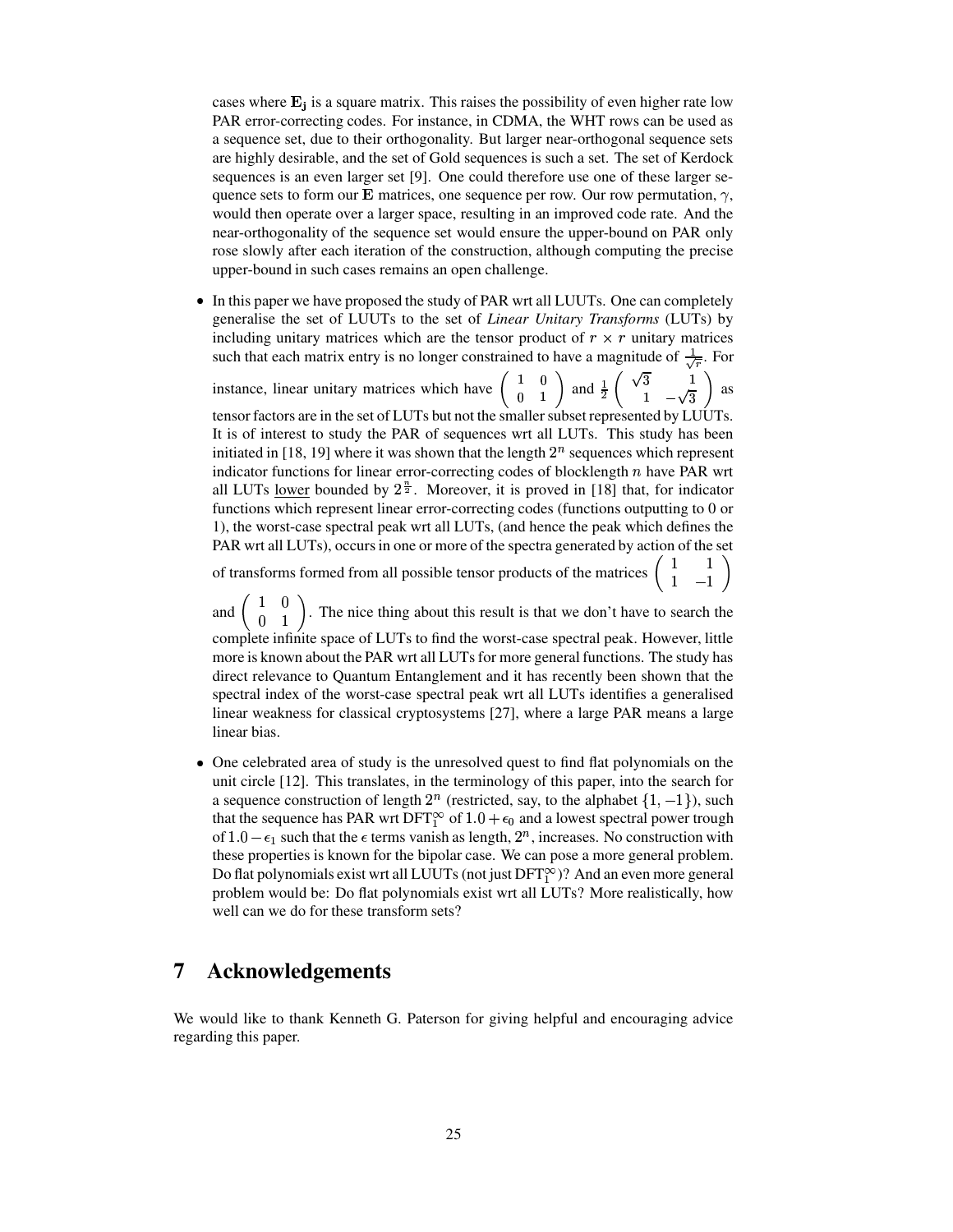#### **Appendix** 8

We provide some examples for Construction 3.

#### 8.1 **Example 1**

Let  $n = 7$ . Consider the partition,  $S_0 = \{0, 1, 2\}$ ,  $S_1 = \{3\}$ ,  $S_2 = \{4, 5\}$ ,  $S_3 = \{6\}$ , as shown in Fig 3. Then  $t_0 = 3$ ,  $t_1 = 1$ ,  $t_2 = 2$ ,  $t_3 = 1$ ,  $t_{\text{max}} = t_0 = 3$ , and  $L = 4$ .

Applying Construction 3, we must initially define the following permutations:

| $\theta_0^0$                                                                                                              | with domain $(x_0, x_1, x_2)$ |
|---------------------------------------------------------------------------------------------------------------------------|-------------------------------|
| $\gamma_0^0$ , $\gamma_0^1$ , $\gamma_0^2$ , $\gamma_0^3$ , and $\theta_1^0$ , $\theta_1^1$ , $\theta_1^2$ , $\theta_1^3$ | with domain $(x_3)$           |
| $\gamma_1^0, \gamma_1^1$ , and $\theta_2^0, \theta_2^1$                                                                   | with domain $(x_4, x_5)$      |
| $\gamma_2^0, \gamma_2^1, \gamma_2^2, \gamma_2^3$                                                                          | with domain $(x_6)$           |

It then follows, from Construction 3, that,

$$
\begin{array}{ll}\n\theta'_0 \leftarrow \theta_0(x_0, x_1, x_2) & \gamma'_0 \leftarrow (\gamma_0(x_3) \{\gamma_{1,1}\{y_2\}\}, \gamma_{1,1}\{y_2\}, y_2) \\
\theta'_1 \leftarrow (\theta_1(x_3) \{\gamma_{1,1}\{y_2\}\}, 0, 0) & \gamma'_1 \leftarrow (\gamma_1(x_4, x_5) \{y_2\}, y_2) \\
\theta'_2 \leftarrow (\theta_2(x_4, x_5) \{y_2\}, 0) & \gamma'_2 \leftarrow (\gamma_2(x_6) \{y_1, y_2\}, y_1, y_2)\n\end{array}
$$

Let us now assign, as examples, specific (arbitrary) permutation polynomials to each of the  $\theta_i$  and  $\gamma_i$ . Let,

$$
\begin{array}{ll}\n\theta_0 = (x_0, x_1, x_2) & \gamma_0^0 = (x_3), \gamma_0^1 = (x_3), \gamma_0^2 = (x_3), \gamma_0^3 = (x_3 + 1) \\
\theta_1^0 = (x_3 + 1), \theta_1^1 = (x_3), \theta_1^2 = (x_3), \theta_1^3 = (x_3) & \gamma_1^0 = (x_4, x_5), \gamma_1^1 = (x_4 + x_5, x_5) \\
\theta_2^0 = (x_4 + x_5, x_5), \theta_2^1 = (x_4, x_5) & \gamma_2^0 = (x_6), \gamma_2^1 = (x_6), \gamma_2^2 = (x_6), \gamma_2^3 = (x_6 + 1) \\
\end{array}
$$
\n(11)

Given these permutation assignments we can evaluate:

```
\begin{array}{l} \gamma_0(x_3)\{\gamma_1,\{\{y_2\}\}}=(y_2+1)((x_5+1)x_3+x_5x_3)+y_2((x_5+1)x_3+x_5(x_3+1))=x_3+x_5y_2\\ \theta_1(x_3)\{\gamma_{1,1}\{y_2\}\}=(y_2+1)((x_5+1)(x_3+1)+x_5x_3)+y_2((x_5+1)x_3+x_5x_3)=x_3+x_5+1+(x_5+1)y_2\\ \gamma_1(x_4,x_5)\{y_2\}=(y_2+1)(x_4,x_5)+y_2(x_4+x_5,x_5)=(x_4+x_5y_2
```
Therefore,

$$
\begin{array}{l} \theta'_0\gamma'_0 = x_0x_3 + x_1x_5 + y_2(x_0x_5 + x_2) \\ \theta'_1\gamma'_1 = x_3x_4 + x_4x_5 + x_4 + y_2(x_0x_5 + x_2) \\ \theta'_2\gamma'_2 = x_4x_6 + x_5x_6 + y_1x_5 + y_2x_5x_6 + y_1y_2x_4 \end{array}
$$

Therefore,

$$
\sum_{j=0}^{2}\theta_{j}^{\prime}\gamma_{j}^{\prime}=x_{0}x_{3}+x_{1}x_{5}+x_{3}x_{4}+x_{4}x_{5}+x_{4}x_{6}+x_{5}x_{6}+x_{4}+y_{1}x_{5}+y_{2}(x_{0}x_{5}+x_{3}x_{5}+x_{4}x_{5}+x_{5}x_{6}+x_{2}+x_{4})+y_{1}y_{2}x_{4}
$$

Let us arbitrarily first consider that all  $g$  functions in (10) are zero (for ease of exposition). Then,  $p = \sum_{i=0}^{2} \theta'_i \gamma'_i$ . Moreover we have 4 different choices of sequence, s, depending on the values of  $y_1$  and  $y_2$ . Table 5 shows the PARs wrt WHT, NHT, and DFT<sub>1</sub><sup>o</sup>, for each of these 4 sequences.

In all cases the PAR is upper-bounded by  $2^{t}$ max = 8.0, as predicted by Corollary 3. Note that, as stated by Corollary 4, the final optional addition of '+ $x_6$ ' onto each of the 4 sequences in Table 5 produces a CS set of 8 sequences (of length 128) wrt all LUUTs.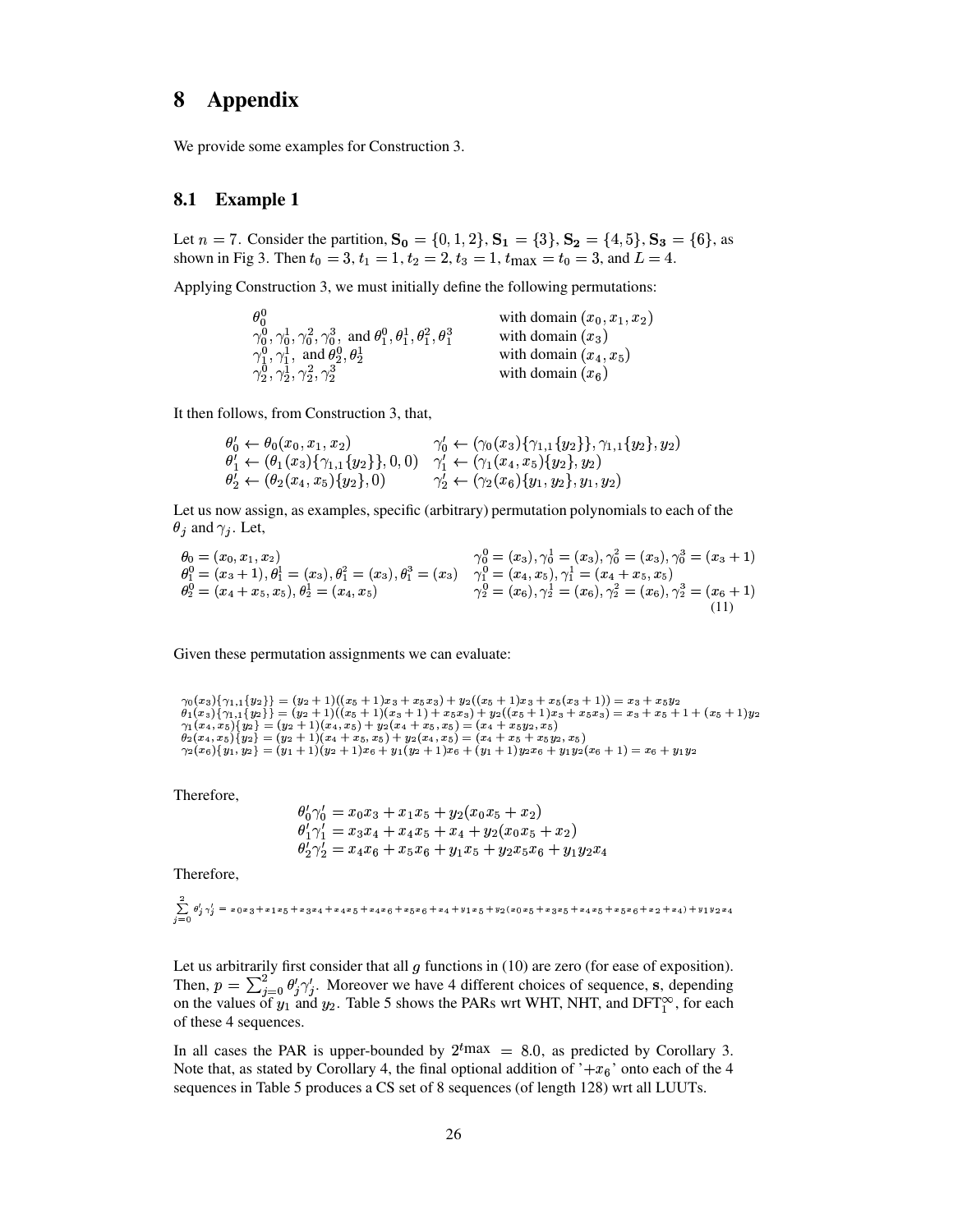Table 5: PAs of Example 1 wrt WHT, NHT, and  $\mathrm{DFT}_1^\infty$ 

| $y_1y_2$       |                                                                         | <b>PA: WHT</b> | NHT | $\rm{DFT}^{\infty}$ |  |
|----------------|-------------------------------------------------------------------------|----------------|-----|---------------------|--|
| 00             | $x_0x_3 + x_1x_5 + x_3x_4 + x_4x_5 + x_4x_6 + x_5x_6 + x_4$             | 2.0            | 1 O | 4.18                |  |
| 10             | $x_0x_3 + x_1x_5 + x_3x_4 + x_4x_5 + x_4x_6 + x_5x_6 + x_4 + x_5$       | 2.0            | 1.0 | 4.25                |  |
| 0 <sub>1</sub> | $x_0x_3 + x_0x_5 + x_1x_5 + x_3x_4 + x_3x_5 + x_4x_6 + x_2$             | 2.0            | 1.0 | 5.79                |  |
|                | $x_0x_3 + x_0x_5 + x_1x_5 + x_3x_4 + x_3x_5 + x_4x_6 + x_2 + x_4 + x_5$ | 2.0            | 1.0 | 6.02                |  |

It is helpful to alternatively construct these sequences visually, by using a generalised version of the strategy outlined in Section 3, which is also the foundation for Construction 1. Although we have not formally proved Construction 3 in this paper, the following construction technique essentially provides the proof for Construction 3. We use unitary WHT matrices,  $\mathbf{E}_i^{\mathbf{k}}$ ,  $0 \leq k < 2^{t}$ max $-t_j$ . Specifically, for Example 1, we have one  $8 \times 8$  matrix,  $\mathbf{E_0}$ , four  $2 \times 2$  matrices,  $\mathbf{E_1^0}, \mathbf{E_1^1}, \mathbf{E_1^2}, \mathbf{E_1^3}$ , and two  $4 \times 4$  matrices,  $\mathbf{E_2^0}, \mathbf{E_2^1}$ . The rows and columns of  $\mathbf{E}^{\mathbf{k}}_i$  are permuted . . . . . . . . . . . . . . . . **k** are permuted by  $\gamma_{i-1}^k$  and  $\theta_i^k$ ,  $t_{i-1}^k$  and  $\theta_i^k$ , respectively. Specifically,

| $\theta_0$ permutes columns of $\mathbf{E}_0$ ,<br>$\theta_1^k$ permutes columns of $\mathbf{E}_1^k$ , $0 \leq k < 4$ ,<br>$\theta_2^k$ permutes columns of $\mathbf{E}_3^k$ , $0 \leq k \leq 2$ , | $\gamma_0^r$ permutes consecutive row pairs of $\mathbf{E}_0$ , $0 \le r \le 4$<br>$\gamma_1^r$ permutes consecutive sets of four rows of<br>column-concatenated $\mathbf{E}_1^{\mathbf{k}}$ , $0 \le r < 2$<br>$\gamma_2^r$ permutes consecutive row pairs of<br>column-concatenated $\mathbf{E_2^k}$ , $0 \le r \le 4$ |
|----------------------------------------------------------------------------------------------------------------------------------------------------------------------------------------------------|--------------------------------------------------------------------------------------------------------------------------------------------------------------------------------------------------------------------------------------------------------------------------------------------------------------------------|
|                                                                                                                                                                                                    |                                                                                                                                                                                                                                                                                                                          |

Let us choose the permutations for  $\theta$  and  $\gamma$  as shown in (11) of Example 1. Then these permutations act in conjunction with the **E** matrices as follows (where  $\overline{a}$  means multiply  $a$  by  $-1$ ). Note that, after each  $\gamma$  permutation, the appropriate rows are concatenated before point-multiplying by elements of the appropriate  $E$  matrix:

| $\theta_{0}$                | 70                                      | θ                                                   | $\gamma_1$                                                         |
|-----------------------------|-----------------------------------------|-----------------------------------------------------|--------------------------------------------------------------------|
| WHT                         | Last 2 rows swapped                     | 2-col segment swap on first 2 rows                  | Last 2 rows swapped                                                |
| $+ + + + + + + +$           | $+ + + + + + + +$                       | $+ + + + + + +$                                     | $+ + + + + + + + -$<br>$=$ $\alpha$                                |
| $+ - + - + - + -$           | $+ - + - + - + -$                       | $+ + + +$<br>$+ + + +$<br>$\pm$<br>$\sim$<br>$\sim$ | $+ - + - + - = b$<br>$+ -$                                         |
| $+ +$<br>$- - + +$<br>$- -$ | $+$<br>$- -$                            |                                                     | $+ = c$<br>$+ +$                                                   |
|                             | $-+$                                    |                                                     | $= d$                                                              |
| $+ + + +$                   | $+ + + +$                               | $-+$                                                | $+ - -$<br>$+ + + + -$<br>$+ - + = e$<br>$+ -$                     |
| $+ - +$<br>$+ - -$<br>$+ -$ | $+ -$<br>$+ - +$                        | $+ + +$                                             | $+ + + +$<br>$+$<br>$- + + - + - = f$                              |
| + + - - - - ++              | + - - + - + + -                         | $^{++}$                                             | $+ -$<br>$+ + - - - + + + + - - = q$<br>$\sim$<br>$^{+}$<br>$\sim$ |
| $+ - + + -$                 | $- + +$<br>$+ +$                        | $^{++}$                                             | $+ - - + -$<br>$- + + - - - - + + = h$<br>$+ +$                    |
|                             | $\theta_2$                              | 72                                                  | $\epsilon$                                                         |
|                             | Last 2-col segment swap on first 4 rows | Last 2 rows swapped                                 | Consecutive row pairs concatenated                                 |
|                             | abcd                                    | abcd                                                | abcdabcd                                                           |
|                             |                                         |                                                     |                                                                    |
|                             | abcd                                    | abcd                                                |                                                                    |
|                             | abcd                                    | abcd                                                | abcdabcd                                                           |
|                             | abcd                                    | abcd                                                |                                                                    |
|                             | efgh                                    | efgh                                                | efghefgh                                                           |
|                             | efgh                                    | $e\overline{fgh}$                                   |                                                                    |
|                             | $ef\overline{gh}$                       | $e$ f g h                                           | efghefgh                                                           |
|                             | efgh                                    | efgh                                                |                                                                    |

It is straightforward to check that the above 4 sequences, s, correspond exactly to the 4 sequences, s, in Table 5, as represented by p. This example also illustrates that if the  $\mathbf{E}^{\mathbf{k}}_{i}$ are chosen to be row/column inequivalent to WHT matrices, then we can further generalise Construction 3.

Finally, for Example 1, let us now make the g functions non-zero. Arbitrarily, let  $g_0(x_0, x_1, x_2) =$  $x_0x_1x_2 + x_2$ ,  $g_1(x_3) = x_3$ ,  $g_2(x_4, x_5) = x_4x_5 + x_5$ , and  $g_3(x_6) = 0$ . Table 6 shows the PAs after addition of  $g_0 + g_1 + g_2 + g_3$  onto each of the four sequences of Table 5.

Once again, in all cases the PAR is upper-bounded by  $2^{t}$ max = 8.0, as predictedby Corollary 3. Note that, as stated by Corollary 4, the final optional addition of  $+ x_6$ ' onto each of the 4 sequences in Table 6 forms a CS set of 8 sequences wrt all LUUTs.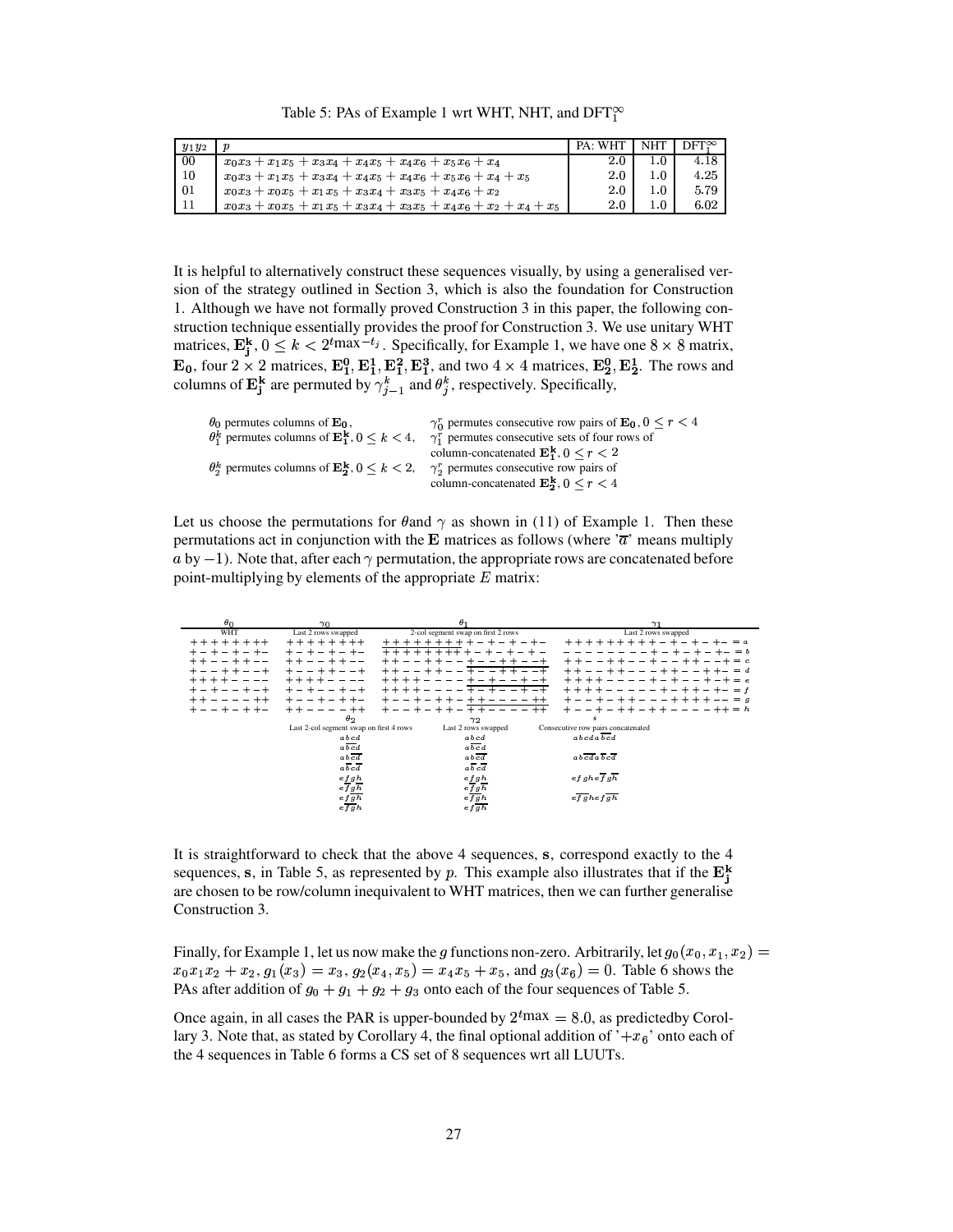Table 6: PAs of Example 1 wrt WHT, NHT, and DFT<sup>oo</sup> after Addition of  $g_0 + g_1 + g_2 + g_3$ 

| 00<br>4.04<br>2.5<br>4.5<br>$x_0x_1x_2+x_0x_3+x_1x_5+x_3x_4+x_4x_6+x_5x_6+x_4+x_2+x_3+x_5$<br>10<br>4.83<br>4.5<br>2.5<br>$x_0x_1x_2+x_0x_3+x_1x_5+x_3x_4+x_4x_6+x_5x_6+x_4+x_2+x_3$<br>$_{01}$<br>3 5 9<br>2.0<br>4.5<br>$x_0x_1x_2+x_0x_3+x_0x_5+x_1x_5+x_3x_4+x_3x_5+x_4x_5+x_4x_6+x_3+x_5$<br>-11<br>3.51<br>2.0<br>4.5<br>$x_0x_1x_2 + x_0x_3 + x_0x_5 + x_1x_5 + x_3x_4 + x_3x_5 + x_4x_5 + x_4x_6 + x_4 + x_3$ | $y_1 y_2$ | $\boldsymbol{v}$ | PA: WHT | <b>NHT</b> | $DFT^{\infty}$ |
|-----------------------------------------------------------------------------------------------------------------------------------------------------------------------------------------------------------------------------------------------------------------------------------------------------------------------------------------------------------------------------------------------------------------------|-----------|------------------|---------|------------|----------------|
|                                                                                                                                                                                                                                                                                                                                                                                                                       |           |                  |         |            |                |
|                                                                                                                                                                                                                                                                                                                                                                                                                       |           |                  |         |            |                |
|                                                                                                                                                                                                                                                                                                                                                                                                                       |           |                  |         |            |                |
|                                                                                                                                                                                                                                                                                                                                                                                                                       |           |                  |         |            |                |

$$
PAR \leq 8.0
$$



Figure 4: Example of Construction 3 where  $t_{\text{max}} = 4$  (Reverse of Figure 3)

### **8.2 Example 2**

Except for the special case of Construction 2, Construction 3 does not give the same set of sequences when starting from the rightmost variable set (as shown), instead of the leftmost variable set. Example 2 emphasises this point by describing the construction for the partition of Figure 4, which is clearly the reverse of Figure 3.

The partition is,  $S_0 = \{0\}$ ,  $S_1 = \{1, 2\}$ ,  $S_2 = \{3\}$ ,  $S_3 = \{4, 5, 6\}$ , as shown in Fig 4. Then  $t_0 = 1, t_1 = 2, t_2 = 1, t_3 = 3, t_{\text{max}} = t_3 = 3, \text{and } L = 4.$ 

Applying Construction 3, we must initially define the following permutations:

| $\theta_0^0, \theta_0^1, \theta_0^2, \theta_0^3$                                                        | with domain $(x_0)$           |
|---------------------------------------------------------------------------------------------------------|-------------------------------|
| $\gamma_0^0, \gamma_0^1$ and $\theta_1^0, \theta_1^1$                                                   | with domain $(x_1, x_2)$      |
| $\gamma_1^0, \gamma_1^1, \gamma_1^2, \gamma_1^3$ , and $\theta_2^0, \theta_2^1, \theta_2^2, \theta_2^3$ | with domain $(x_3)$           |
| $\gamma_2^0$                                                                                            | with domain $(x_4, x_5, x_6)$ |

It then follows, from Construction 3, that,

$$
\begin{array}{ll}\n\theta'_0 \leftarrow (\theta_0(x_0)\{\gamma_{0,1}\{\gamma_{2,2}\}\}, 0, 0) & \gamma'_0 \leftarrow (\gamma_0(x_1, x_2)\{\gamma_{2,2}\}, \gamma_{2,2}) \\
\theta'_1 \leftarrow (\theta_1(x_1, x_2)\{\gamma_{2,2}\}, 0) & \gamma'_1 \leftarrow (\gamma_1(x_3)\{\gamma_{2,1}, \gamma_{2,2}\}, \gamma_{2,1}, \gamma_{2,2}) \\
\theta'_2 \leftarrow (\theta_2(x_3)\{\gamma_{2,1}, \gamma_{2,2}\}, 0, 0) & \gamma'_2 \leftarrow \gamma_2(x_4, x_5, x_6)\n\end{array}
$$

Let us now assign the same permutations as Example 1, but in reverse, to each of the  $\theta_j$ and  $\gamma_j$ . Let,

$$
\begin{array}{ll}\n\theta_0^0 = (x_0), \theta_0^1 = (x_0), \theta_0^2 = (x_0), \theta_0^3 = (x_0 + 1) & \gamma_0^0 = (x_1 + x_2, x_2), \gamma_0^1 = (x_1, x_2) \\
\theta_1^0 = (x_1, x_2), \theta_1^1 = (x_1 + x_2, x_2) & \gamma_1^0 = (x_3 + 1), \gamma_1^1 = (x_3), \gamma_1^2 = (x_3), \gamma_1^3 = (x_3) \\
\theta_2^0 = (x_3), \theta_2^1 = (x_3), \theta_2^2 = (x_3), \theta_2^3 = (x_3 + 1) & \gamma_2 = (x_4, x_5, x_6)\n\end{array}
$$

Given these permutation assignments we can evaluate:

$$
\theta_0(x_0)\{\gamma_{0,1}\{\gamma_{2,2}\}\}=x_2x_6+x_0\gamma_0(x_1,x_2)\{\gamma_{2,2}\}=(x_2x_6+x_1+x_2,x_2)\theta_1(x_1,x_2)\{\gamma_{2,2}\},0)=(x_2x_6+x_1,x_2)\gamma_1(x_3)\{\gamma_{2,1},\gamma_{2,2}\}=x_5x_6+x_3+x_5+x_6+1\theta_2(x_3)\{\gamma_{2,1},\gamma_{2,2}\}=x_5x_6+x_3
$$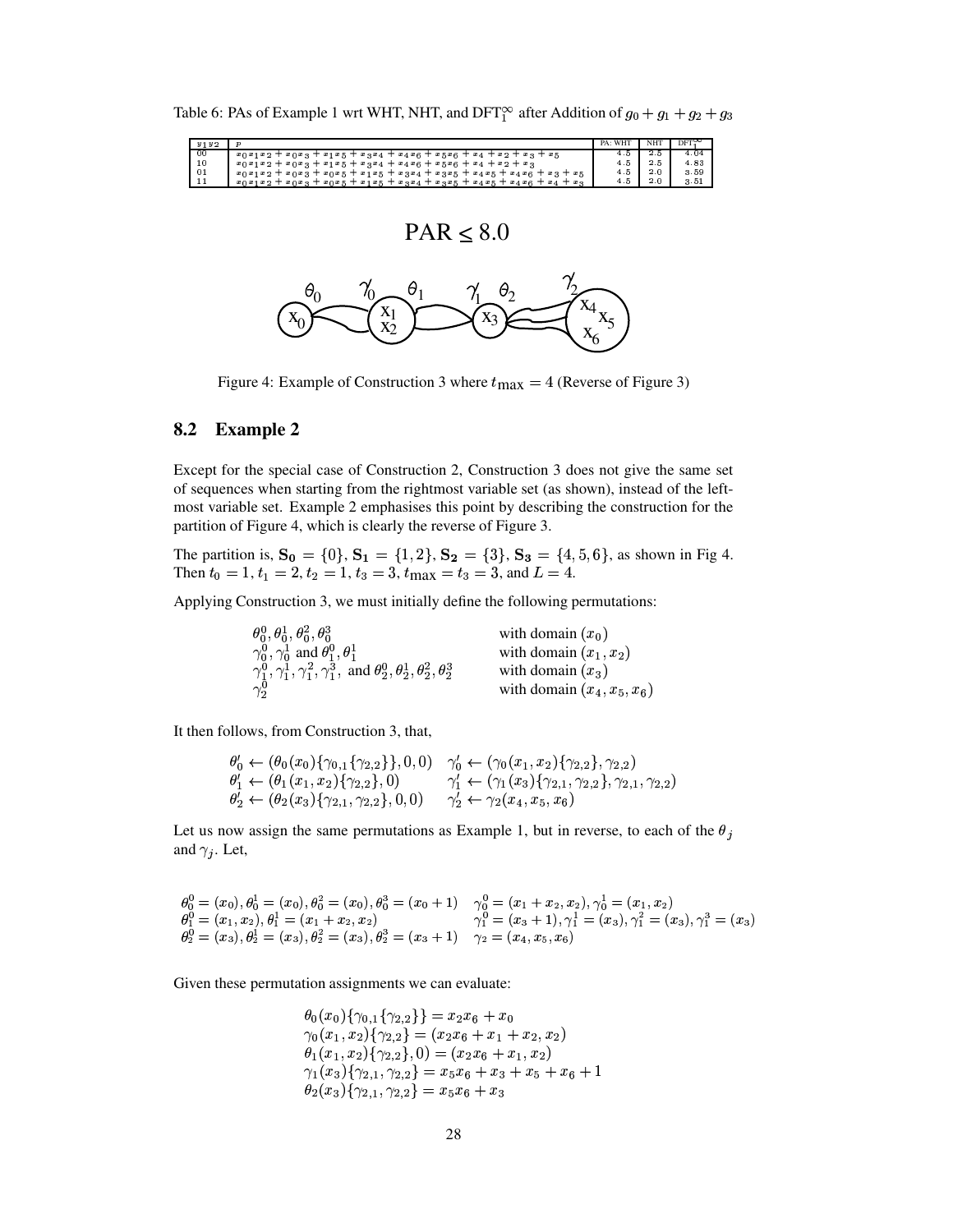Therefore,

$$
\begin{array}{l} \theta'_0 \gamma'_0 = x_0 x_2 x_6 + x_1 x_2 x_6 + x_0 x_1 + x_0 x_2 \\ \theta'_1 \gamma'_1 = x_1 x_5 x_6 + x_2 x_3 x_6 + x_1 x_3 + x_1 x_5 + x_1 x_6 + x_2 x_5 + x_1 \\ \theta'_2 \gamma'_2 = x_4 x_5 x_6 + x_3 x_4 \end{array}
$$

Therefore,

$$
\sum_{j=0}^{2} \theta'_{j} \gamma'_{j} = x_{0}x_{2}x_{6} + x_{1}x_{2}x_{6} + x_{1}x_{5}x_{6} + x_{2}x_{3}x_{6} + x_{4}x_{5}x_{6} + x_{0}x_{1} + x_{0}x_{2} + x_{1}x_{3} + x_{1}x_{5} + x_{1}x_{6} + x_{2}x_{5} + x_{3}x_{4} + x_{1}
$$
\n
$$
(12)
$$

Let us, arbitrarily, consider that all  $g$  functions in (10) are zero (for ease of exposition). Then,  $p = \sum_{i=0}^{2} \theta_i' \gamma_i'$ . Unlike Example 3, we now only have 1 choice of sequence, s. This sequence has a PA of 8.0, 2.5, and 4.93 wrt the WHT, NHT, and DFT $_1^{\infty}$ , respectively. In all cases the PAR is upper-bounded by  $2^{t}$ max = 8.0, as predicted by Corollary 3. Note that, as stated by Corollary 4, a CS set of 8 sequences (of length 128) wrt all LUUTs is formed by **s** and all linear offsets of **s** over the variables  $\{x_4, x_5, x_6\}$ .

We can, alternatively, construct this sequence using a generalised version of the strategy outlined in Section 3. We obtain the following construction steps:

| $\theta_{\Omega}$ | $\gamma_0$     | θ                      | $\gamma_1$                                           | $\theta$             |
|-------------------|----------------|------------------------|------------------------------------------------------|----------------------|
| Cols swapped on   | Second pair of | Last 2 col segments    | First 2 rows                                         | Col segments swapped |
| last 2 rows       | rows swapped   | swapped on last 4 rows | swapped                                              | on last 2 rows       |
| $^+$              | $++$           |                        |                                                      | $= a$                |
| $+-$              | $+ -$          |                        |                                                      | $= b$                |
| $++$              |                |                        |                                                      | $++ = c$             |
| $+-$              | $++$           |                        |                                                      | $= d$                |
| $^+$              | $++$           |                        |                                                      | $=$ $e$              |
| $+-$              | $+ -$          |                        |                                                      | $= f$                |
| $^+$              | $++$           |                        |                                                      | $= q$                |
| -+                | - +            |                        |                                                      | $= h$                |
|                   |                |                        |                                                      |                      |
|                   |                |                        | Finally, $\gamma_2$ generates $\mathbf{s} = abcdefg$ |                      |

It is straightforward to check that the above sequence, s, corresponds exactly to the s, as represented by  $p$  in (12).

# **References**

- [1] Alperin, J.L.,Bell, R.B.: **Groups and Representations,** Graduate Texts in Mathematics, Springer, **162**, pp. 39–48, (1995)
- [2] Brundan, J.: Web Lecture Notes: Math 607, Polynomial representations of  $GL_n$ , *http://darkwing.uoregon.edu/*±*brundan/teaching.html* pp. 29–31, Spring (1999)
- [3] Canteaut, A.,Carlet, C.,Charpin, P.,Fontaine, C.: Propagation Characteristics and Correlation-Immunity of Highly Nonlinear Boolean Functions. EUROCRYPT 2000, Lecture Notes in Comp. Sci., **1807**, pp. 507–522, (2000)
- [4] Davis, J.A.,Jedwab, J.: Peak-to-mean Power Control in OFDM, Golay Complementary Sequences and Reed-Muller Codes. IEEE Trans. Inform. Theory **45.** No 7, pp. 2397–2417, Nov. (1999)
- [5] Feng, K.,Shiue P.J-S.,Xiang Q., On aperiodic and periodic complementary binary sequences, IEEE Trans. Inf. Theory, **45**, 1, pp. 296–303, Jan. (1999)
- [6] Golay, M.J.E.: Multislit spectroscopy. J. Opt. Soc. Amer., **39**, pp. 437–444, (1949)
- [7] Golay, M.J.E.: Complementary Series. IRE Trans. Inform. Theory, **IT-7**, pp. 82–87, Apr. (1961)
- [8] Harrison, M.A.: The Number of Classes of Invertible Boolean Functions. J. ACM, **10**, pp. 25–28, (1963)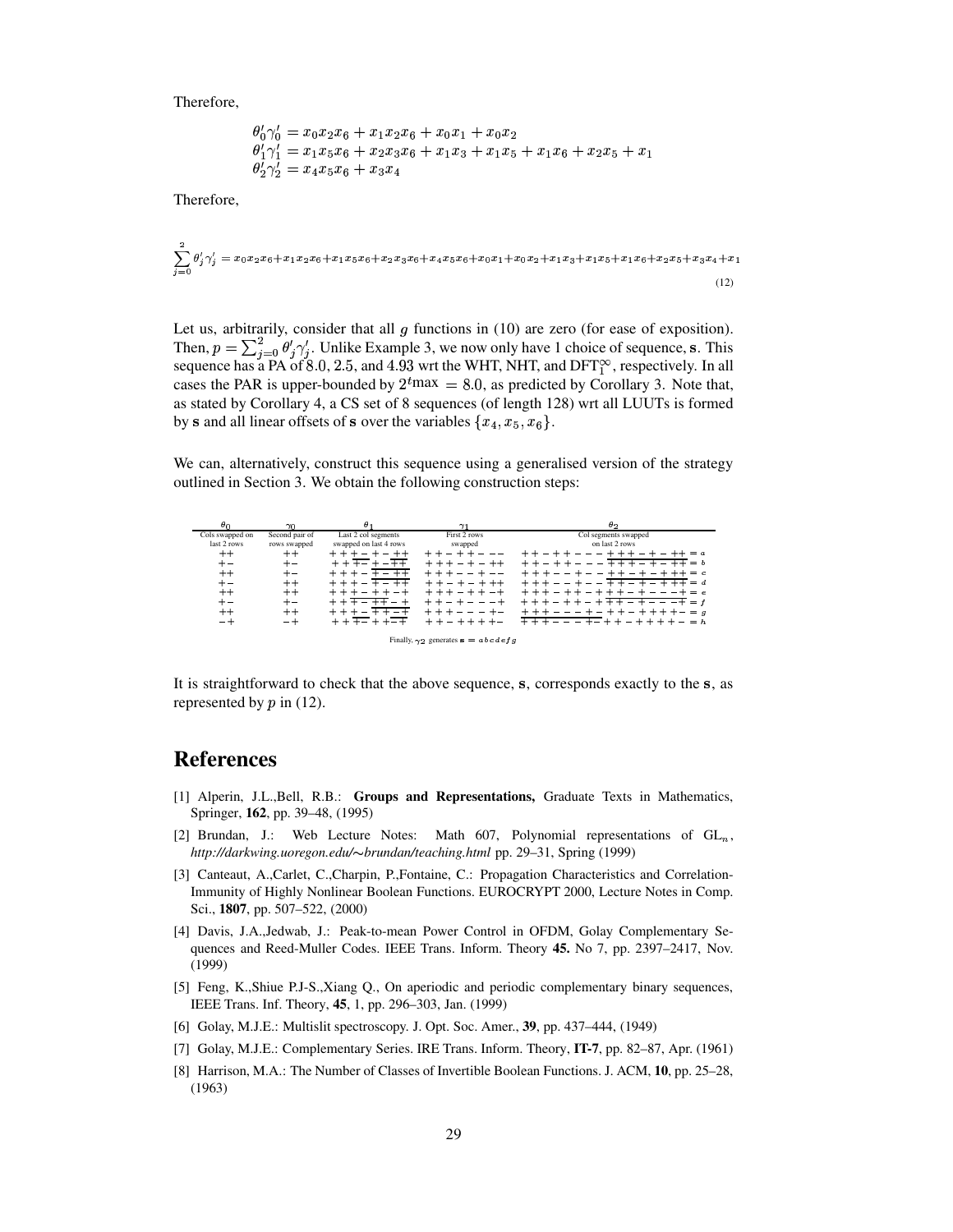- [9] Helleseth, T.,Kumar, P.V.: Sequences with Low Correlation. in *Handbook of Coding Theory*, R.Brualdi,C.Huffman,V.Pless, Eds.
- [10] Jones, A.E.,Wilkinson, T.A.,Barton, S.K.: Block Coding Scheme for Reduction of Peak to Mean Envelope Power Ratio of Multicarrier Transmission Schemes. Elec. Lett. **30**, pp. 2098– 2099, (1994)
- [11] Lidl, L.,Niederreiter, H.: **Introduction to Finite Fields and their Applications** Cambridge Univ Press, pp. 361–362, (1986)
- [12] Littlewood, J.E.: On polynomials  $\sum \pm z^m$ ,  $\sum \exp(\alpha_m) z^m$ ,  $z = e^{i\theta}$ , *J. London Math. Soc.*, **41**, pp. 367–376, (1966)
- [13] MacWilliams, F.J.,Sloane, N.J.A.: **The Theory of Error-Correcting Codes** Amsterdam: North-Holland. (1977)
- [14] J-S.No, H-Y.Song; "Generalized Sylvester-Type Hadamard Matrices", *Int. Symp. Inf. Theory, Sorrento, Italy*, June 25-30, 2000
- [15] Nyberg, K.: Construction of Bent Functions and Difference Sets. *Proc. EuroCrypt90, Lecture Notes in Computer Science (LNCS), Springer, Berlin*, Vol 473, pp. 151–160, (1991)
- [16] Parker, M.G.,Tellambura, C.: Generalised Rudin-Shapiro Constructions. *WCC2001, Workshop on Coding and Cryptography, Paris (France)*, Jan 8-12, (2001) *http://www.ii.uib.no/*±*matthew/*
- [17] Parker, M.G.,Tellambura, C.: Golay-Davis-Jedwab Complementary Sequences and Rudin-Shapiro Constructions. Submitted to IEEE Trans. Inform. Theory, *http://www.ii.uib.no/*±*matthew/* March (2001)
- [18] Parker, M.G., Rijmen, V.: The Quantum Entanglement of Binary and Bipolar Sequences. Short version in **Sequences and Their Applications**, Discrete Mathematics and Theoretical Computer Science Series, Springer, 2001 Long version at *http://xxx.soton.ac.uk/ps/quant-ph/0107106* or *http://www.ii.uib.no/*±*matthew/* Jun (2001)
- [19] Parker, M.G.: Spectrally Bounded Sequences, Codes and States: Graph Constructions and Entanglement., *Invited Talk at Eighth IMA International Conference on Cryptography and Coding, Cirencester, UK, 2001, To be published in Lecture Notes in Computer Science, 2001, also http://www.ii.uib.no/*±*matthew/*, 17-19 December, 2001
- [20] Inequivalent Invertible Boolean Functions for  $t$ , *http://www.ii.uib.no/*±*matthew/mattweb.html*, (2001)
- [21] Parker, M.G.,Tellambura, C.: A construction for binary sequence sets with low peak-to-average power ratio. Int. Symp. Inform. Theory, Lausanne, Switzerland, June 30-July 5, (2002)
- [22] Parker, M.G.,Paterson, K.G.,Tellambura, C.: Golay Complementary Sequences. Wiley Encyclopedia of Telecommunications, Editor: J.G.Proakis, Wiley Interscience, (2002)
- [23] Paterson, K.G.: Generalized Reed-Muller Codes and Power Control in OFDM Modulation. IEEE Trans. Inform. Theory, **46**, No 1, pp. 104-120, Jan. (2000)
- [24] Paterson, K.G.,Tarokh V.: On the Existence and Construction of Good Codes with Low Peakto-Average Power Ratios. IEEE Trans. Inform. Theory **46.** No 6, pp. 1974–1987, Sept (2000)
- [25] Paterson, K.G.,: On Codes with Low Peak-to-Average Power Ratio for Multi-Code CDMA. **Sequences and Their Applications***, Discrete Mathematics and Theoretical Computer Science Series, Springer*, (2001)
- [26] Paterson, K.G.: Sequences for OFDM and Multi-Code CDMA: Two Problems in Algebraic Coding Theory. Hewlett-Packard Technical Report, HPL-2001-146, (2001)
- [27] Raddum, H.,Parker M.G. Z<sub>4</sub>-Linear Cryptanalysis. Technical Report for the New European Schemes for Signatures, Integrity, and Encryption (NESSIE), (2002)
- [28] Rudin, W.: Some Theorems on Fourier Coefficients. Proc. Amer. Math. Soc., No 10, pp. 855– 859, (1959)
- [29] Shapiro, H.S.: Extremal Problems for Polynomials. M.S. Thesis, M.I.T., (1951)
- [30] Shepherd, S.J.,Orriss, J.,Barton, S.K.: Asymptotic Limits in Peak Envelope Power Reduction by Redundant Coding in QPSK Multi-Carrier Modulation. IEEE Trans. Comm., **46**, No 1, pp. 5–10, Jan. (1998)